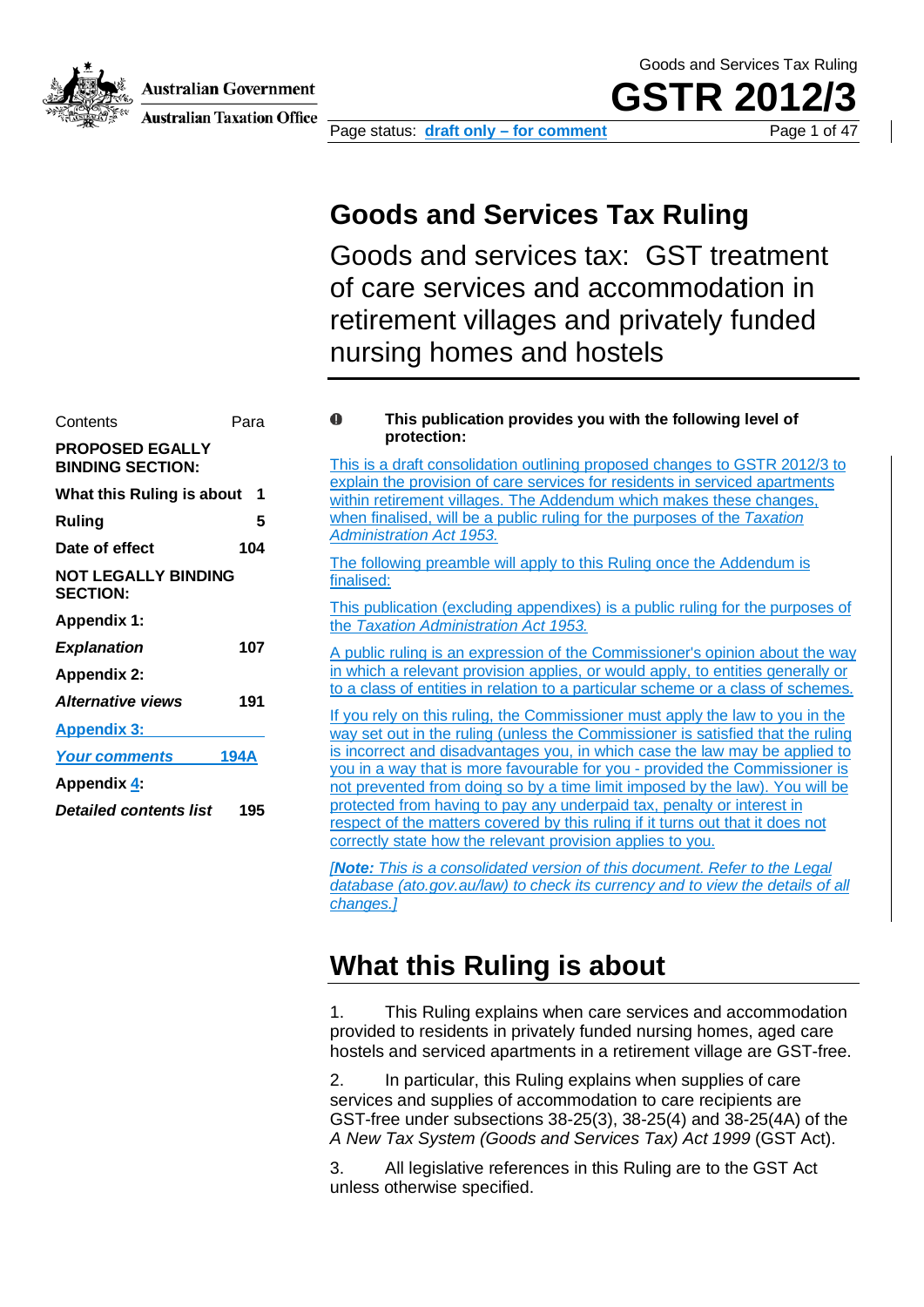Page status: **draft only – for comment** 

- 4. This Ruling does not specifically address the GST treatment of:
	- care services and accommodation provided to residents of government funded residential care facilities covered by subsections 38-25(1) and 38-25(2);
	- services covered by an extra services fee within the meaning of Division 35 of the *Aged Care Act 1997* (Aged Care Act) and addressed by subsection 38-25(5);
	- home care, or flexible care, or specialist disability services or other health services afforded GST-free treatment under Subdivision 38-B;
	- the development, construction, sale or leasing of retirement villages, nursing homes, hostels or boarding homes; [1](#page-1-1) and
	- the activities of charitable institutions under Subdivision 38–G including supplies of retirement village accommodation under section 38-260.

### **Ruling**

#### **GST-free supplies of residential care under subsection 38-25(3)**

<span id="page-1-0"></span>5. A supply of services to a resident living in a 'serviced apartment' in a retirement village, a privately funded nursing home, or hostel is a GST-free supply of residential care under subsection 38-25(3) if:

- the services are provided to one or more aged or disabled people in a residential setting; [2](#page-1-2) and
- the Aged Care Minister has determined in writing that the services are of a kind covered by Schedule 1 to the Quality of Care Principles made under section 96-1 of the *Aged Care Act 1997* (Quality of Care Principles)*;* and
- the services include, and are only provided to people who require, the services set out in item 2.1 (daily living activities assistance) of Part 2 of Schedule 1 to the Quality of Care Principles (item 2.1 services); *or*

<span id="page-1-1"></span><sup>1</sup> The GST treatment of a sale of a retirement village, in particular circumstances, is addressed in Goods and Services Tax Ruling GSTR 2011/1 *Goods and services tax: development, lease and disposal of a retirement village tenanted under a 'loanlease' arrangement.*

<span id="page-1-2"></span><sup>&</sup>lt;sup>2</sup> As discussed in paragraphs 15 to 17 and paragraphs 126 to 130 of this Ruling, the meaning of 'residential setting' in paragraph 38-25(3)(a) is expanded by subsection 38-25(3A).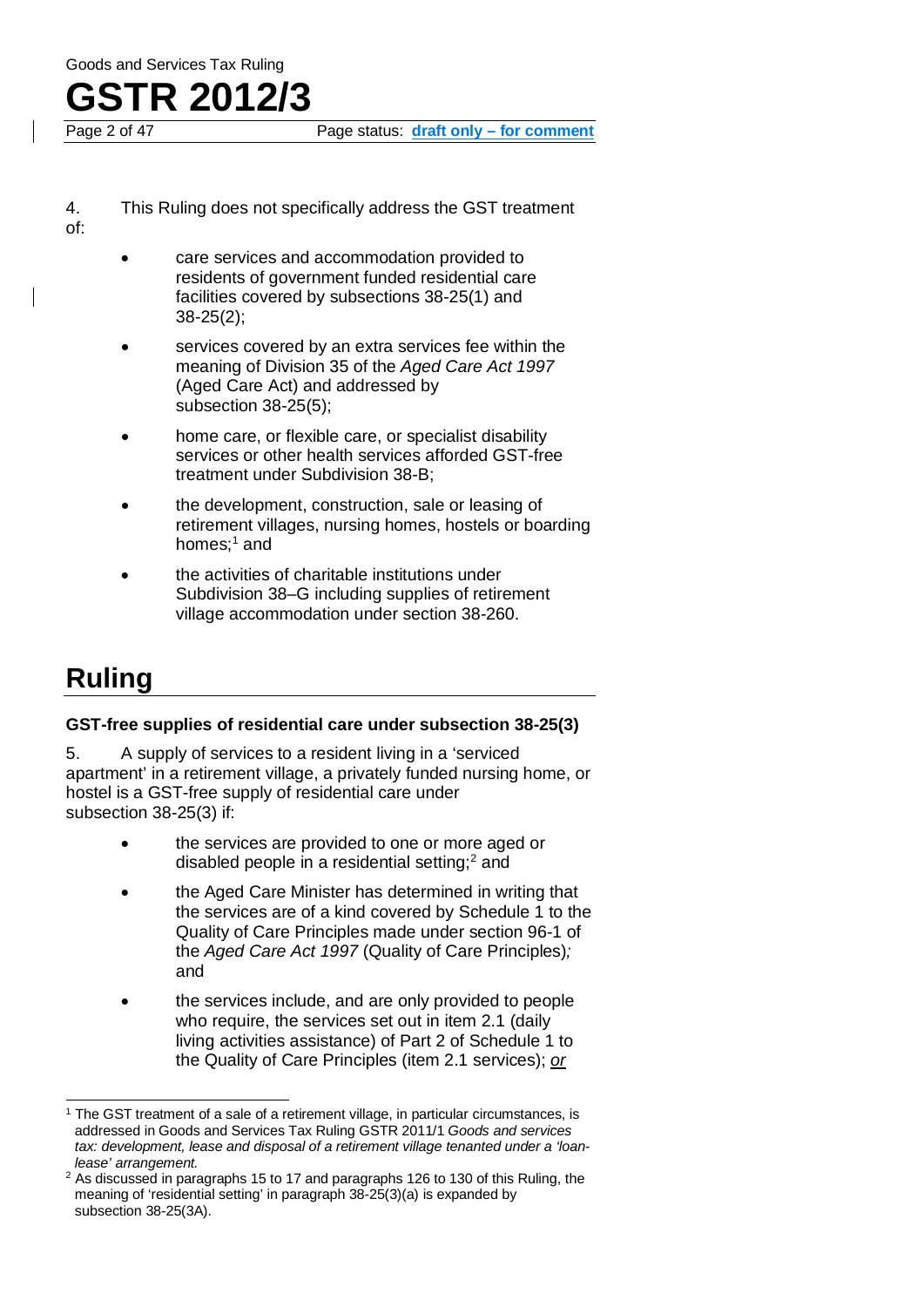Page status: **draft only – for comment** Page 3 of 47

Goods and Services Tax Ruling

**GSTR 201** 

item 3.8 (nursing services) of Part 3 of Schedule 1 to the Quality of Care Principles (item 3.8 services).

#### **When are services provided in a 'residential setting'?**

6. A supply of services to an aged or disabled person can only be a GST-free supply of residential care under subsection 38-25(3) if they are provided in a 'residential setting'.

7. Subject to the application of subsection 38-25(3A) about serviced apartments in retirement villages, the meaning of 'residential setting' in the context in which it appears in paragraph 38-25(3)(a) does not include a person's private home, and excludes settings in which care may be provided but is medical in nature, such as a hospital or a psychiatric facility.

8. Privately funded nursing homes and aged-care hostels that provide care to aged or disabled people, and which have the following characteristics, are considered to be a residential setting for the purposes of paragraph 38-25(3)(a):

- residents do not have a proprietary interest in the property;
- residents can be moved at the operator's discretion under certain circumstances;
- premises are marketed and held out to the public as a place for care and accommodation, rather than just accommodation; and
- residents have limited rights compared to residents who lease or own their premises.

#### *Example 1 – Residential setting*

9. *Redi-Care (RC) is a privately funded facility that provides accommodation and care for aged and disabled people. RC provides studio style apartment accommodation to its 30 residents. All of the residents receive some item 2.1 services for assistance with daily living. Several of the residents also receive some item 3.8 nursing services. These services are provided by a registered nurse and care and support staff employed by RC.*

10. *Residents occupy the studio apartment accommodation provided by RC by way of licence under an accommodation agreement. The accommodation agreement does not provide the resident with exclusive possession of a particular studio apartment and stipulates that the resident may be moved to a different studio apartment or location at the operator's discretion, to allow the care needs of the resident to be met.*

11. *RC provides care services to residents. The residents have no proprietary interest in their accommodation. The occupancy rights of the residents are not commensurate with owners or tenants residing in their own private homes. The care services supplied to residents of*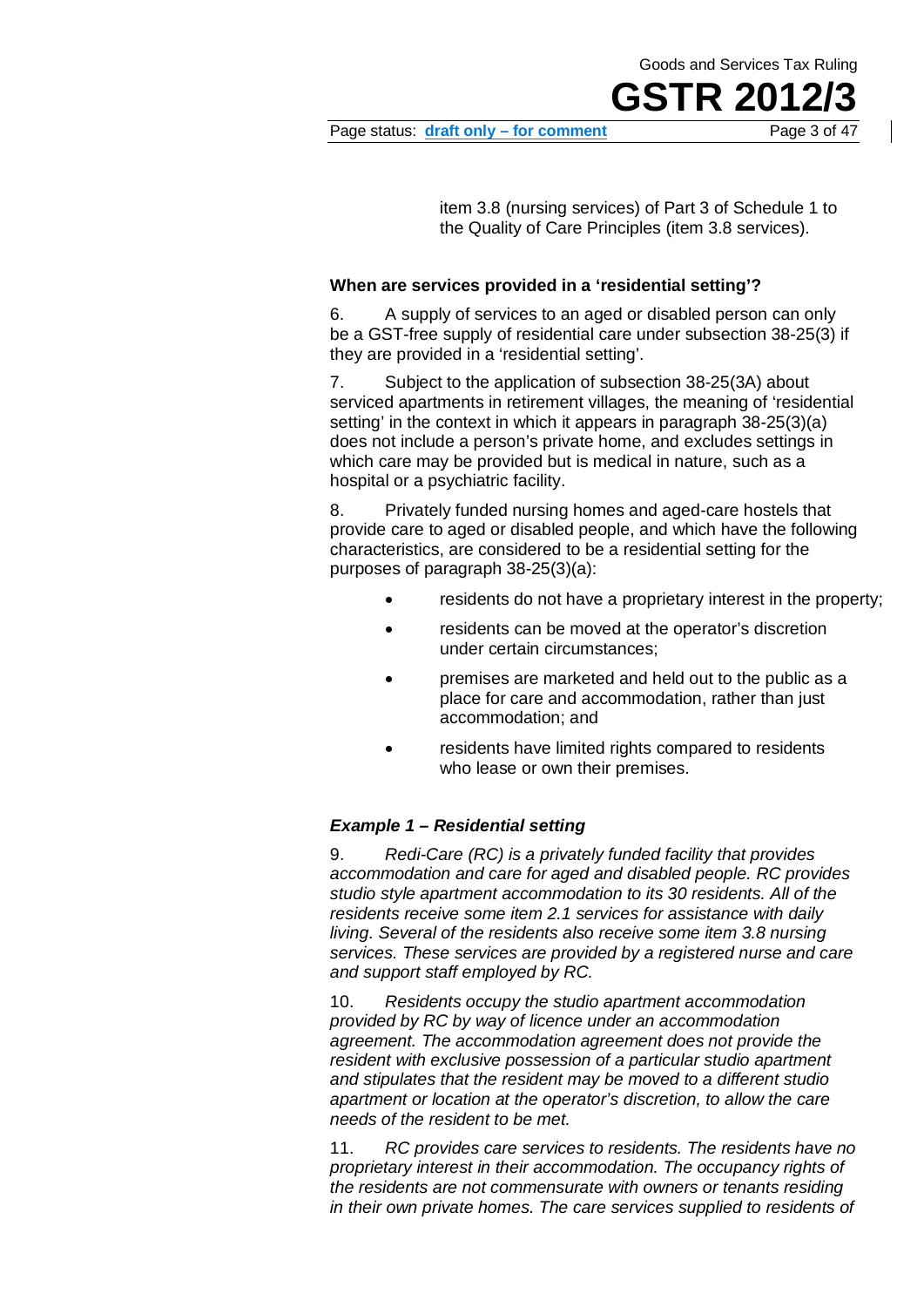

*RC are provided in a 'residential setting' for the purposes of paragraph 38-25(3)(a).*

#### *Example 2 – Not a 'residential setting'*

12. *Plane View (PV) is a privately funded aged care facility that provides accommodation and services for aged or disabled people in one room, studio style apartments. All of the 25 residents of PV receive some item 2.1 services for assistance with daily living. These services are provided by care and support staff employed by PV.*

13. *PV residents occupy their accommodation by way of lease of an apartment within the facility. Under the lease, residents have exclusive occupancy of a specific studio apartment. The resident cannot be unilaterally moved to another apartment by the operator of PV. The resident can have overnight guests, and does not have to seek approval for temporary absences, for example, to attend external appointments or to visit friends and relatives.*

14. *The services supplied to residents by PV are not provided in a 'residential setting' and are not GST-free under subsection 38-25(3).* [3](#page-3-0) *The occupancy rights of residents of PV are such that they are tenants living in their private homes.*

#### *Serviced apartments in a retirement village*

15. For the purposes of paragraph 38-25(3)(a), an independent living unit or serviced apartment in a retirement village is not ordinarily considered to be a residential setting. However, subsection 38-25(3A) expands the application of paragraph 38-25(3)(a). This expansion of paragraph 38-25(3)(a), however, is limited to 'serviced apartments' in 'retirement villages', as defined in the GST Act.[4](#page-3-1) Subsection 38-25(3A) allows for services provided to a resident of a 'retirement village' to be taken, for the purposes of paragraph 38-25(3)(a), to be provided in a residential setting if, **and only if** (emphasis added):

- he or she is a resident of a 'serviced apartment' in the retirement village; and
- there is in force a written agreement under which the operator of the retirement village provides daily meals and heavy laundry services to all of the residents of the apartment.

16. A supply of services to a resident of a serviced apartment (as defined in section 195-1) in a retirement village that satisfies the

<span id="page-3-0"></span><sup>&</sup>lt;sup>3</sup> Depending upon the relevant circumstances, the item 2.1 services supplied to residents of PV may qualify as GST-free supplies of home care under section 38-30 or as GST-free supplies under the National Disability Insurance Scheme under section 38-38.

<span id="page-3-1"></span><sup>4</sup> The terms 'serviced apartment' and 'retirement village' are defined in section 195-1, and are discussed at paragraphs 15 to 51 and paragraphs 126 to 155 of this Ruling.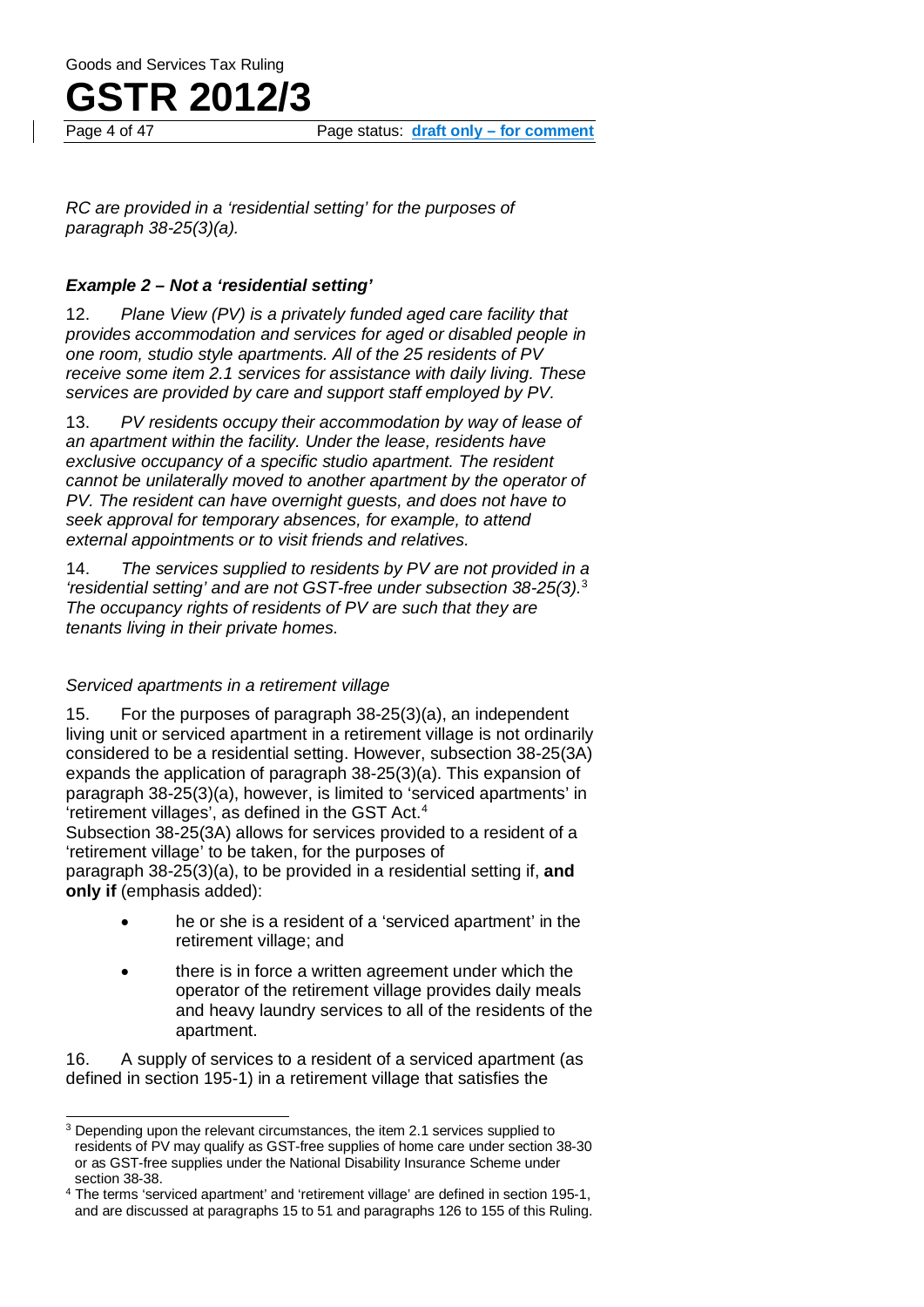## **GSTR 20**

Page status: **draft only – for comment** Page 5 of 47

definition of retirement village in section 195-1 can, subject to the requirements specified in paragraph 38-25(3A)(b) and the requirements in paragraphs 38-25(3)(b) and 38-25(3)(c), be GST-free under subsection 38-25(3).

17. Services supplied to residents of independent living units (or other accommodation that is not a serviced apartment) in a retirement village, which satisfies the definition of retirement village in section 195-1, are not taken to be provided in a 'residential setting'. In these circumstances, the supplies of services cannot be GST-free under subsection 38-25(3). [5](#page-4-0)

#### *Retirement village*

18. The definition of retirement village in section 195-1 contains the following requirements:

- (a) the premises are residential premises;
- (b) accommodation in the premises is intended to be for persons who are at least 55 years old, or who are a certain age that is more than 55 years; and
- (c) the premises include communal facilities for use by the residents of the premises;

but the following are not retirement villages:

- (d) premises used, or intended to be used, for the provision of residential care (within the meaning of the Aged Care Act) by an approved provider (within the meaning of that Act);
- (e) commercial residential premises.

19. Retirement villages provide living accommodation in communal or semi-communal facilities and, based upon their physical characteristics, are residential premises to be used predominantly for residential accommodation. Retirement villages providing living accommodation in communal or semi-communal facilities satisfy paragraph (a) of the definition of retirement village in section 195-1.

20. It is a question of fact, determined by the entry requirements of a particular complex or facility, whether premises are intended for persons of at least 55 years of age as required by paragraph (b) of the definition of retirement village in section 195-1.

21. Communal facilities referred to in paragraph (c) of the definition of retirement village in section 195-1 include the following types of facilities located within a retirement village complex: a library, a dining room, a recreation room, a chapel, a gymnasium, and outdoor recreational and leisure facilities such as a tennis court, a swimming

<span id="page-4-0"></span><sup>5</sup> Depending upon the particular facts and circumstances, in some cases supplies of services to a resident of a retirement village who is not residing in a 'serviced apartment' may be GST-free supplies of home care under section 38-30.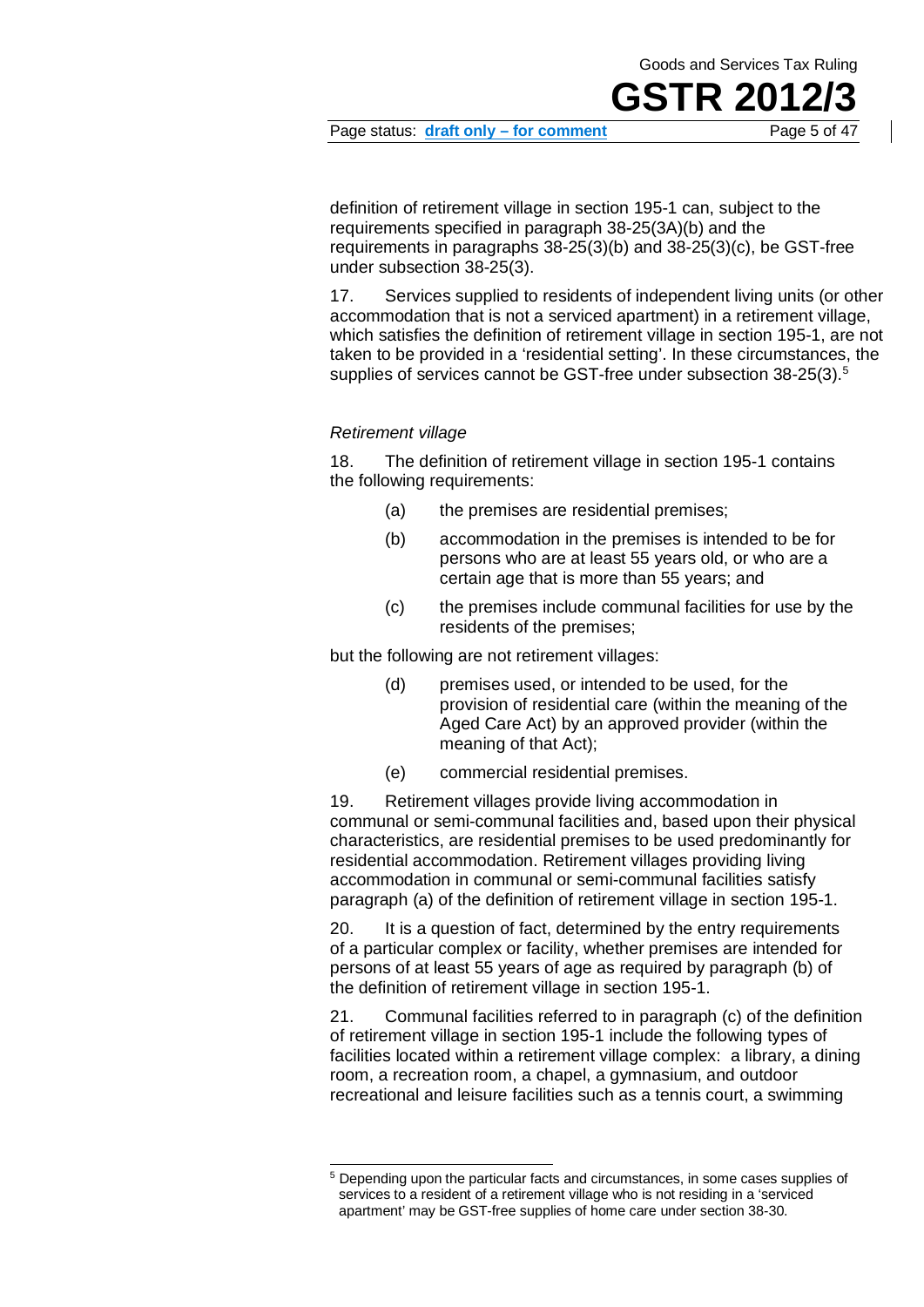## **GSTR 2012/3**

Page 6 of 47 Page status: **draft only – for comment**

pool or a barbeque area.<sup>6</sup> Communal facilities do not include reception areas, pathways, gardens, driveways and landscaping.[7](#page-5-1)

22. Residential care facilities that are managed by an entity that is an 'approved provider' for the purposes of the Aged Care Act and supplies residential care to the residents, either as an owner-operator or as a lessee of the premises under a lease granted by the owner of the premises, are excluded from the definition of retirement village in section 195-1 by paragraph (d).

23. Paragraph (e) of the definition of 'retirement village' in section 195-1 excludes commercial residential premises. A retirement village where the occupants of the retirement village do not have the status of a guest is not commercial residential premises. Occupants of a retirement village do not have the status of a guest where they are granted overall control over at least part of the premises (for example an independent living unit or serviced apartment) including the right to restrict entry by the management of the retirement village to that part of the premises.

#### *Example 3 – Retirement village*

24. *Birdseye Views is a residential complex comprising a number of serviced apartments and independent living units. There is a communal dining room and recreation room for use by the residents.*

25. *Entry as a resident of Birdseye Views is limited to retirees who are at least 55 years old. However, residents are able to reside at Birdseye Views with a spouse or partner who may not yet have attained 55 years of age.*

26. *Residents reside at Birdseye in accordance with the terms of a residence contract entered into with the owner/operator of the complex. The rights and obligations of residents and the owner/operator of Birdseye Views are governed by the state retirement village legislation applicable in the state where Birdseye Views is located. Under the terms of the residence contract, residents of Birdseye have exclusive possession of the serviced apartment or independent living unit that they occupy and they have the right to restrict the entry of the retirement village management to their serviced apartment or independent living unit.*

27. *Birdseye Views is residential premises containing communal facilities for use by residents and the accommodation in the premises is intended to be for persons who are at least 55 years old. Birdseye Views is a 'retirement village' as defined in section 195-1.*

28. *Services supplied to residents of Birdseye that occupy serviced apartments which satisfy the definition of 'serviced apartment' in section 195-1 may be GST-free supplies of residential* 

<span id="page-5-0"></span><sup>6</sup> See paragraph 23 of Goods and Services Tax Ruling GSTR 2007/1 *Goods and services tax: when retirement village premises include communal facilities for use by the residents of the premises*.

<span id="page-5-1"></span><sup>&</sup>lt;sup>7</sup> See paragraphs 25 and 26 of GSTR 2007/1.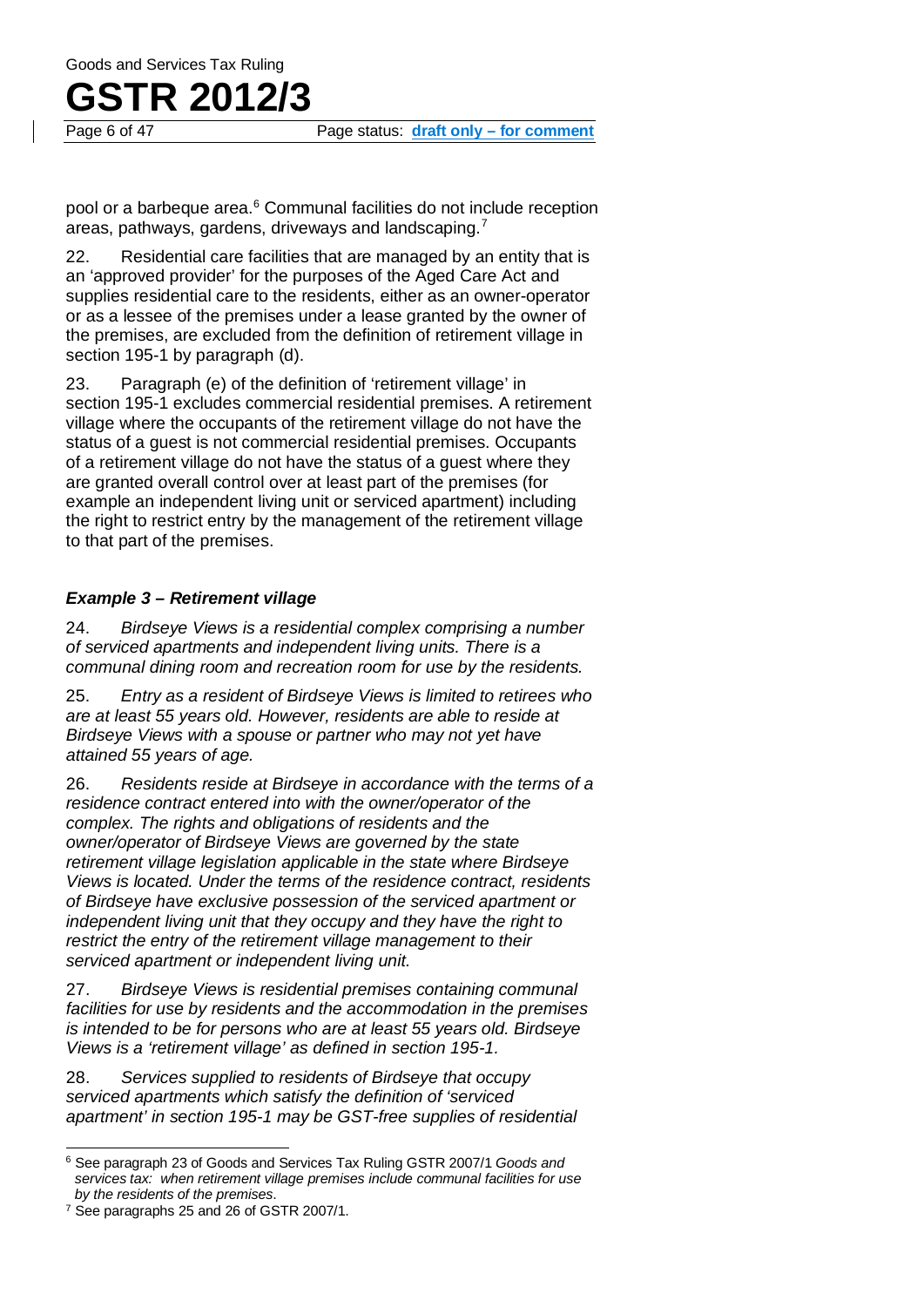Page status: draft only – for comment

*care under subsection 38-25(3), if they also satisfy the requirements of paragraph 38-25(3A)(b). However, supplies of services to residents that occupy accommodation at Birdseye, other than in a serviced apartment, will not be GST-free under subsection 38-25(3).*

#### *Example 4 – Not a 'retirement village'*

29. *Maxwell Co owns a residential complex, known as the Lucky Retirement Home, comprising 45 self-contained units that are designed to facilitate the provision of care to residents, a communal dining room and recreation room. Maxwell Co leases the Lucky Retirement Home to Sunshine Care Co.*

30. *Sunshine Care Co is an 'approved provider' as defined in the Aged Care Act. The Lucky Retirement Home is operated by Sunshine Care Co as an aged-care hostel for the provision of residential care, as defined in the Aged Care Act.*

31. *The Lucky Retirement Home is used by an approved provider to provide residential care, and is therefore excluded from being a retirement village by paragraph (d) of the definition of retirement village in section 195-1.*

32. *The Lucky Retirement Home is not a retirement village as defined in section 195-1. Therefore subsection 38-25(3A) does not apply.*[8](#page-6-0)

#### *Serviced apartment*

33. The definition of serviced apartment in section 195-1 contains the following requirements:

- (a) the apartment is designed to be occupied by aged residents who require either or both of the following:
	- (i) item 2.1 services;
	- (ii) item 3.8 services; and
- (b) at least one responsible person is continuously:
	- (i) on call to render emergency assistance to the residents of the apartment; and
	- (ii) in reasonable proximity to the apartment; and
- (c) the apartment is part of a single complex of apartments to which paragraphs (a) and (b) apply, and is accessible from a common corridor linking the apartment to the other apartments in the complex; and
- (d) there is in the retirement village a communal dining facility that is available for use by the residents of

<span id="page-6-0"></span><sup>&</sup>lt;sup>8</sup> In this example the supplier of the services, Sunshine Care Co, is an approved provider as defined in the Aged Care Act. Therefore the services supplied to residents of the Lucky Retirement Home may be GST-free under subsection 38-25(1).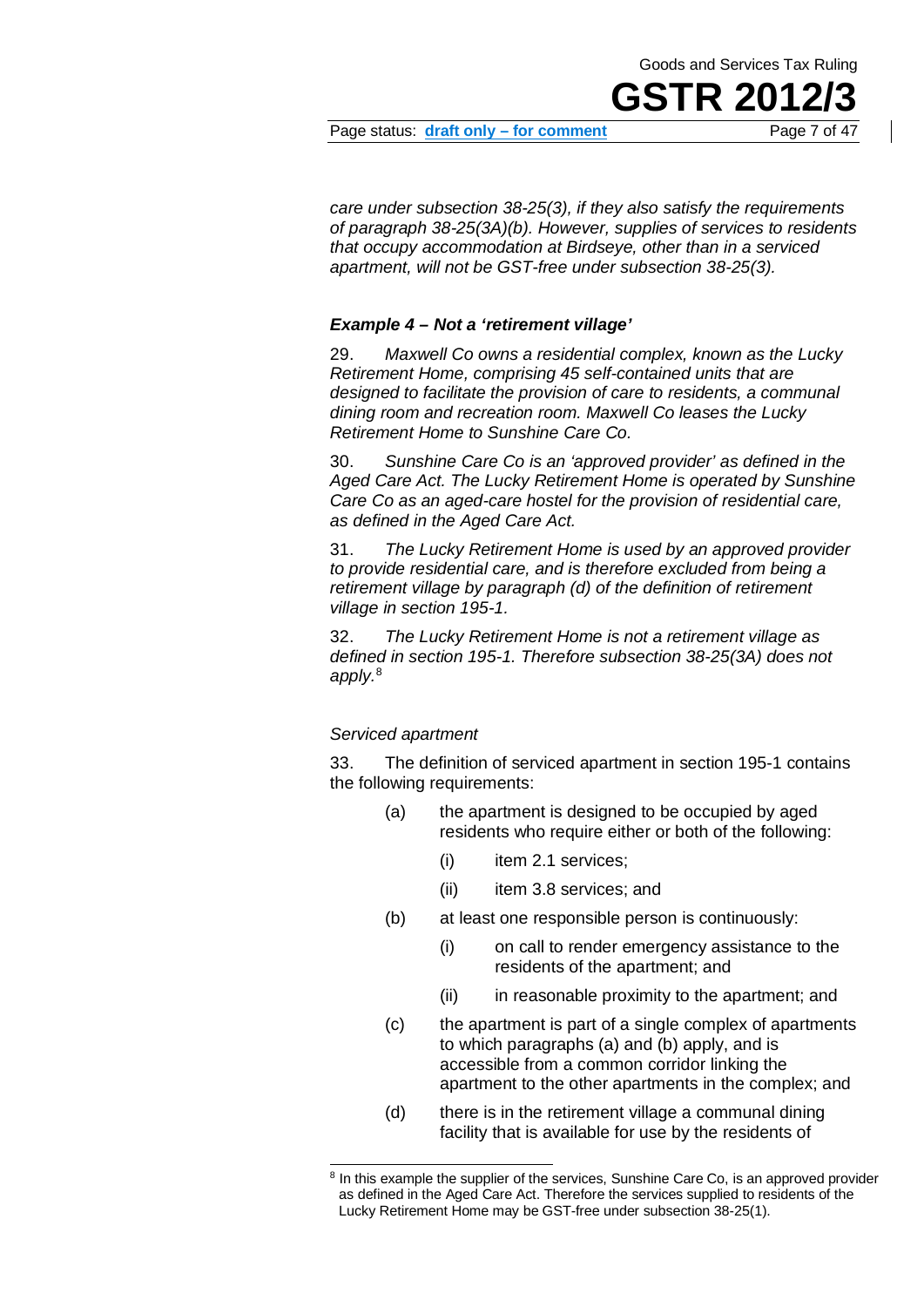apartments in the retirement village to which paragraphs (a), (b) and (c) apply.

However, a detached house, row house, terrace house, town house or villa unit is not a serviced apartment.

34. Serviced apartments in retirement villages share many features and characteristics that are also common to other types of accommodation provided in retirement villages, such as independent living units. Independent living units are designed for people who are capable of living independently and do not require daily living activities assistance or nursing services, as set out in items 2.1 and 3.8 of Schedule 1 to the Quality of Care Principles. Independent living units are not serviced apartments as defined in section 1[9](#page-7-0)5-1.<sup>9</sup>

35. It is expected that an apartment which is designed for a person who requires item 2.1 services, item 3.8 services, or a combination of both services, as required by paragraph (a) of the definition of serviced apartment in section 195-1 would include:

> fixtures and fittings consistent with those required by a person who requires daily living activities assistance or nursing services, for example, bathroom hand rails, grab rails, wheelchair ramps, and wide doorways that allow for wheelchair access.

36. The following features, whilst they are not necessary and not determinative of whether an apartment satisfies paragraph (a) of the definition of serviced apartment in section 195-1, are also consistent with an apartment being designed for a person who requires item 2.1 services, item 3.8 services or a combination of both services:

- a smaller physical layout, for example, a one room studio style apartment with no or only limited cooking facilities, comprising only one or two bedrooms and a separate living area;
- limited self-catering services, for example, a small kitchenette with a microwave and bar fridge; or
- no laundry, or only limited self-laundry facilities.

37. Paragraph (b) of the definition of serviced apartment in section 195-1 requires someone who is capable of assisting a person who requires item 2.1 or item 3.8 services to be available to provide immediate assistance to residents when necessary. The provision of a personal medical emergency call device that alerts an off-site external service provider of a potential medical emergency when activated by the resident is not sufficient to satisfy the requirement in paragraph (b) of the definition of serviced apartment in section 195-1, which requires a responsible person be on call continuously to render emergency assistance to residents.

<span id="page-7-0"></span><sup>&</sup>lt;sup>9</sup> See paragraph 1.25 of the Explanatory Memorandum to the Tax Laws Amendment (Retirement Villages) Bill 2004.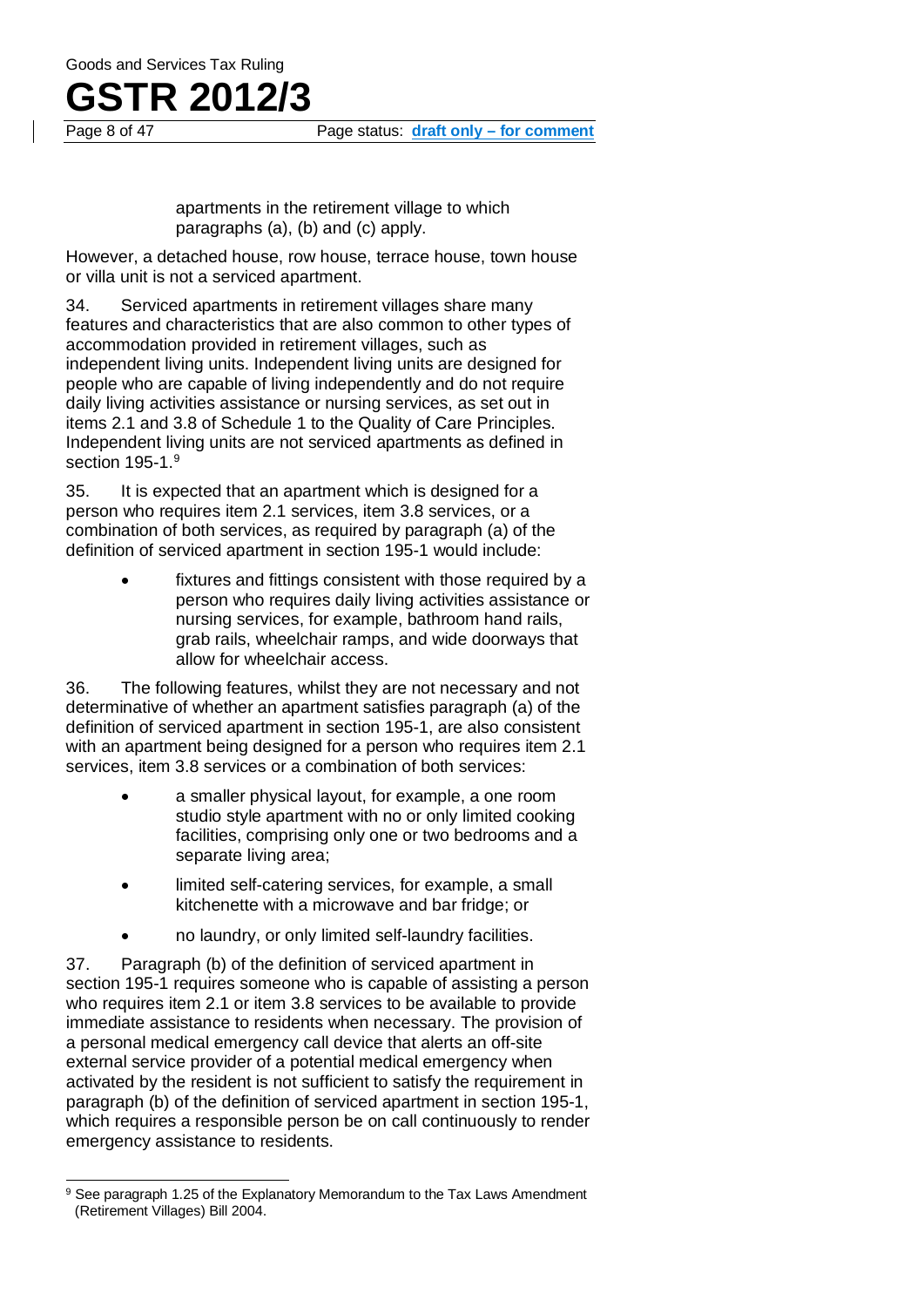

Page status: **draft only – for comment** Page 9 of 47

38. However, an emergency call device which alerts at least one responsible person who is on-site within the precincts of the retirement village, and who may be an external service provider, is sufficient to satisfy paragraph (b) of the definition of serviced apartment in section 195-1. The requirement is also met where at least one responsible person is shared between two adjacent retirement villages and that person is on-site at one of those retirement villages at any time.

39. The reference to 'responsible person', in the context that it appears in paragraph (b) of the definition of serviced apartment in section 195-1, means someone who is capable of rendering emergency assistance, and who is also suitably qualified to render emergency assistance to persons who require item 2.1 or item 3.8 services. For example, a 'responsible person' would include a registered nurse or qualified aged care worker but would not include general employees such as receptionists, gardeners, cleaners and security guards.

40. A common corridor required by paragraph (c) of the definition of serviced apartment in section 195-1 includes internal and external passageways that connect the apartments in a single complex of apartments. In this context, the phrase 'single complex of apartments' draws upon the ordinary meaning of 'apartments' which refers to rooms or units located within a single building. The composite expression 'single complex of apartments' is read as a single building in which each apartment shares a common wall or walls with other apartments and does not include a single freestanding apartment.

40A. A common corridor does not include an uncovered passageway that connects an apartment to another apartment that is outside of the single complex of apartments. It also does not include pathways and roads, including pathways and roads connecting a single complex with another single complex, within the retirement village. One retirement village may comprise of more than one single complex. Paragraph (c) of the definition of serviced apartment in section 195-1, however, only requires the apartments in a single complex to be accessible from a common corridor and does not require each single complex, when there is more than one single complex in the retirement village, to also be connected by a common corridor.

40B. A common corridor may include a covered passageway which provides protection from the elements, is lit, and is wide enough to allow passage of mobility assistance devices such as walkers, scooters and wheelchairs. A covered passageway, either alone, or in combination with an internal passageway, must provide access to and between all apartments in the single complex. It does not include a covered or an uncovered passageway that connects a freestanding apartment to another freestanding apartment.

41. Paragraph (d) of the definition of serviced apartment requires residents to have access to a communal dining facility that is available for use by them. The communal dining facility must be located within the retirement village in which the apartment is situated but it does not have to be connected to the complex of serviced apartments.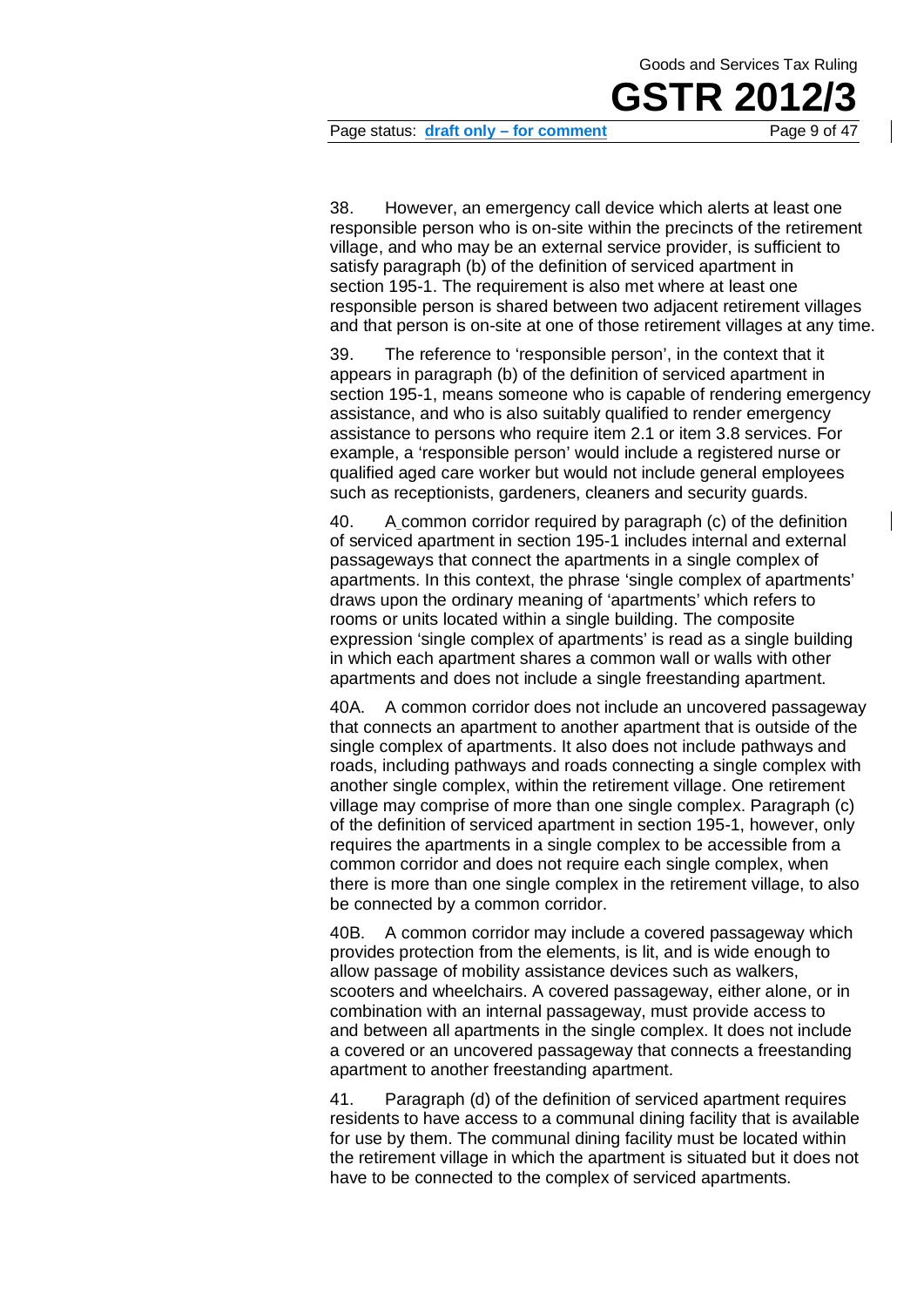#### *Example 4A – Assisted living unit with external corridor is a 'serviced apartment'*

41A. *Sunny Months Retirement Haven (Sunny Months) is a retirement village as defined by section 195-1. Sunny Months offers accommodation described as assisted living units. There are 60 assisted living units configured in rows of six units with a covered passageway providing access to each unit through an external doorway. There is a communal dining hall, within the retirement village, for the use of all residents.*

41B. *Each set of six units is located in a single complex of apartments, within the retirement village. They each contain one or two bedrooms, a kitchenette, a separate living area, and bathroom. The bathrooms in each unit are fitted with grab rails and hand rails. All of the units are accessible from the covered passageway.*

41C. *The covered passageway can be used by nursing and care staff when a resident requires assistance. This permanent structure provides protection from the elements, is lit, and is wide enough to allow passage of mobility assistance devices such as walkers, scooters and wheelchairs.*

41D. *The assisted living units at Sunny Months have physical characteristics which indicate that they are designed for people who require daily living activities assistance and nursing services. The assisted living units also satisfy all of the other requirements specified in the definition of serviced apartments in section 195-1 and are 'serviced apartments' for the purposes of subsection 38-25(3A).*

41E. *Services supplied to residents of the assisted living units at Sunny Months may, subject to the requirements of paragraph 38-25(3A)(b), be taken to be provided in a residential setting and may be GST-free supplies of residential care under subsection 38-25(3).*

#### *Example 5 – Assisted living unit with internal corridor is a 'serviced apartment'*

42. *Happy Days Retirement Haven (Happy Days) is a retirement village as defined in section 195-1. Happy Days offers two different styles of accommodation to residents which are referred to as self contained units and assisted living units.*

43. *The assisted living units are located within a single complex of apartments in the retirement village. They each contain one or two bedrooms, a separate living area, bathroom and kitchenette. The bathrooms in each unit are fitted with grab rails and hand rails. All of the assisted living units are linked and accessible from a passageway within the single complex. Call buttons are fitted in all of the rooms of each unit which, when activated, alert on-site nursing and care staff that a resident requires assistance.*

44. *There is a communal dining hall, within the retirement village, for the use of all of the residents of Happy Days.*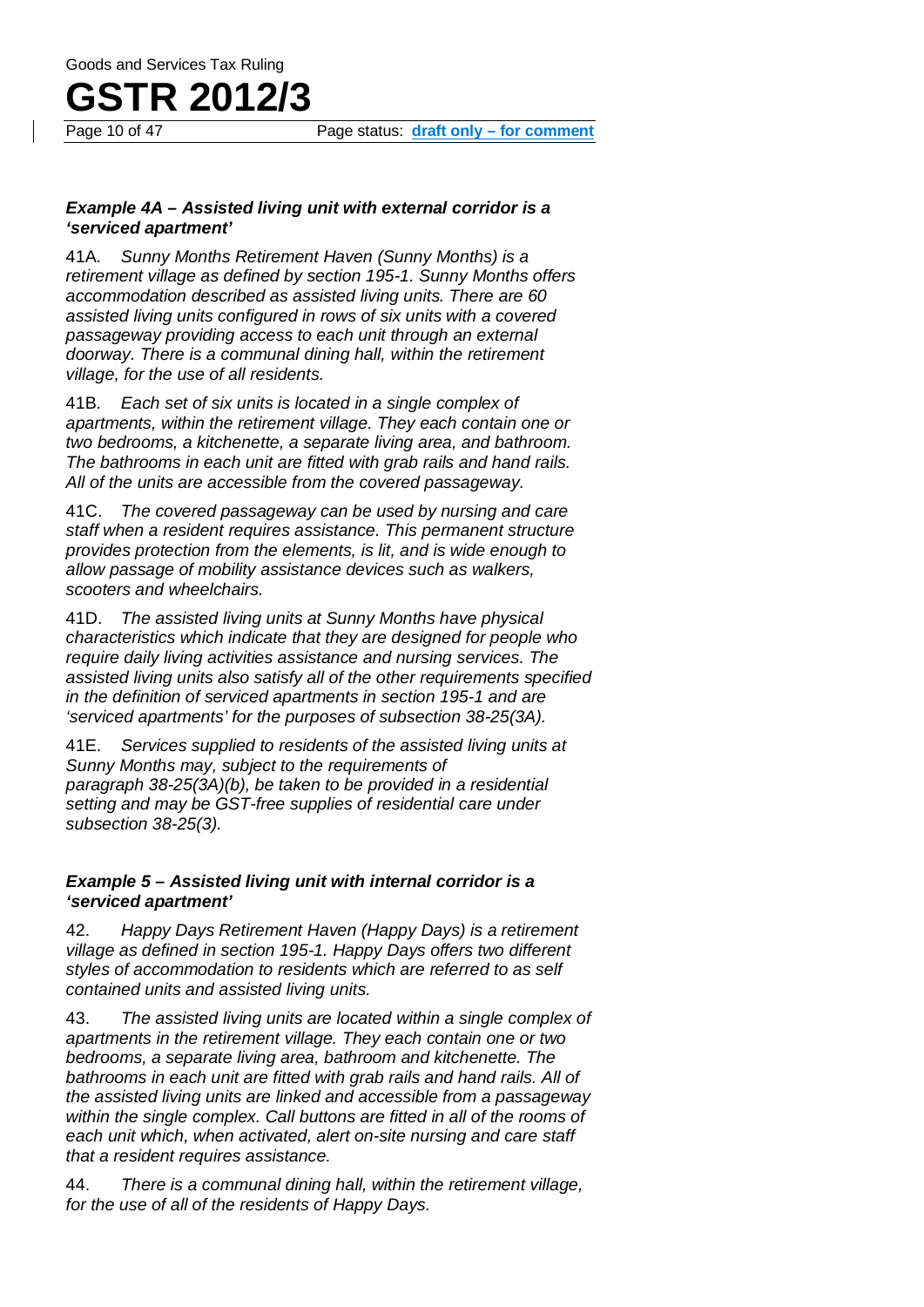

Page status: draft only – for comment

45. *The assisted living units at Happy Days exhibit physical characteristics which indicate that they are designed for people who require daily living activities assistance and nursing services. They are part of a single complex and all of the apartments are accessible from an internal passageway. The assisted living units also satisfy all of the other requirements specified in the definition of serviced apartment in section 195-1 and are 'serviced apartments' for the purposes of subsection 38-25(3A).*

46. *Services supplied to residents of the assisted living units at Happy Days may, subject to the requirements of paragraph 38-25(3A)(b), be taken to be provided in a residential setting and may be GST-free supplies of residential care under subsection 38-25(3).*

#### *Example 5A – Assisted living unit not a 'serviced apartment'*

46A. *If the assisted living units at Happy Days Retirement Haven (referred to in Example 5) are freestanding units (not linked by common walls), then the unit is not part of a single complex of apartments that is accessible from an internal passageway or covered passageway that links the apartment to the other apartments.*

46B. *The assisted living units, therefore, do not satisfy paragraph (c) of the definition of serviced apartments in section 195-1 which requires the apartments to be linked by a common corridor. Services supplied to residents of the assisted living units at Happy Days are not provided in a residential setting and are not GST-free supplies of residential care under subsection 38-25(3).*

#### *Example 6 – Self-contained unit not a 'serviced apartment'*

47. *The self-contained units at Happy Days Retirement Haven (referred to in Example 5) consist of 60 two bedroom units, configured in groups of four units under the one roof. Each self-contained unit is accessible from an external door only, and has uncovered pathways and/or roads linking the units.*

48. *Each self-contained unit comprises one or two bedrooms, a full kitchen and laundry facilities, a separate living area, separate bathroom and a small courtyard garden. Some of the units also have a carport for the resident's motor vehicle.*

49. *Similar to the assisted living units at Happy Days, the bathrooms of the independent living units are fitted with grab rails and hand rails and there is one call button within each unit which, when activated, alerts on-site nursing and care staff that a resident requires assistance.*

50. *The self-contained units are not serviced apartments as defined in section 195-1 for the purposes of subsection 38-25(3A).*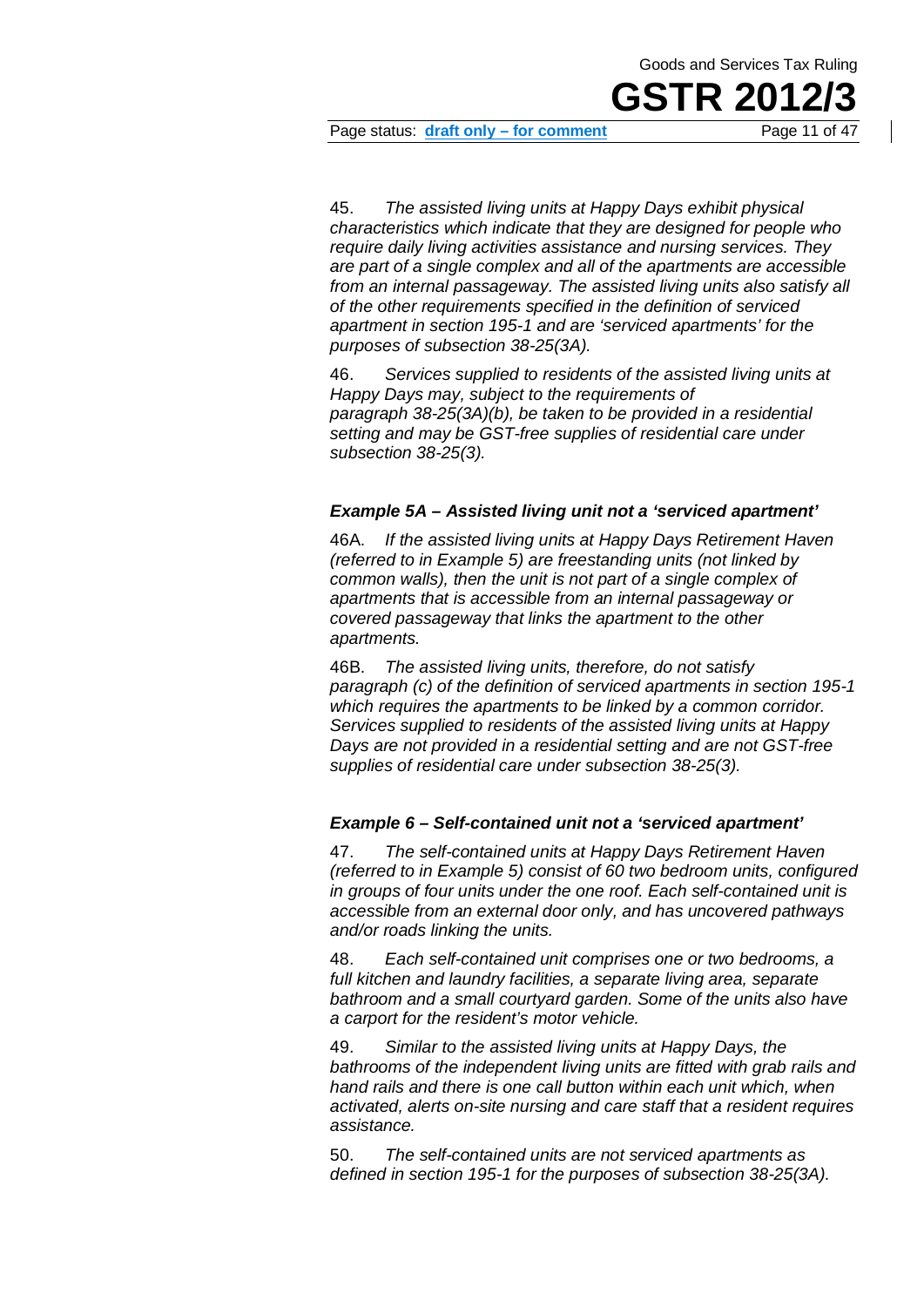# **GSTR 2012/3**<br>Page 12 of 47

Page status: draft only – for comment

51. *Whilst the self-contained units exhibit features consistent with them being designed for persons who require item 2.1 or item 3.8 services, the self-contained units do not satisfy paragraph (c) of the definition of 'serviced apartment' in section 195-1 which requires the apartments to be linked by a common corridor. Services supplied to residents of the self-contained units at Happy Days are not taken to be provided in a residential setting and are not GST-free supplies of residential care under subsection 38-25(3).*[10](#page-11-0)

*Provision of daily meals and heavy laundry to all residents of a serviced apartment*

52. As explained in paragraph 15 of this Ruling, subsection 38-25(3A) says that services provided to a resident of a serviced apartment in a retirement village will be treated as provided in a 'residential setting' only if there is a written agreement in force under which the operator of the retirement village provides daily meals and heavy laundry services to all residents of the apartment.<sup>[11](#page-11-1)</sup>

53. When the requirements in subsections 38-25(3) and (3A) are considered together, and the context and purpose of the provisions are taken into account, an operator will **only** meet the requirements in subsection 38-25(3A) when it satisfies the following three principles:

- (i) the resident must have a continuing need for the provision of daily meals and heavy laundry services;
- (ii) the operator must have an obligation to provide daily meals and heavy laundry services; and
- (iii) the operator must make available daily meals and heavy laundry services.

*Principle One – resident must have a continuing need for the provision of daily meals and heavy laundry services*

54. A resident must have a continuing need for daily meals and heavy laundry services because the resident must have a 'continuing need' for the services covered by paragraph 38-25(3)(b), read with the Minister's Determination and extrinsic materials.<sup>[12A](#page-11-3)</sup>

<span id="page-11-0"></span><sup>&</sup>lt;sup>10</sup> Depending upon the particular facts and circumstances, in some cases supplies of services to a resident of a retirement village who is not residing in a 'serviced apartment' may be GST-free supplies of home care under section 38-30 or GSTfree supplies under the National Disability Insurance Scheme under section 38-38.

<span id="page-11-1"></span><sup>11</sup> For the purposes of paragraph 38-25(3A)(b), the residents of each individual apartment are 'all of the residents of the apartment', rather than the residents of all of the serviced apartments in the retirement village.

<span id="page-11-2"></span><sup>&</sup>lt;sup>12</sup> [Omitted.]

<span id="page-11-3"></span><sup>12</sup>A See the *A New Tax System (Goods and Services Tax) (GST-free supply – Residential Care – Non-government Funded Supplier) Determination 2015* (the Minister's Determination) and Explanatory Memorandum to the Tax Laws Amendment (Retirement Villages) Bill 2004, in particular, paragraph 1.26.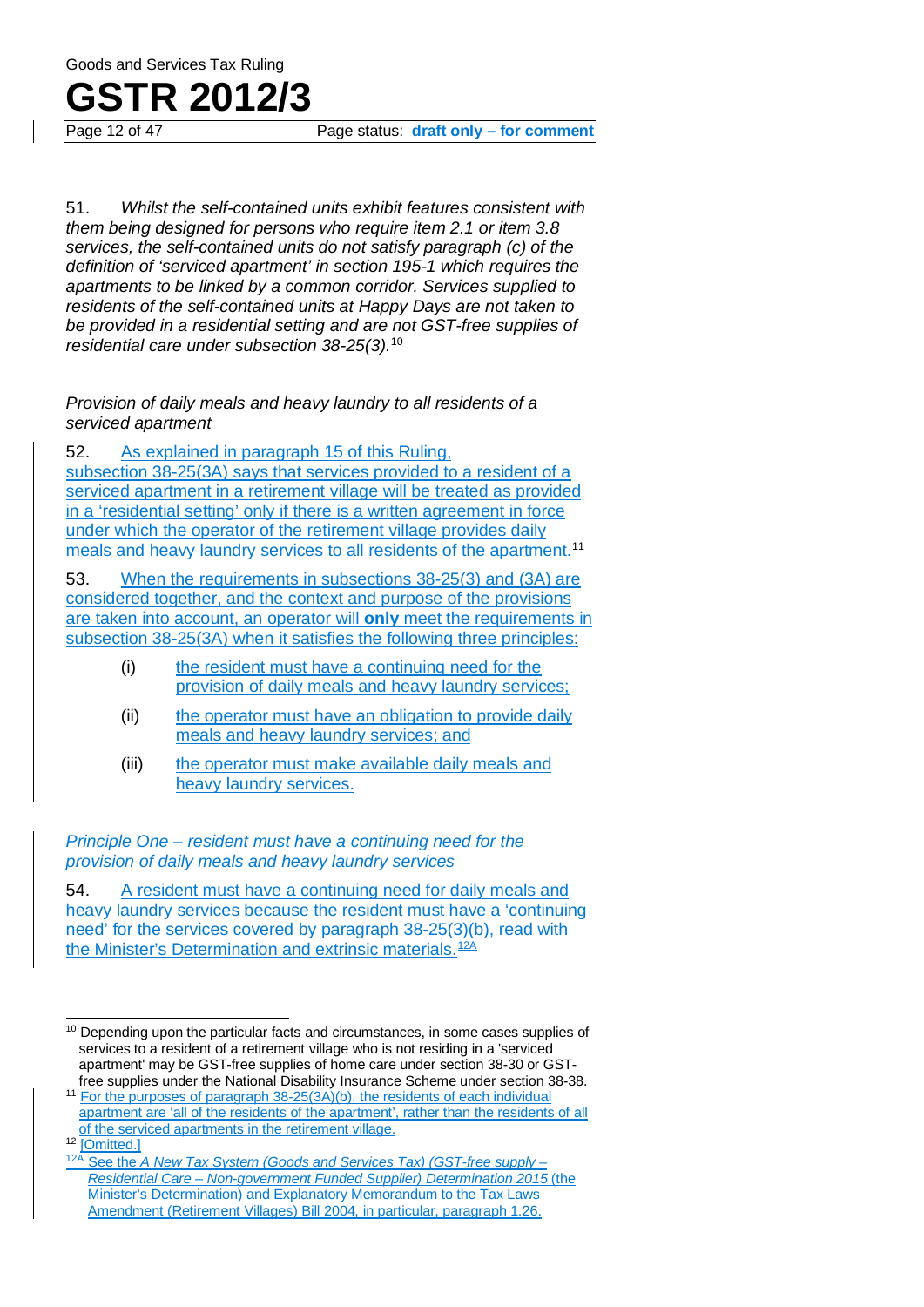## **GSTR 2012**

Page status: **draft only – for comment** Page 13 of 47

54A. The expression 'daily meals' is not defined and therefore takes its ordinary meaning<sup>12B</sup>, taking into account its context and purpose. Consistent with this, 'daily meals' takes into account the requirements in item 1.10 of Schedule 1 to the Quality of Care Principles referred to in paragraph 38-25(3)(b). That is, the operator provides meals:

- of adequate variety, quality and quantity for each resident of the serviced apartment;
- served each day at times generally acceptable to both residents and management, and generally consist of three meals per day plus morning tea, afternoon tea and supper; and
- taking into account variances in a resident's meal requirements as a result of medical needs or religious or cultural observance.

54B. Examples of what 'generally' means and the circumstances that would satisfy a medical need, or a religious or cultural observance are discussed under Principle 3.

#### *Example 7 – Continuing need for daily living and nursing services for one resident but not the provision of daily meals and heavy laundry services to all residents of a serviced apartment*

55. *Jack and Elizabeth live in a serviced apartment in a retirement village. Jack requires daily living activities assistance and nursing services, and Jack has a continuing need for these services. Elizabeth does not require any of these services and cares for herself without assistance.*

55A*. Residents of the serviced apartments can choose to have daily meals and heavy laundry services provided by the operator of the retirement village for an extra fee. However, Elizabeth prefers to do her own laundry and enjoys cooking. She cooks lunch and dinner for her and Jack each day, except for once a week when they have dinner in the communal dining room with friends who reside at the retirement village.*

55B*. The daily meals and heavy laundry requirements in paragraph 38-25(3A)(b) are not satisfied. Although all daily meals and heavy laundry services are available, Jack and Elizabeth have no arrangement under which the operator provides, or is obliged to provide, daily meals to Jack and Elizabeth (all residents in the serviced apartment). Elizabeth and Jack do not have a continuing need for the provision of daily meals and heavy laundry services.*

<span id="page-12-0"></span><sup>&</sup>lt;sup>12B</sup> 'Meals' is defined as 'one of the regular repasts of the day, as breakfast, lunch, or dinner' (Macmillan Publishers Australia, *The Macquarie Dictionary*  online*,* [www.macquariedictionary.com.au](http://www.macquariedictionary.com.au/)*,* accessed 30 November 2021).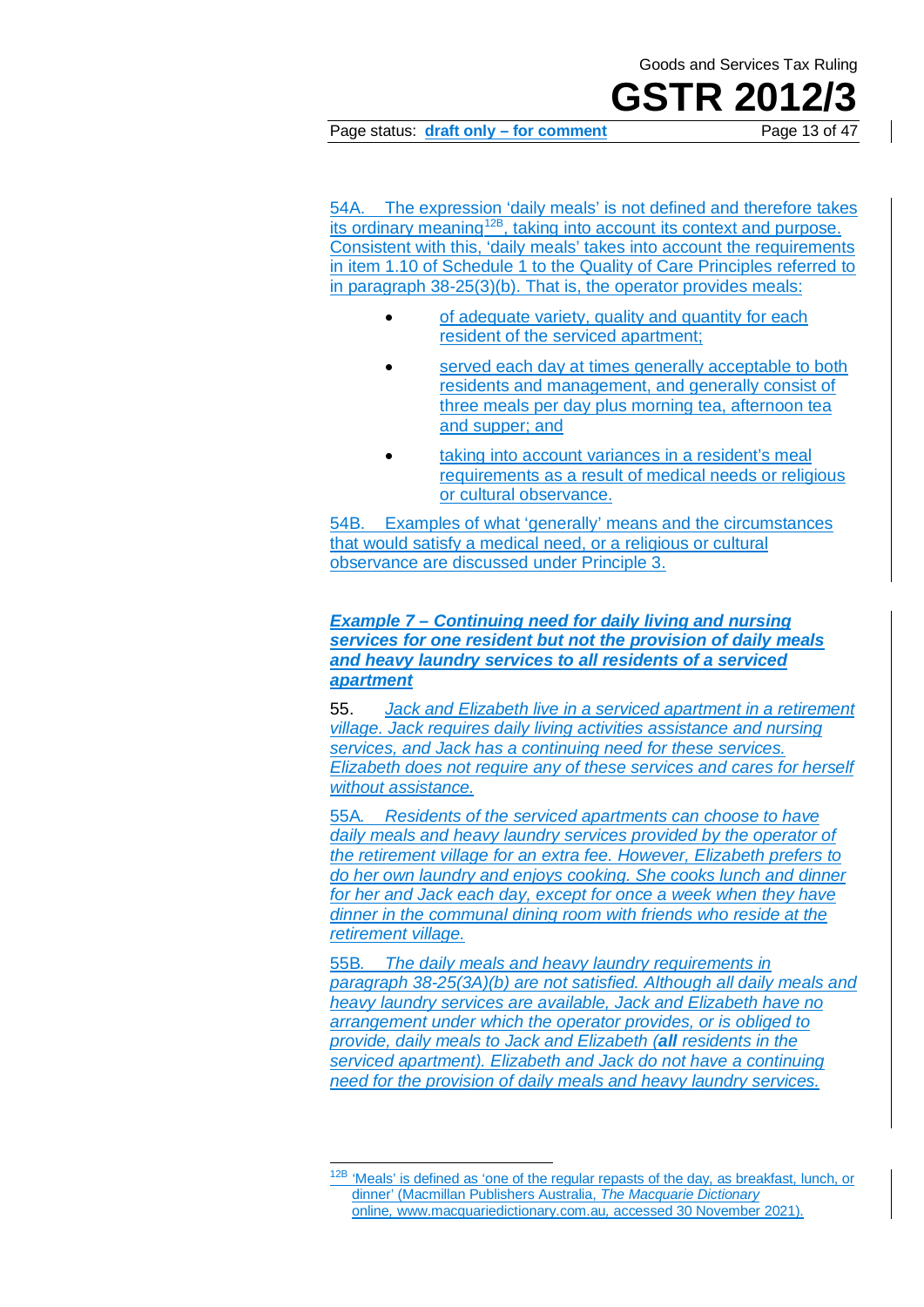### **GSTR 2012/3**

Page 14 of 47 Page status: **draft only – for comment**

*Principle Two – operator must have an obligation to provide daily meals and heavy laundry services*

56. The written agreement must put the operator of the retirement village under a legal obligation to all residents in the serviced apartment to provide daily meals and heavy laundry services.

#### *Example 7A – Operator's obligation – arises on election by resident*

57. *Assume the same facts for Example 7 of this Ruling, but that Elizabeth lost hand function in September 2018 and consequently requires daily living activities assistance (item 2.1 of Schedule 1 to the Quality of Care Principles). As a result, Elizabeth and Jack exercised an option in their contract to have their daily meals and heavy laundry services provided to them by the operator of the retirement village because they both had a continuing need for these services.*

58. *Until September 2018, the daily meals and heavy laundry requirement in paragraph 38-25(3A)(b) was not satisfied. Although all daily meals and heavy laundry services were available if Jack and Elizabeth chose to have them provided by the operator, there was no arrangement under which the operator was required to provide daily meals and heavy laundry services to Jack and Elizabeth because neither had a continuing need for these services.*

59. *On exercise of the option by Elizabeth and Jack in September 2018, the operator was obligated to provide daily meals and heavy laundry services in accordance with the terms of the contract. Therefore, the requirement in paragraph 38-25(3A)(b) is met.*

#### *Example 8 – Operator's obligation satisfied – external provider as agent for operator*

60. *Ernie lives at the Sparkling Shores Retirement Village. The terms of the residence contract that Ernie has with the operator obligates the operator to provide daily meals and a heavy laundry service to Ernie for a daily fee payable to the operator.*

60A. *The operator of the Sparkling Shores Retirement Village has a contract with an external catering company that delivers all of Ernie's daily meals to him on behalf of the operator. The daily meals requirement in paragraph 38-25(3A)(b) is met in these circumstances.*

*Example 8A – Separate agreement with operator*

61. *Margaret resides in a serviced apartment in a retirement village. The operator provides all of Margaret's meals and does all her laundry.*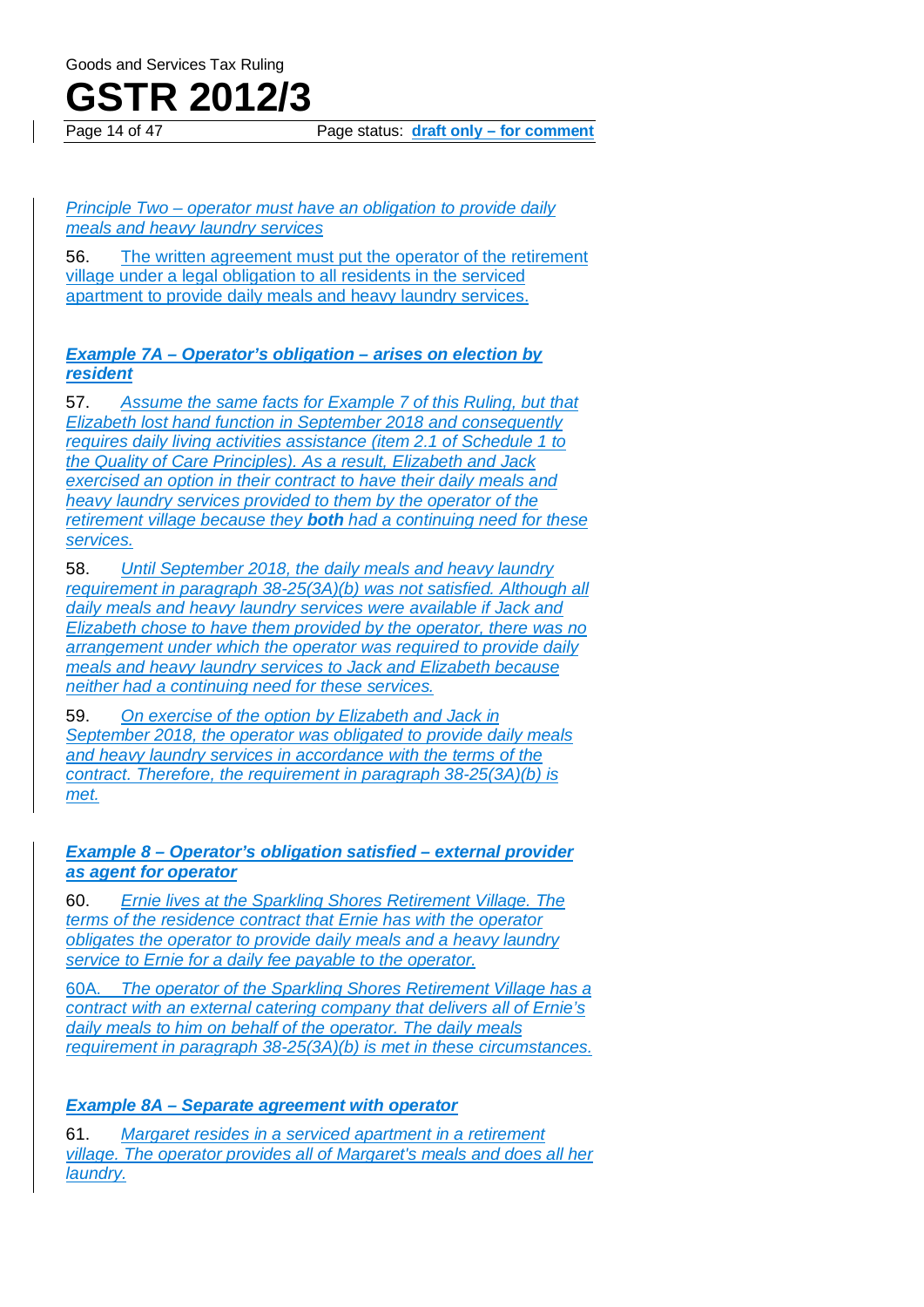Page status: draft only – for comment

61A. *Margaret's residence contract includes a general provision which states that meals and laundry services can be arranged should the resident require them. Margaret entered into a separate written agreement with the operator who agreed to provide daily meals and laundry services for a fee.*

61B. *The separate written agreement with the operator satisfies the 'written agreement' requirement in paragraph 38-25(3A)(b). In the absence of this separate agreement, the residence contract would not satisfy the requirement for a 'written agreement' because there is no specific provision that creates an obligation to provide daily meals and heavy laundry services.*

*Principle Three – operator must make available daily meals and heavy laundry services*

62. The operator must *make available* heavy laundry services to all residents of the serviced apartments.

62A. The operator must also *make available* daily meals, although this requirement may still be satisfied where the resident does not take and eat every meal. The quantum of meals is set under item 1.10 of Schedule 1 to the Quality of Care Principles referred to in paragraph 38-25(3)(b), which requires generally three meals per day plus morning tea, afternoon tea and supper. A resident may decline to take or eat a meal in limited or irregular circumstances, including, for example, cultural, religious, family, dietary, personal taste, health, recreational or medical reasons.

62B. Whether a failure to take meals leads to paragraph 38-25(3A)(b) not being met by the operator depends on the circumstances. In general terms, limited or irregular situations of the kind mentioned will not breach an operator's obligation. However, a persistent or regular pattern of not taking or eating meals unrelated to the situations mentioned will be an indicator that the paragraph 38-25(3A)(b) obligation is not being met.

#### *Example 9 – Make available daily meals – temporary absence*

63. *Neisha resides in a serviced apartment at Paradise Vista Retirement Village. Under a written agreement, the operator provides Neisha with daily meals and heavy laundry services*.

63A. *On Neisha's birthday, her family takes her out for lunch. Although Neisha does not take one or more meals on that day, the daily meals requirement in paragraph 38-25(3A)(b) is still met as Neisha has not taken lunch on this irregular occasion due to family reasons.*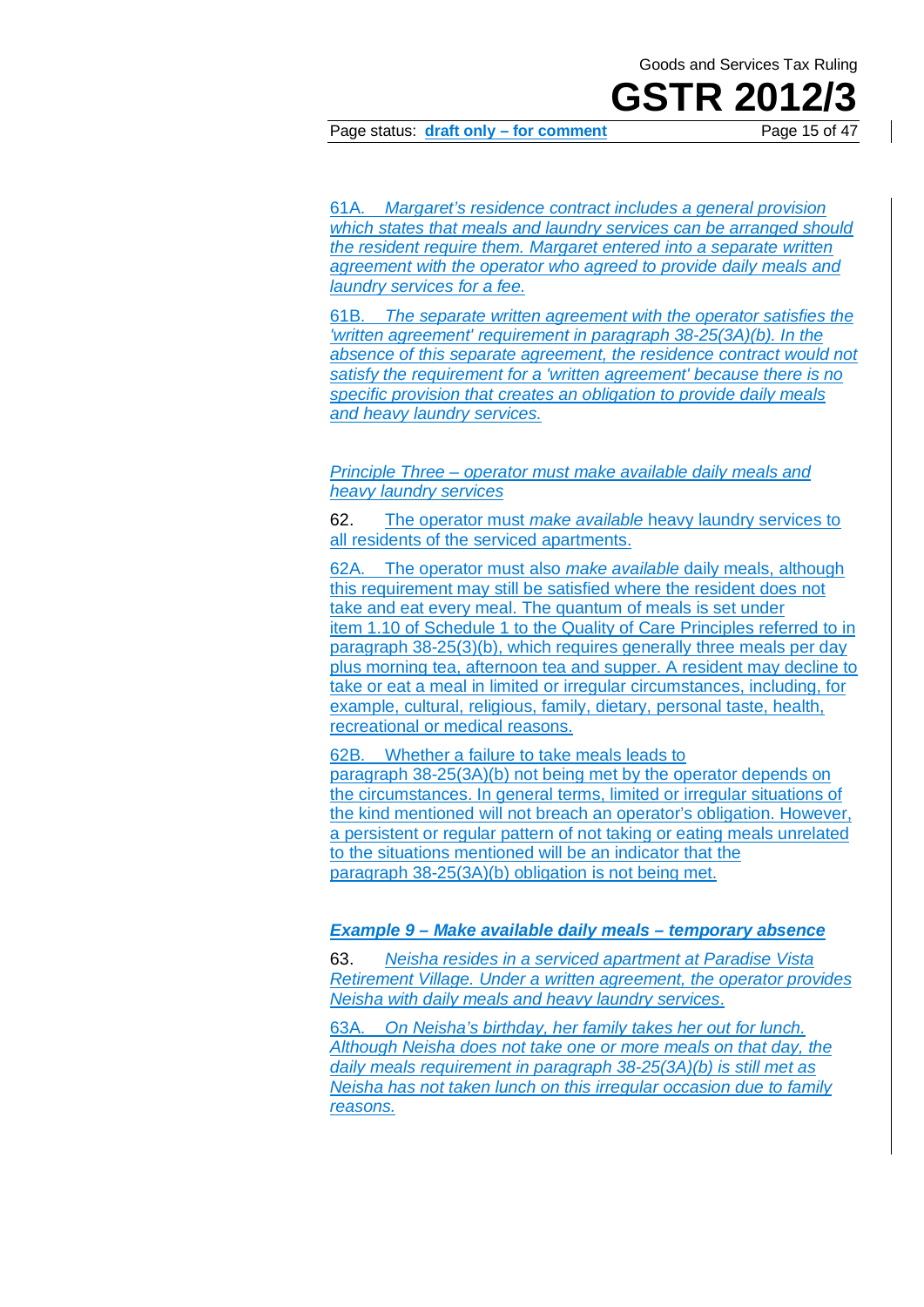

Page 16 of 47 Page status: **draft only – for comment**

#### *Example 9A – Make available daily meals – meal provided by family*

64. *Dino resides in a serviced apartment at Boundless Vistas Retirement Village. The operator is required to provide Dino with daily meals and heavy laundry services.*

65. *Dino's family tells Boundless Vistas Retirement Village that they will visit him weekly and provide a meal for Dino. They cook a meal, bring a takeaway or order a takeaway for Dino on these days.*

65A*. While there is a regular pattern of not taking meals, the meals not taken are limited in number and in proportion to the meals provided. The daily meals requirement in paragraph 38-25(3A)(b) is met.*

#### *Example 9B – Make available daily meals – religious and cultural events*

66. *Assuming the same facts for Example 9A of this Ruling, because of his religious convictions, Dino abstains from eating any food from sunrise to sunset during Ramadan. He usually ends his daily fast at a family member's house, as is the custom.*

66A. *Although Dino does not take one or more meals during that period, the meals requirement in paragraph 38-25(3A)(b) is still met. This is because the meals not taken are limited in number and in proportion to the meals provided, and Dino has religious and cultural reasons for not taking the daily meals.*

#### *Example 9C – Make available daily meals – personal taste*

67. *Bau-Ling resides in a serviced apartment at Sparkling Shores Retirement Village. The operator is required to provide Bau-Ling with daily meals and heavy laundry services.*

67A. *Bau-Ling does not like the tuna bake that is made available as a daily meal by the operator. This week, she declines the meal. Bau-Ling has a personal taste reason that is a limited and irregular circumstance for not taking the meal. The daily meals requirement in paragraph 38-25(3A)(b) is met.*

#### *Example 9D –Make available daily meals – regular pattern of refusal*

68. *Assuming the same facts for Example 9C of this Ruling, Bau-Ling later adopts the regular pattern of ordering takeaway meals every second day for lunch for reasons other than those mentioned in paragraph 67A of this Ruling.*

68A. *Bau-Ling informs the retirement village operator of her decision and the operator is no longer required to make lunches available to her on those days as a result.*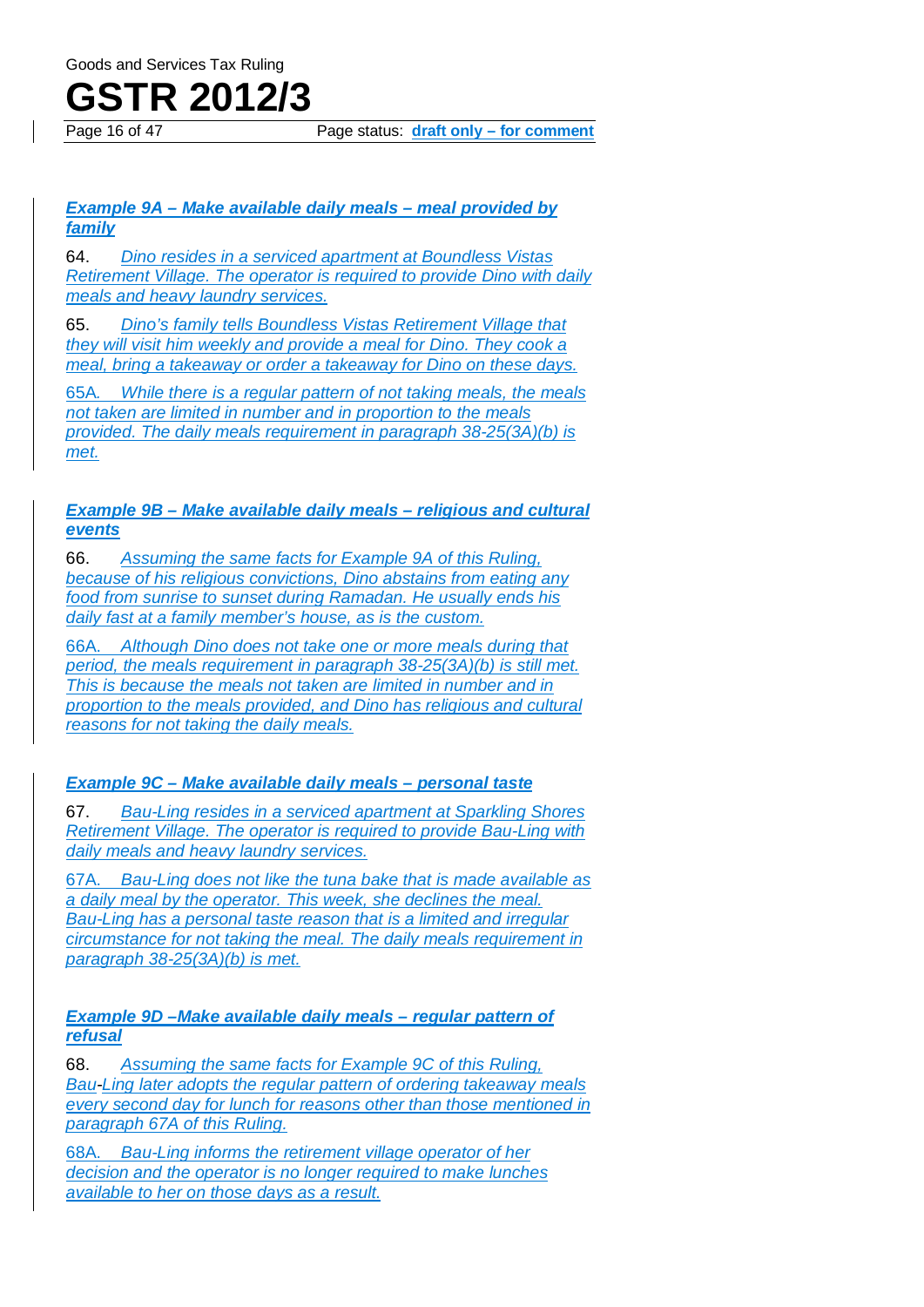## **GSTR 201**

Page status: **draft only – for comment** Page 17 of 47

68B. *The daily meals requirement in paragraph 38-25(3A)(b) is no longer met because of the regular pattern adopted of ordering takeaway meals every second day. This situation is more substantial than limited circumstances and shows a regular pattern.*

#### *Example 10 – Make available daily meals – resident is unwell*

69. *Siobhan lives in a serviced apartment at a retirement village where the operator is required to provide her with daily meals and heavy laundry services.*

69A*. After an outing, Siobhan becomes unwell and cannot eat all the meals provided.*

69B. *Although Siobhan does not take any meals while she is unwell, the operator continues to meet the paragraph 38-25(3A)(b) obligation while Siobhan is unwell. This is because this is a limited and irregular circumstance for not taking the meals.*

#### *Example 10A – Make available daily meals – medical needs*

70. *Assuming the same residency facts for Example 10 of this Ruling, Siobhan continues to feel unwell, is prescribed medication and is required to fast before medical testing.*

71. *Although Siobhan does not take any meals until the medical tests have been completed, the operator continues to meet the daily meals requirements in paragraph 38-25(3A)(b). This is because this is a limited and irregular circumstance for not taking the meals.*

#### **When are services that are being provided in a 'residential setting' GST-free supplies of residential care?**

72. Services supplied to residents of serviced apartments in a retirement village (as defined), and to residents of a privately funded nursing home or aged care hostel in a 'residential setting' are GST-free supplies of residential care if:

- the Aged Care Minister has determined in writing that the services are of a kind covered by Schedule 1 to the Quality of Care Principles;<sup>[13](#page-16-0)</sup> and
- the services include, and are only provided to people who require, the services set out in item 2.1 or item 3.8 of Schedule 1 to the Quality of Care Principles.<sup>[14](#page-16-1)</sup>

<sup>13</sup> Paragaph 38-25(3)(b).

<span id="page-16-1"></span><span id="page-16-0"></span><sup>14</sup> Paragraph 38-25(3)(c).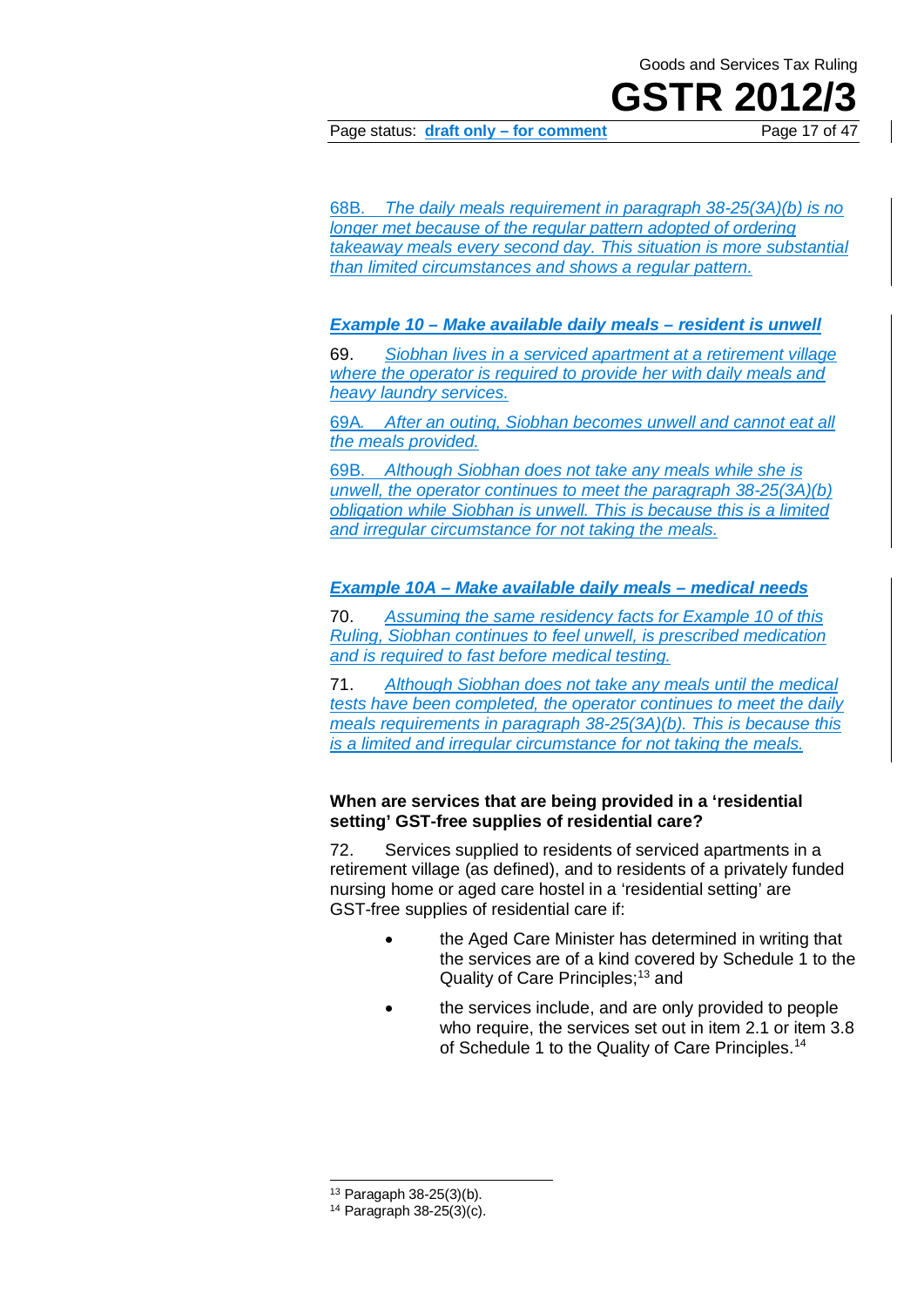Page 18 of 47 Page status: **draft only – for comment**

#### *Services are provided to residents who require item 2.1 or item 3.8 services and who have a continuing need for those services*

73. Paragraph 38-25(3)(c) requires services to be provided to a resident who requires item 2.1 services for daily living activities assistance or item 3.8 services. Similarly, the Minister's Determination, referred to in paragraph 38-25(3)(b), requires a care recipient to have a continuing need for those services.[15](#page-17-0) Services supplied to residents who do not satisfy these requirements are not GST-free supplies of residential care under subsection 38-25(3).[15A](#page-17-1)

74. It is not necessary for the resident to require and to have a continuing need for all of the item 2.1 and item 3.8 services set out in Schedule 1 of the Quality of Care Principles. However, a resident must have a current existing need for one or more of those services that is ongoing rather than isolated or sporadic.

75. In determining whether this requirement is satisfied, the Commissioner will consider objective evidence of a resident's requirement and continuing need for item 2.1 or item 3.8 services. This objective evidence may include one or more of the following factors:

- a report of an assessment of a resident's care requirements by a registered medical practitioner;
- a report of an assessment of a resident's care requirements by a registered nurse, a registered physiotherapist, or a registered occupational therapist; or
- a report of an assessment of a resident's care requirements undertaken by more than one person, including at least one registered health professional.

#### *A package of services and accommodation under a written agreement*

76. The Minister's determination referred to in paragraph 38-25(3)(b) also requires accommodation to be included in a package of services supplied to a resident under a written agreement, and the charges for both the services and accommodation must be payable to the same entity.[16](#page-17-2)

<span id="page-17-0"></span><sup>15</sup> Paragraph 6(4)(a) of the Minister's Determination.

<span id="page-17-1"></span><sup>&</sup>lt;sup>15A</sup> Depending upon the particular facts and circumstances, in some cases supplies of services to residents under the National Disability Insurance Scheme may be GST-free supplies under section 38-38.

<span id="page-17-2"></span><sup>16</sup> Paragraph 6(4)(b) of the Minister's Determination.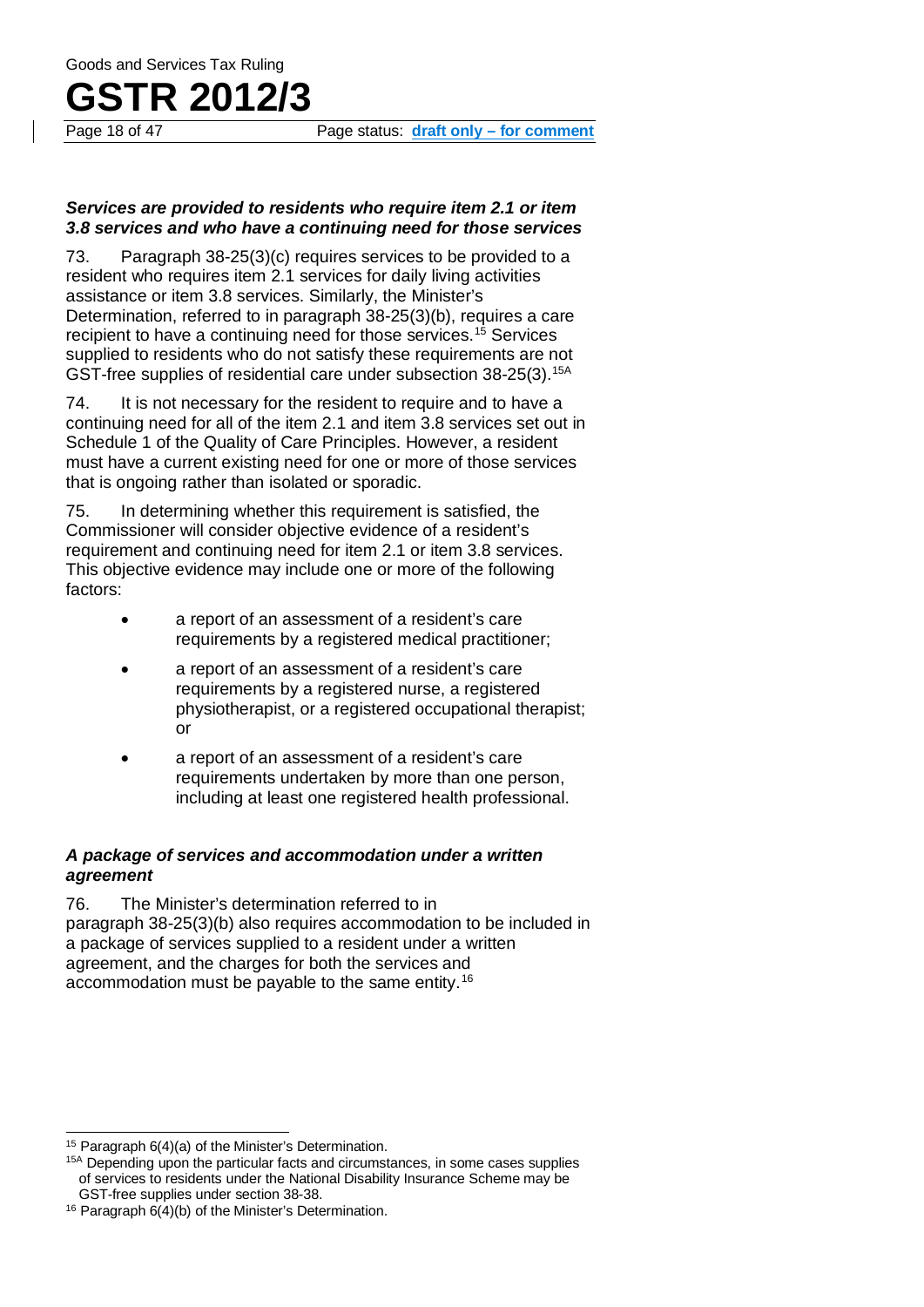

Page status: **draft only – for comment** Page 19 of 47

77. However, accommodation is not required to be included in a package of services supplied to residents of serviced apartments when a serviced apartment is supplied by way of lease, hire or licence, or by sale, or by supply of certain securities; and the other circumstances stated in subsection  $38-25(4)$ <sup>[17](#page-18-0)</sup> apply.<sup>[18](#page-18-1)</sup> In those cases, the written agreement required by the Minister's Determination only has to provide for a supply of a package of services.

78. Where the supplier, as principal, contracts with a third party for the provision of some items in the package, the requirement in the Minister's Determination that the package be supplied by the one entity is met when the third party is the supplier's agent, or a subcontractor of the supplier, and the charges are payable to the principal.[19](#page-18-2)

79. However, if the supplier merely facilitates or arranges the provision of some part of the package by a third party, and the third party is making supplies in its own right directly to the resident, then separate supplies are made by each entity, and neither of the suppliers makes a GST-free supply of residential care under subsection 38-25(3).

80. The written agreement required under the Minister's Determination must stipulate a package of services that the operator is obligated to provide to the resident, consistent with the resident's care requirements, and those services must include some item 2.1 or item 3.8 services. A general provision in an accommodation agreement, lease, licence, or hire agreement stating that the provision item 2.1 or item 3.8 services can be arranged if the resident requires them is not sufficient to satisfy the requirements specified in paragraph 6(4)(b) of the Minister's Determination.

#### *Example 11 – A package of accommodation and services under a written agreement*

81. *Ambience Point is a residential facility that provides services and accommodation to aged and disabled people.*

82. *Each resident's individual accommodation agreement specifies the services relevant to the resident's particular care requirements that will be provided to the resident and the fees that are payable to the owner/operator for those services. The services provided to each resident include some item 2.1 or item 3.8 services, or a combination of both.*

<span id="page-18-0"></span><sup>&</sup>lt;sup>17</sup> The operation of subsection 38-25(4A) is discussed at paragraphs 99 to 103 of this Ruling, and is further explained at paragraphs 187 to 190 of this Ruling.

<span id="page-18-1"></span><sup>18</sup> See item 18 of Schedule 1 to *Tax Laws Amendment (Retirement Villages) Act 2004*.

<span id="page-18-2"></span><sup>19</sup> Refer to Goods and Services Tax Ruling GSTR 2000/37 *Goods and services tax: agency relationships and the application of the law*.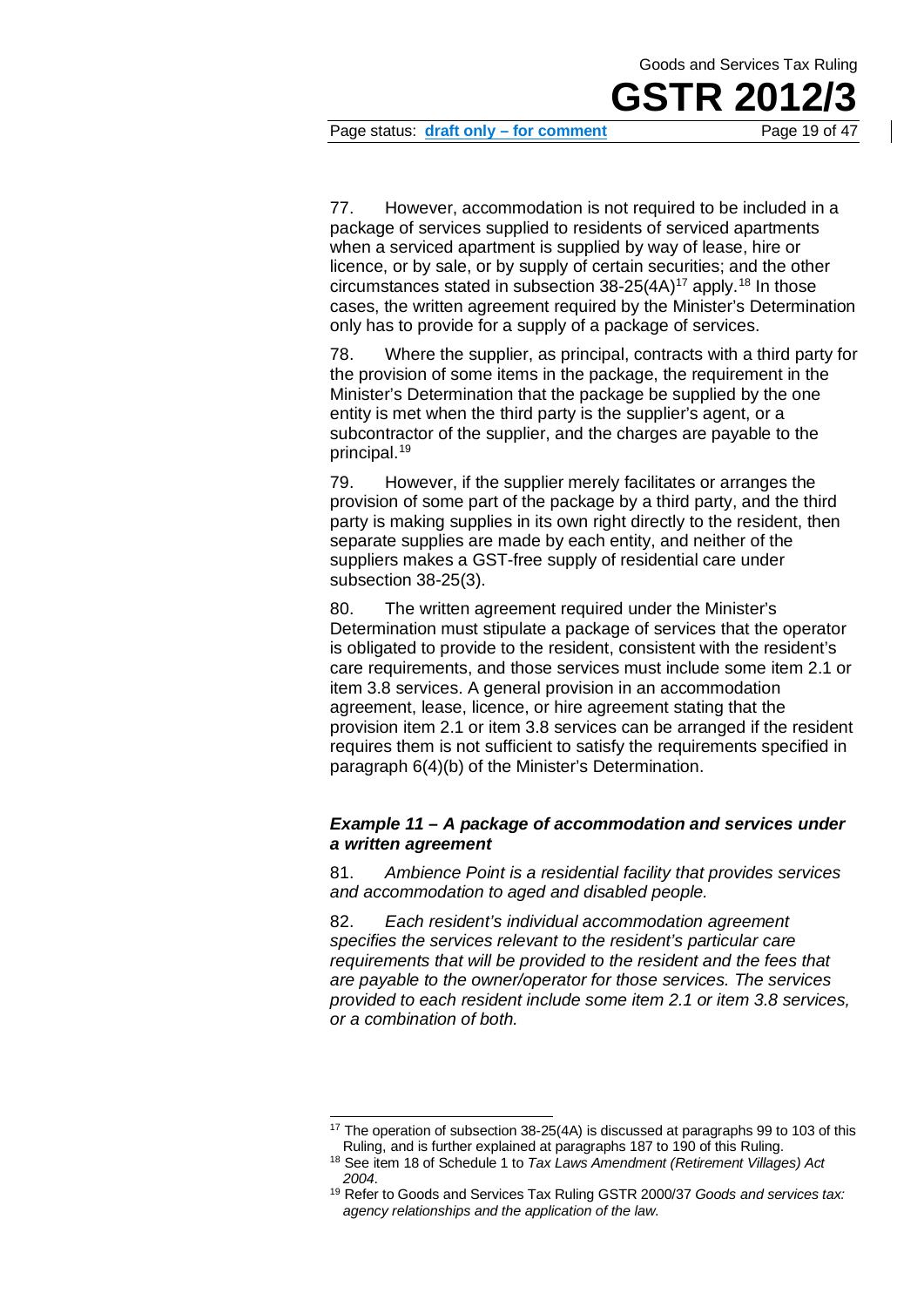## **GSTR 2012/3**

Page status: draft only – for comment

83. *Several of the residents require physiotherapy services and the operator has agreed to provide this service as part of the terms of the relevant residents' accommodation agreements. The owner/operator contracts with an external physiotherapy practice to provide these services and a qualified physiotherapist visits the facility twice a week to provide these services to residents on behalf of the operator. Fees for these physiotherapy services are payable by the resident to the owner/operator.*

84. *The services supplied to residents of Ambience Point, including the physiotherapy services supplied by the agent, satisfy the requirements of paragraphs 6(4)(b) and 6(4)(c) of the Minister's Determination. That is, the services are supplied under a written agreement as a package of services and accommodation, and the charges payable for the services and accommodation are payable to the same entity (in this case, the owner/operator).*

#### *Example 12 – Paragraphs 6(4)(b) and 6(4)(c) of the Minister's Determination are not satisfied*

85. *Mountain Top Views is a residential complex providing supported accommodation to aged people.*

86. *Accommodation agreements between the manager and residents allow for residents to occupy studio style apartment accommodation under a licence. The accommodation agreements also stipulate that the provision of care services will be arranged as, and when, they are required by the resident.*

87. *On-site support staff employed by Mountain Top Views provide some assistance to residents. For example, managing and supervising the taking of medication by residents, and arranging and supervising social activities for residents.*

88. *A number of residents at Mountain Top Views also require additional nursing care and/or personal care services. Mountain Top Views facilitates the provision of these services to residents by arranging for external care providers to visit residents, assess their care needs, and supply a tailored care package suitable for the care needs of each individual resident. The fees for these services are payable directly by the resident to the external care provider.*

89. *In this case, the requirements specified in paragraphs 6(4)(b) and 6(4)(c) of the Minister's Determination are not satisfied. The nursing and personal care services required by residents are not supplied under a written agreement as a package of services and accommodation. The accommodation and services are supplied by different entities, and the charges for the accommodation and services are payable to different entities.*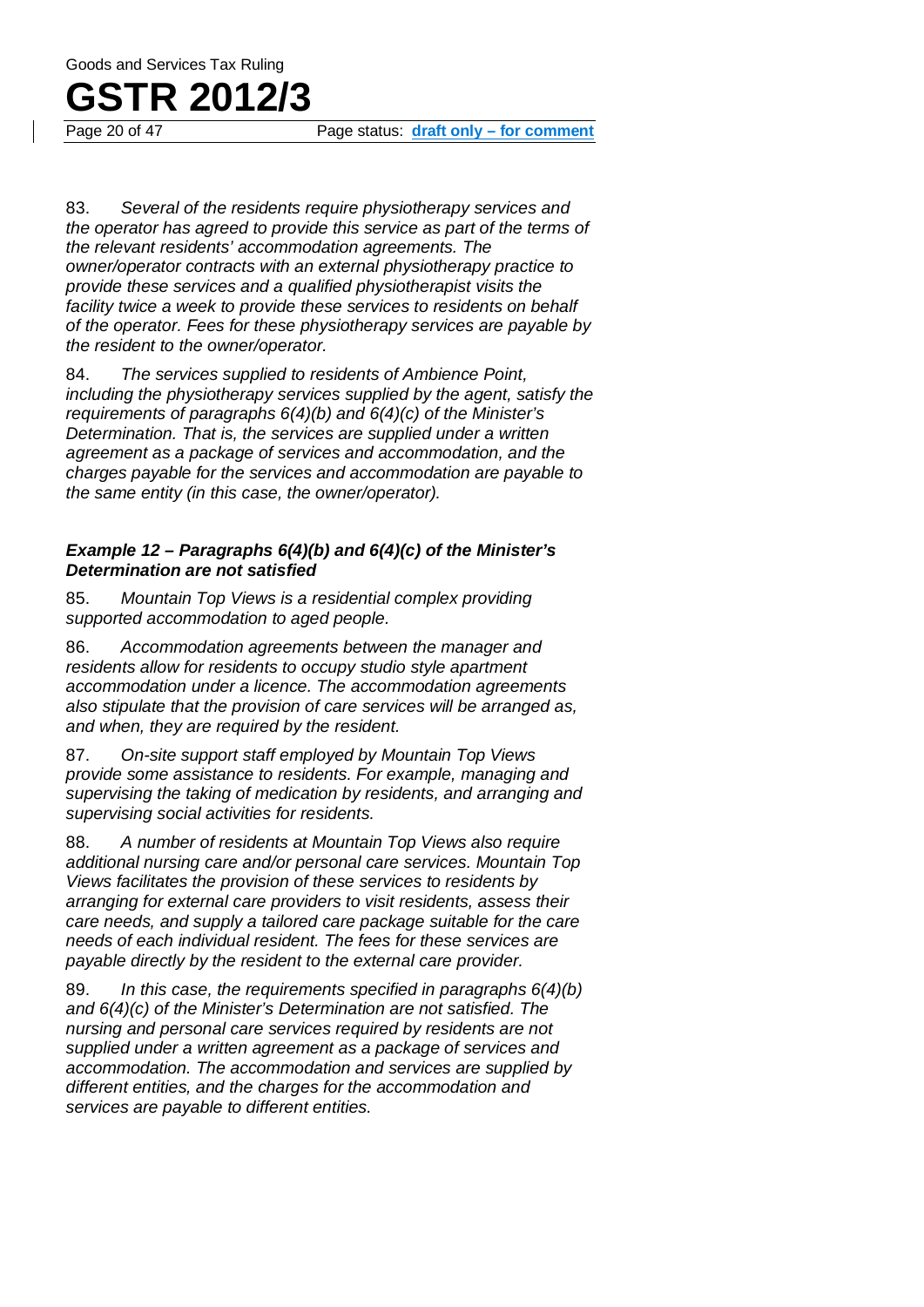**GSTR 20** 

Page status: **draft only – for comment** Page 21 of 47

#### **Accommodation**

#### *When is accommodation in a privately funded nursing home or aged-care hostel GST-free?*

90. Under subsection  $38-25(4)^{20}$  $38-25(4)^{20}$  $38-25(4)^{20}$  a supply of accommodation to a resident of a privately funded nursing home is GST-free if it is made to a resident *in the course of* making a supply of services to that resident that are GST-free residential care services under subsection 38-25(3).

91. Accommodation is only supplied in the course of making a supply of services that is GST-free under subsection 38-25(3) if the services and the accommodation are supplied at the same time. If a resident enters a privately funded facility, only for the provision of accommodation, without the provision of GST-free residential care services that satisfy the requirements of subsection 38-25(3), the supply of accommodation is not GST-free under subsection 38-25(4).

92. Also, services supplied to a resident must be of a sufficient level that it can be said that the accommodation facilitates the supply of care services, and that the accommodation is therefore being supplied in the course of supplying those care services. That is, the accommodation is integral to the supply of the care, and the residents are accommodated at the facility so that they can receive the care services which they require.

93. A supplier of accommodation in a private facility that merely facilitates or arranges for an external provider to supply GST-free home care services or flexible care services directly to a resident is not making a GST-free supply of accommodation under subsection 38-25(4).

#### *Temporary absences*

94. GST-free residential care services and associated accommodation are considered to continue to be supplied as a package during short, temporary periods of absence of a resident from a nursing home, aged-care hostel, or a serviced apartment in a retirement village.

#### *Example 13 – Accommodation not 'in the course of' a supply of GST-free residential care*

95. *Eleanor resides in a privately funded residential complex that provides accommodation to aged and disabled people. The operator of the complex provides all of Eleanor's daily meals and assists with her laundry. Eleanor also requires item 2.1 services, including regular assistance with personal hygiene and showering.*

<span id="page-20-0"></span><sup>&</sup>lt;sup>20</sup> The supply of accommodation in serviced apartments, in particular circumstances, is addressed in subsection 38-25(4A). See paragraphs 99 to 103 and paragraphs 187 to 190 of this Ruling.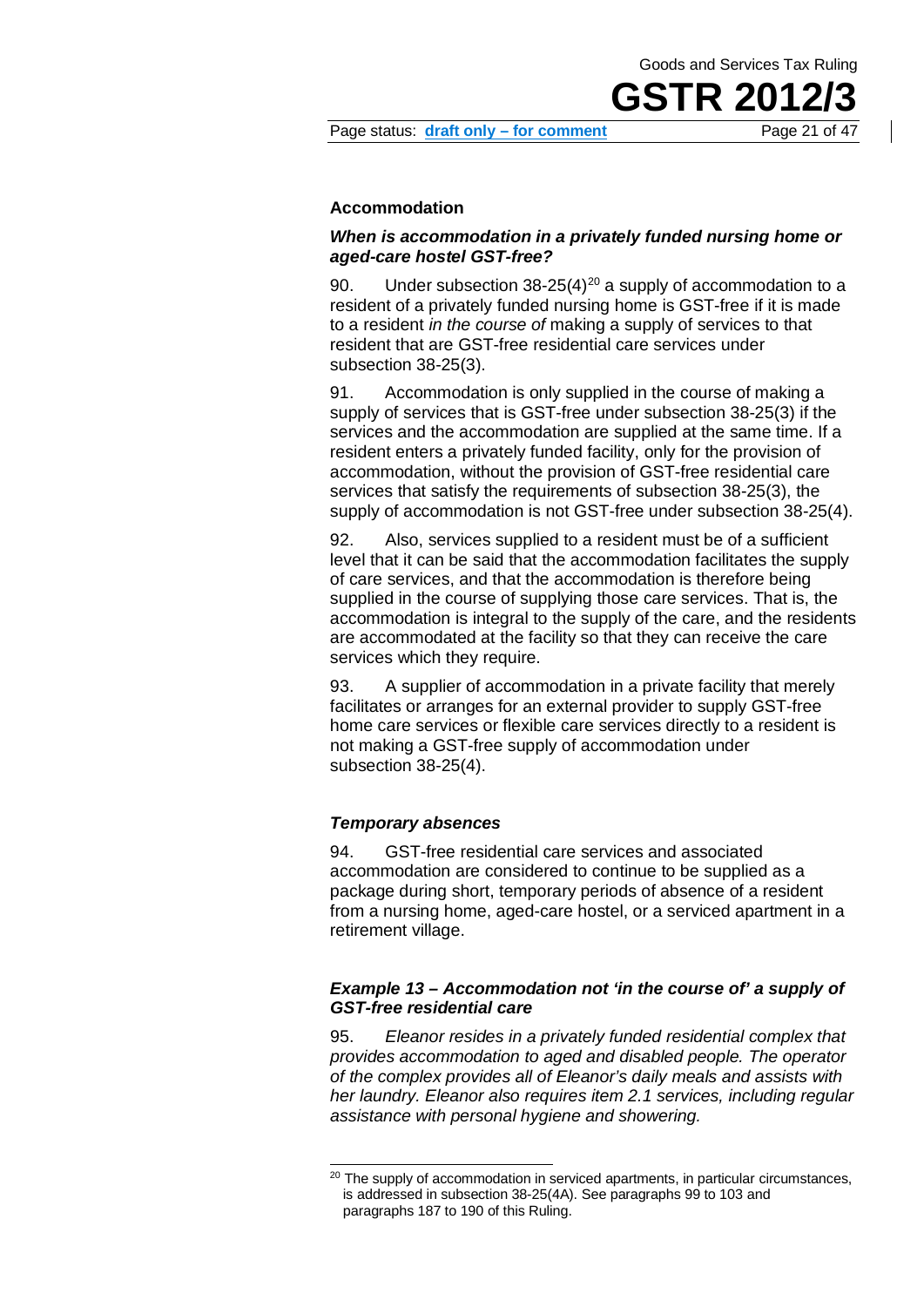Page status: draft only – for comment

96. *Eleanor's personal care requirements have been assessed by an external home care provider, and the assistance that Eleanor requires is provided to her directly by the external home care provider through a home care package that has been tailored to her own personal care requirements. Eleanor pays a weekly fee to the external care provider for this service.*

97. *The accommodation that is being supplied to Eleanor by the operator of the complex is an input taxed supply of residential accommodation and is not a GST-free supply of accommodation under subsection 38-25(4).*

98. *Although the home care services that are being supplied to Eleanor may be GST-free supplies of home care, the operator of the complex is not supplying accommodation to Eleanor in the course of supplying GST-free residential care services, under subsection 38-25(3).*

#### **When is a supply of a serviced apartment in a retirement village GST-free?**

- 99. A supply is GST-free under subsection 38-25(4A) if:
	- it is a supply of residential premises, consisting of a serviced apartment in a retirement village, by way of sale, lease, hire, licence, or a supply of a right under a security to participate in a retirement village scheme (a share arrangement);
	- the premises are supplied to a resident, who requires daily living activities assistance (item 2.1 services) or nursing services (item 3.8 services); and
	- the premises are supplied in connection with one or more supplies, or proposed supplies, to the person that are or will be GST-free supplies of care services under subsection 38-25(3).

100. For a supply of a serviced apartment to be GST-free under subsection 38-25(4A), the supply must be made to a resident who:

- requires daily living activities assistance or nursing services when the supply is made; $^{21}$  $^{21}$  $^{21}$  and
- is, or will be, receiving services that are GST-free supplies of residential care under subsection  $38-25(3)$ ,  $22$

but the supplier of the services does not need to be the same entity that supplies the serviced apartment to the resident.

<span id="page-21-0"></span> $21$  Paragraph 38-25(4A)(a).

<span id="page-21-1"></span> $22$  Paragraph 38-25(4A)(d).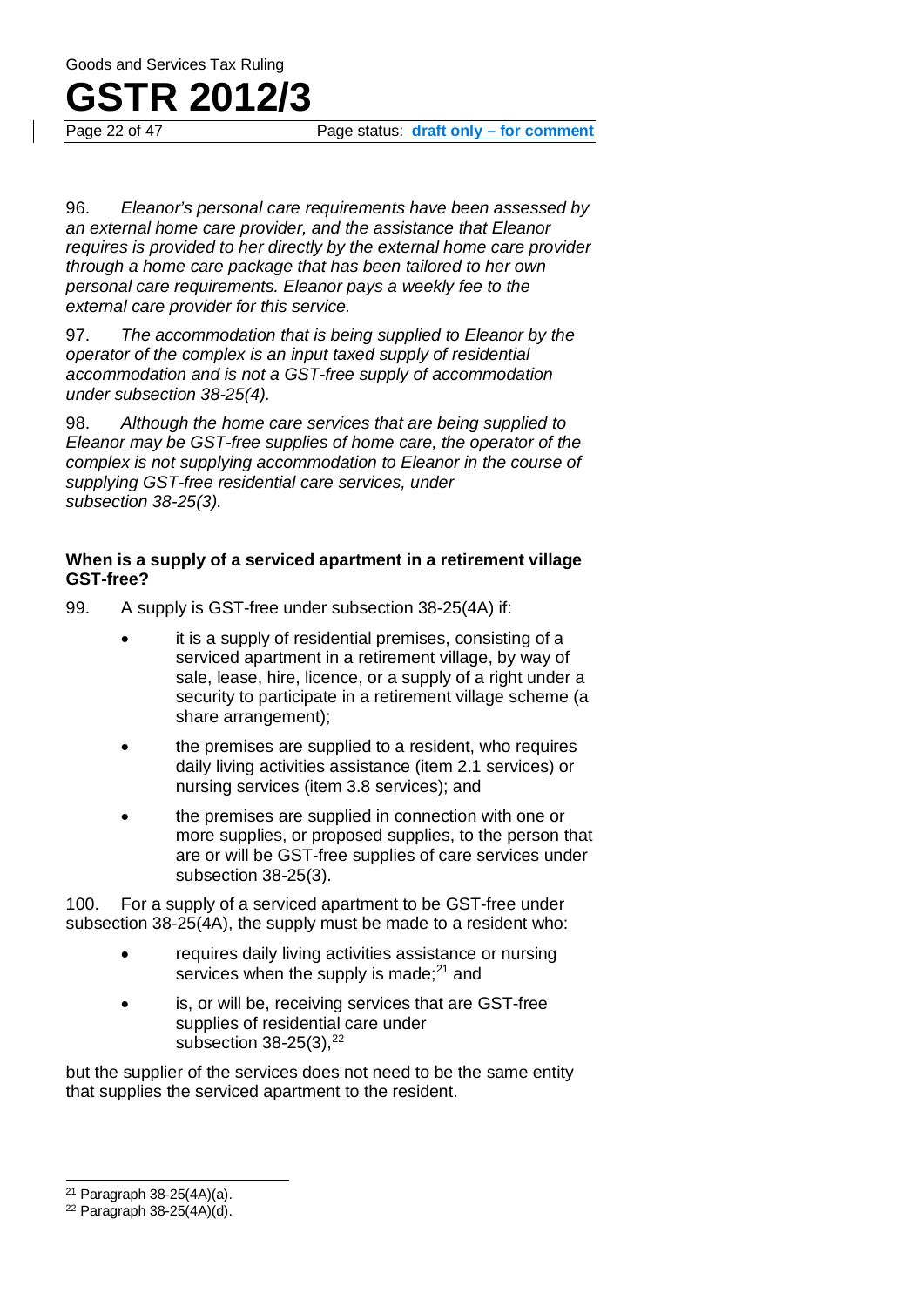**GSTR 20** 

Page status: **draft only – for comment** Page 23 of 47

#### *Example 14 – GST-free supply of a serviced apartment*

101. *Barney has been assessed by a registered medical practitioner as requiring some item 2.1 and item 3.8 services and decides to move into a serviced apartment at the Babbling Brook Retirement Village (Babbling Brook).*

102. *Barney leases a serviced apartment from Bernard Co, the owner of Babbling Brook, for \$1200 per month. Baxter Co is the operator of Babbling Brook and, under a written agreement, supplies daily meals and a heavy laundry service to Barney, together with all of the item 2.1 and item 3.8 services that he requires.*

103. *The supply to Barney, by way of lease by Bernard Co, of the serviced apartment at Babbling Brook is GST-free under subsection 38-25(4A) because:*

- *Barney is a person who requires item 2.1 or item 3.8 services; and*
- *the supply is made 'in connection with' the GST-free supplies of residential care services that Baxter Co is making to Barney under subsection 38-25(3).*

### **Date of effect**

<span id="page-22-0"></span>104. This ruling applies both before and after its date of issue. However, this Ruling will not apply to taxpayers to the extent that it conflicts with the terms of a settlement of a dispute agreed to before the date of issue of this Ruling (see paragraphs 75 and 76 of Taxation Ruling TR 2006/10).

#### **Transitional administrative arrangements**

105. Issue 10 of the Retirement Villages Industry Partnership – issues register ('item 10 of the issues register') and the fact sheet – *GST and serviced apartments in retirement villages*: NAT 12761 ('the fact sheet') will be withdrawn when this Ruling is issued.

106. For tax periods commencing prior to the date of issue of this Ruling (11 July 2012), the Commissioner will not seek to disturb the GST treatment of care services and accommodation supplied to residents of retirement villages and privately funded nursing homes and hostels where you have followed and applied the views set out in item 10 of the issues register or the fact sheet, in good faith.

**Commissioner of Taxation** 11 July 2012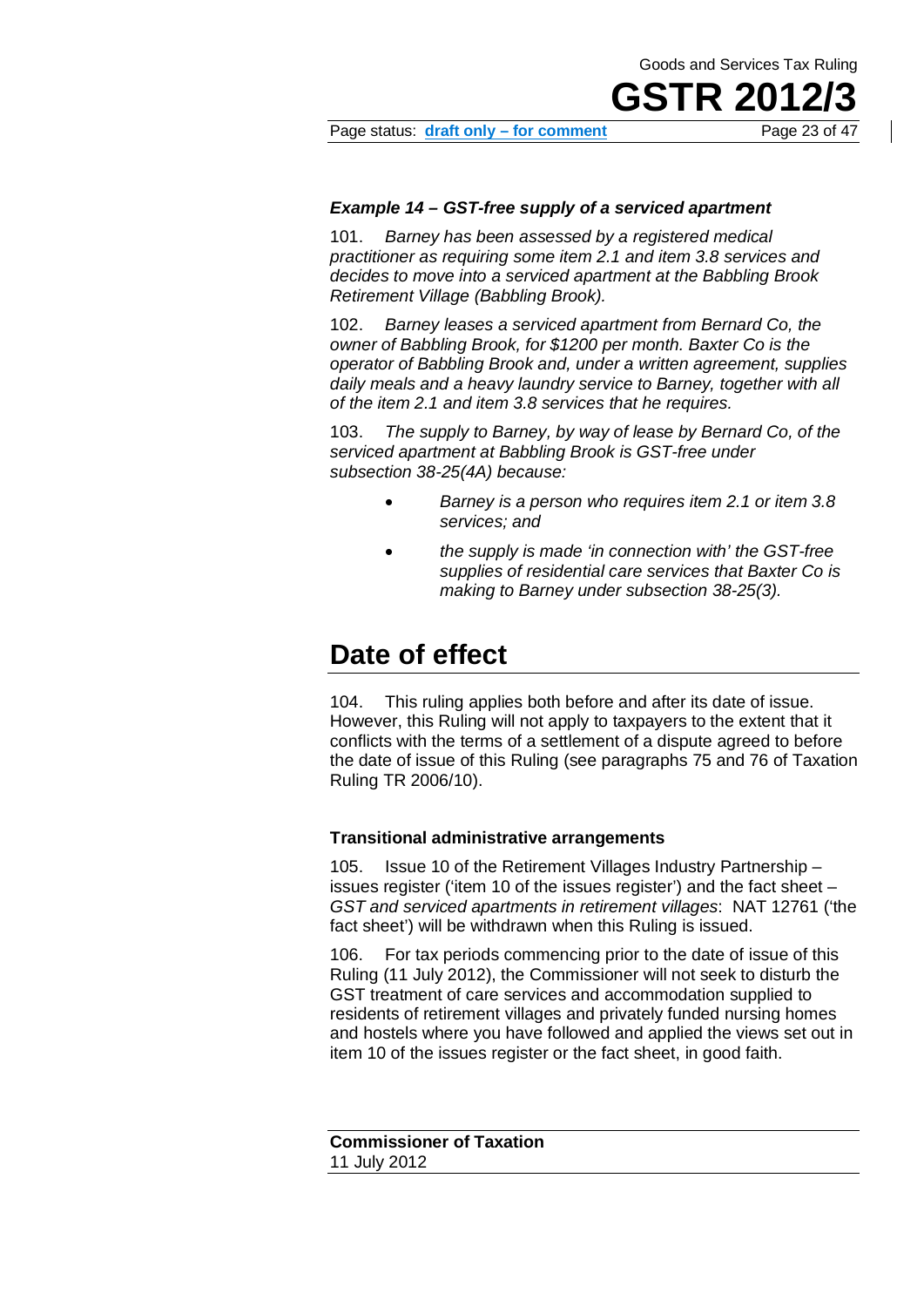

Page status: draft only – for comment

### **Appendix 1 – Explanation**

*This Appendix is provided as information to help you*   $\bf{0}$ *understand how the Commissioner's view has been reached. It does not form part of the binding public ruling.*

#### **Section 38-25 background**

<span id="page-23-0"></span>107. Section 38-25 addresses the GST treatment of services and accommodation provided to aged or disabled persons in a residential care facility.

108. Each of subsections 38-25(1), 38-25(2) and 38-25(3) refers to services listed in Schedule 1 to the Quality of Care Principles, or services *of a kind* covered by Schedule 1 to the Quality of Care Principles. Schedule 1 to the Quality of Care Principles specifies the services and care required to be provided to residents of residential care facilities that qualify for Commonwealth funding under the Aged Care Act.

109. Subsection 38-25(1) specifically addresses the GST treatment of services supplied by an approved provider, in a residential care facility that qualifies for government funding from the Commonwealth under the Aged Care Act.

110. Subsection 38-25(2) treats as GST-free the supply of services *of a kind* covered by Schedule 1 to the Quality of Care Principles to aged or disabled people when the supplier receives government funding from the Commonwealth state or territory in connection with the supply. Unlike subsection 38-25(1), the scope of subsection 38-25(2) extends to government funded programs outside the ambit the Aged Care Act, and specifically applies to disabled people.

111. In contrast to subsections 38-25(1) and 38-25(2), subsection 38-25(3) allows equivalent care services to be supplied GST-free to aged or disabled people through non-government funded residential care facilities. Subsection 38-25(3A) impacts upon the application of subsection 38-25(3) such that, in specified circumstances, residential care services can also be supplied GST-free to residents of serviced apartments in privately funded retirement villages.

112. Subsection 38-25(3) ensures that people in like care situations who are living in privately funded residential care facilities are treated similarly in their access to GST-free services as aged or disabled people living in Commonwealth funded residential aged-care services under the Aged Care Act.<sup>[23](#page-23-1)</sup>

<span id="page-23-1"></span><sup>23</sup> See the Explanatory Statement to the *A New Tax System (Goods and Services Tax) (GST-free Supply – Residential Care – Non-government Funded Supplier) Determination 2015*.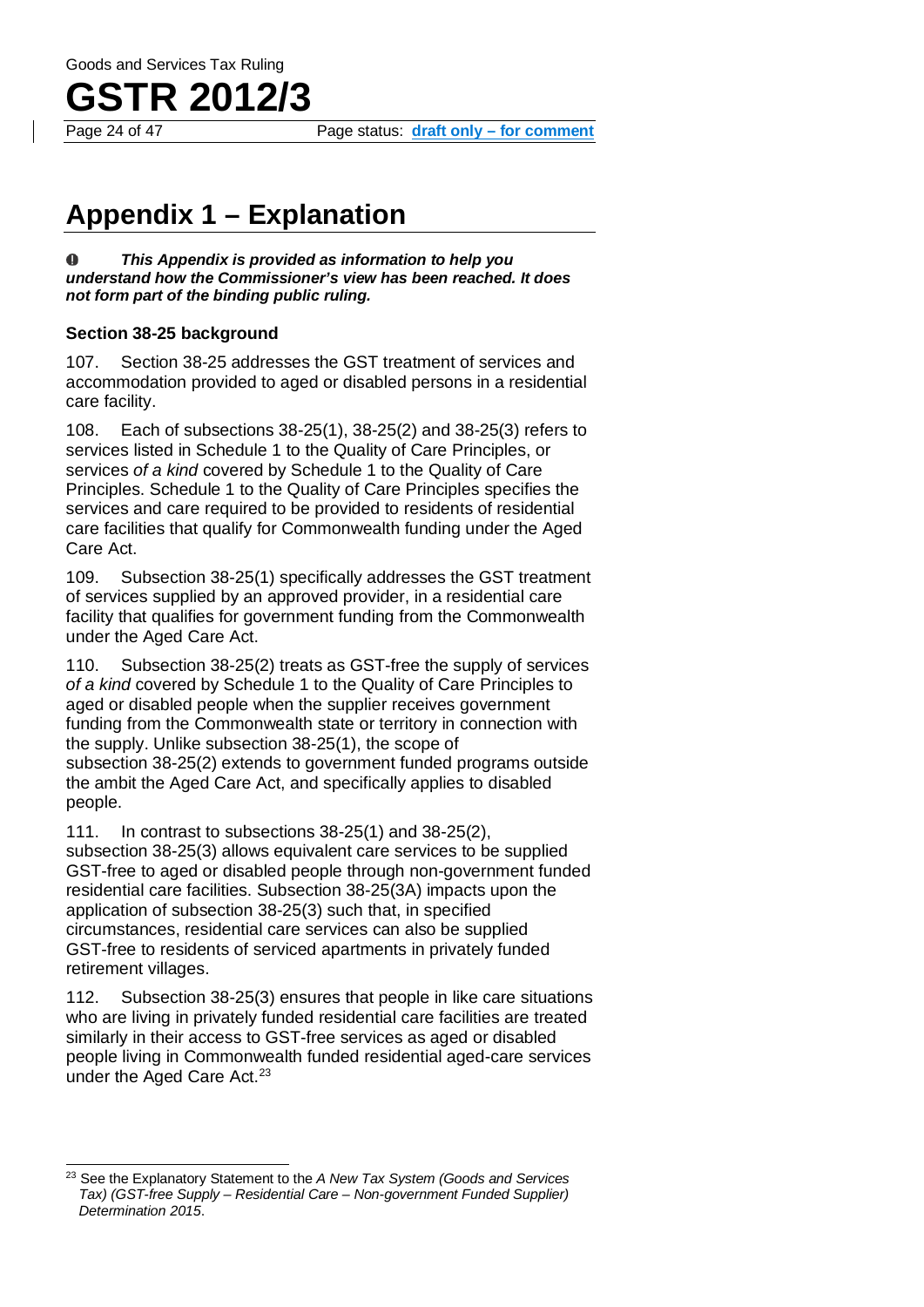**GSTR 201** 



#### **Approach adopted in this explanation**

113. The GST treatment of services and accommodation supplied to residents of privately funded residential care facilities and residents of serviced apartments in retirement villages is explained in two main parts:

#### **PART A – Services:**

- The setting in which the services are provided:
	- when the 'residential setting' requirement in paragraph 38-25(3)(a) is satisfied; and
		- with respect to serviced apartments in retirement villages, how the construction of paragraph 38-25(3)(a) is impacted by subsections 38-25(3A), 38-25(3B) and 38-25(3C);
	- The nature of the services supplied and how they are supplied:
		- when services satisfy paragraphs  $38-25(3)(b)$ and 38-25(3)(c), including the requirements specified in the Aged Care Minister's Determination made for the purposes of paragraph 38-25(3)(b); and

#### **PART B – Accommodation:**

- When a supply of accommodation is GST-free under subsection 38-25(4); and
- When a supply of a serviced apartment in a retirement village is GST-free under subsection 38-25(4A).

#### **PART A – Services**

114. A supply of services to a resident living in a privately funded residential facility is GST-free under subsection 38-25(3) if the following criteria are satisfied:

- the services are provided to one or more aged or disabled people in a residential setting *[paragraph 38-25(3)(a)];* and
- the Aged Care Minister has determined in writing that the services are of a kind covered by the Quality of Care Principles *[paragraph 38-25(3)(b)]*; and
- the services include, and are only provided to people who require item 2.1 services or item 3.8 services *[paragraph 38-25(3)(c)]*.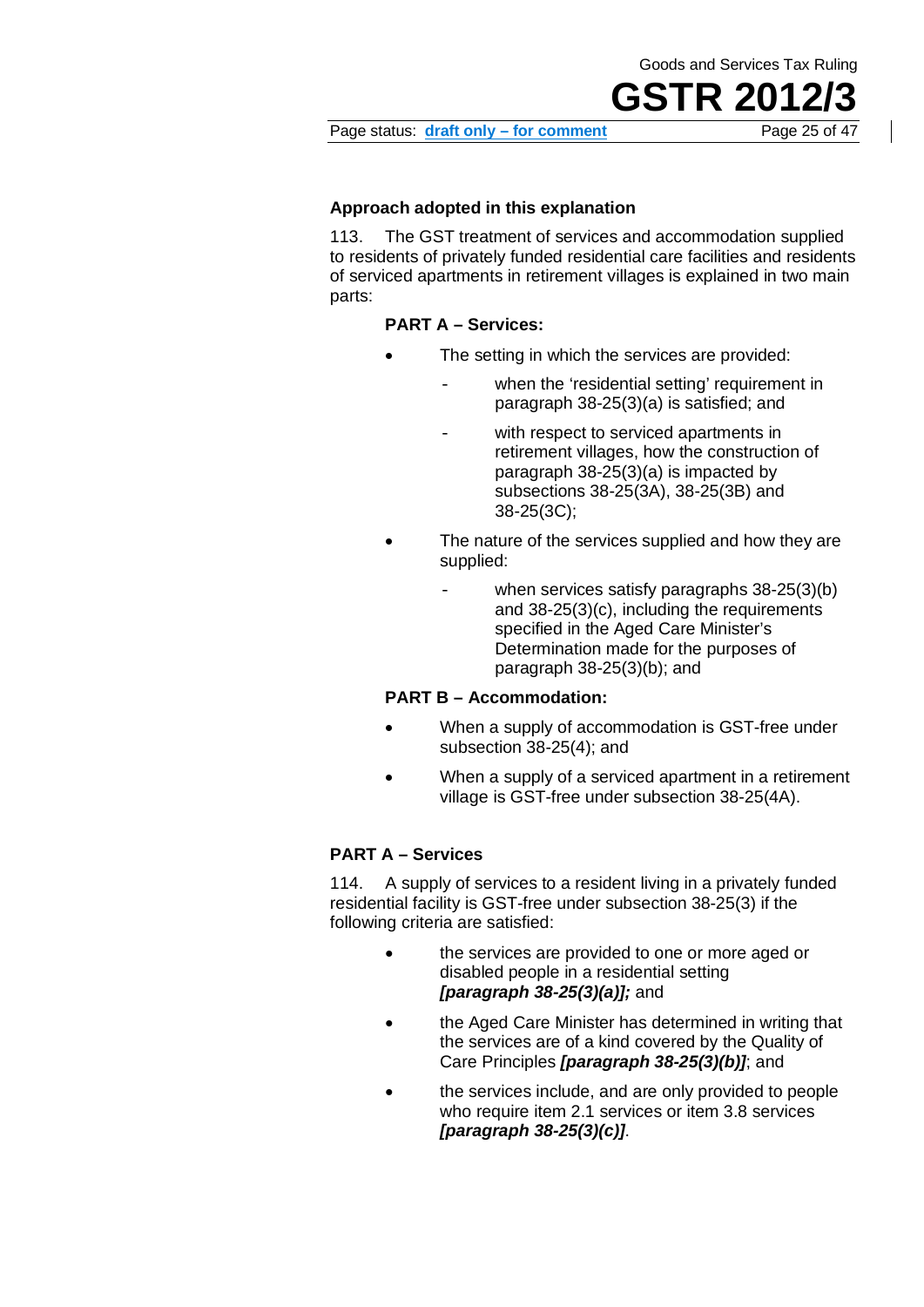#### **When are services provided in a 'residential setting'?**

115. A supply of services to an aged or disabled person can only be a GST-free supply of residential care under subsection 38-25(3) if they are provided in a 'residential setting'.

116. The expression 'residential setting' is not defined in the GST Act. The meaning of 'residential setting', as it appears in paragraph 38-25(3)(a), is informed by the context in which subsection 38-25(3) appears in the GST Act and, more specifically, the context in which it appears in Division 38. Subsection 38-25(3A) which is specifically concerned with residents of serviced apartments in a retirement village also impacts upon the application of subsection 38-25(3); and must be considered when determining whether or not services are provided in a 'residential setting' for the purposes of paragraph 38-25(3)(a).

117. The structure of Division 38 of the GST Act recognises the types of care that are separately provided for and defined in the Aged Care Act. In particular, section 38-25 is concerned with residential care, section 38-30 is concerned with home care, and section 38-35 is concerned with flexible care.

118. In the Aged Care Act, residential care is defined to include personal care and/or nursing care provided to a person in a residential facility, and specifically excludes care provided to a person in their private home, and care provided in a hospital or a psychiatric facility.[24](#page-25-0)

119. Home care is defined in the Aged Care Act as a package of personal care services and other personal assistance provided to a person who is not being provided with residential care.<sup>[25](#page-25-1)</sup> Home care services provide assistance to people to enable them to stay in their own homes rather than having to move into a nursing home.<sup>[26](#page-25-2)</sup> Flexible care is care that addresses the needs of a care recipient in an alternative way to residential or home care.<sup>[27](#page-25-3)</sup>

120. Considering the nature of residential care and home care, as reflected by their respective definitions in the Aged Care Act, it is considered that section 38-30 about home care addresses the GST treatment of personal care and assistance provided to a person in their own private home. Whereas, section 38-25 about residential care is concerned with the GST treatment of personal care and nursing care provided to residents in both government and privately funded residential care facilities, rather than in a person's own private home.

<span id="page-25-0"></span><sup>24</sup> Section 41-3 of the *Aged Care Act 1997;* paragraph 5.17 of the Explanatory Memorandum to the A New Tax System (Goods and Services Tax) Bill 1998. <sup>25</sup> Section 45-3 of the *Aged Care Act 1997*.

<span id="page-25-2"></span><span id="page-25-1"></span><sup>&</sup>lt;sup>26</sup> Paragraph 5.22 of the Explanatory Memorandum to the A New Tax System (Goods and Services Tax) Bill 1998*.*

<span id="page-25-3"></span><sup>27</sup> Section 49-3 of the *Aged Care Act 1997*.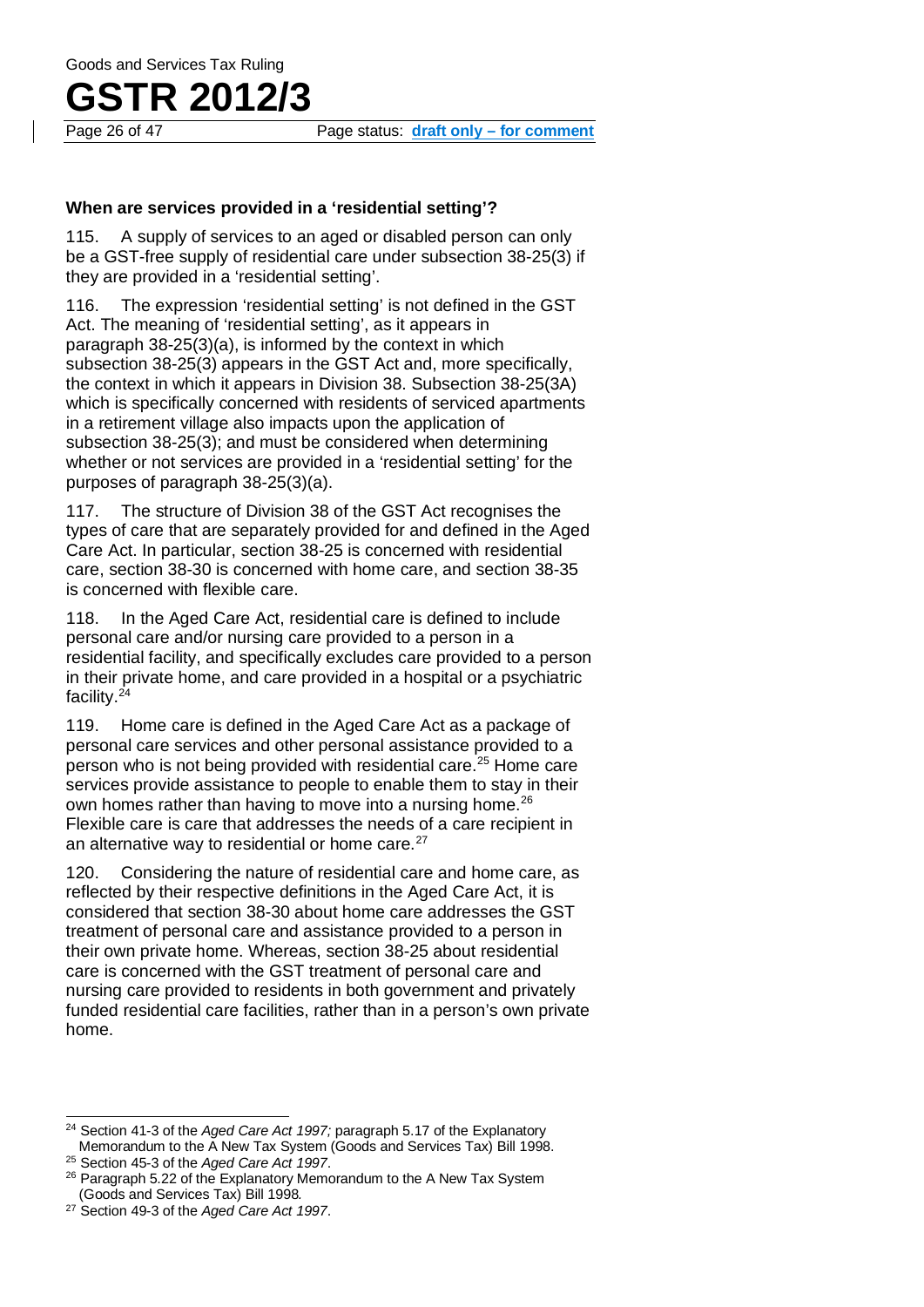

Page status: **draft only – for comment** Page 27 of 47

121. The reference to the services, or services *of a kind,* listed in Schedule 1 to the Quality of Care Principles, in each of the subsections of section 38-25, also provides contextual support for the view that the application of section 38-25, including subsection 38-25(3), is confined to a supply of services in circumstances and in a setting equivalent to those described in the definition of residential care in the Aged Care Act.

122. The considerations set out at paragraphs 115 to 121 of this Ruling support the view that the meaning of 'residential setting' in paragraph 38-25(3)(a) is intended to be limited to residential care facilities where care services are provided, and does not take on its ordinary meaning to include any setting in which a person resides, including their private home. This is subject to the application of subsection 38-25(3A) which is discussed at paragraphs 15 to 71, and paragraphs 126 to 163 of this Ruling.

123. When considered in conjunction with the meaning of residential care in the Aged Care Act which excludes care provided in a person's private home and care provided in a hospital or psychiatric facility, these contextual considerations also indicate that 'residential setting' in paragraph 38-25(3)(a) is intended to exclude settings in which care may be provided but are medical in nature, such as a hospital or a psychiatric facility.

124. There is a variety of facilities that provide care and accommodation for aged or disabled residents that are not government funded, such as nursing homes and aged-care hostels. Facilities that provide care services to aged or disabled people and that have the following characteristics are ordinarily considered to be a residential setting, rather than being a person's private home:

- residents do not have a legal interest in the property;
- residents can be moved at the operator's discretion under certain circumstances;
- premises are marketed and held out to the public as a place for care and accommodation, rather than just accommodation; and
- residents have limited rights compared to residents who lease or own their premises.

125. Determining whether a resident is residing in a residential setting, as opposed to their own home, requires a weighing up of all of the relevant facts, circumstances and objective evidence. Paragraphs 8 to 14 and paragraph 124 of this Ruling set out some factors which indicate that a resident is residing in a residential setting rather than their own home. However, any one factor, in its own right, is not determinative.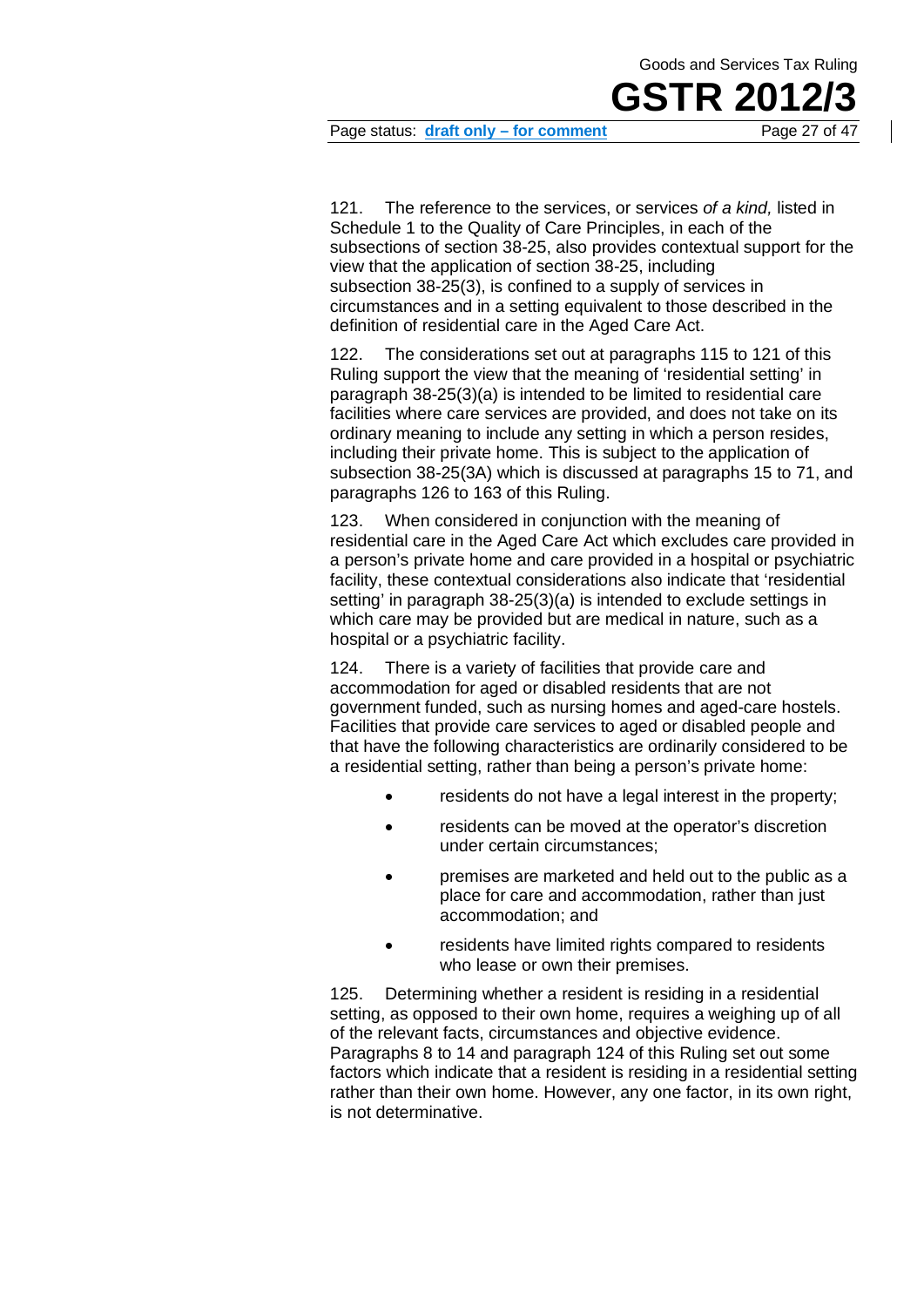## **GSTR 2012/3**<br>Page 28 of 47

#### **Serviced apartments in a retirement village**

126. An independent living unit or serviced apartment in a retirement village is not ordinarily considered to be a residential setting for the purposes of subsection 38-25(3) because:

- residents do not have the status of a quest or lodger: instead they have a proprietary interest in the property;
- residents have an exclusive right of occupancy of a specific unit or apartment;
- a resident has the right to refuse entry to others and the right to invite guests to stay overnight without seeking approval;
- residents are required to pay considerable entry contributions to secure their residency in a specific apartment; and
- residents may be entitled to share in the growth in the capital value of their unit or apartment.

127. Services provided to a resident of an independent living unit or serviced apartment in a retirement village would not usually be considered to be provided in a 'residential setting' for the purposes of paragraph 38-25(3)(a). However, subsection 38-25(3A) expands the application of paragraph 38-25(3)(a) with respect to 'retirement villages'.

128. Subsection 38-25(3A) specifically allows for services provided to a resident of a 'retirement village' to be taken, for the purposes of paragraph 38-25(3)(a), to be provided in a residential setting if, **and only if** (emphasis added):

- he or she is a resident of a 'serviced apartment' in the retirement village [paragraph 38-25(3A)(a)]; and
- there is in force a written agreement under which the operator of the retirement village provides daily meals and heavy laundry services to all of the residents of the apartment [paragraph 38-25(3A)(b)].

129. For services to be taken to be provided in a 'residential setting' under subsection 38-25(3A), the services must be supplied to a resident of a 'serviced apartment' in a 'retirement village'. The terms 'retirement village' and 'serviced apartment' are both defined in section 195-1.

130. The words 'if and only if' as they are used in subsection 38-25(3A) mean services provided to a resident of a retirement village, as defined in section 195-1, are not provided in a 'residential setting', for the purposes of paragraph 38-25(3)(a), unless the resident resides in a 'serviced apartment' in the 'retirement village'. That is, services supplied to a resident of a retirement village will only be provided in a residential setting if the resident resides in a serviced apartment in the retirement village. For example, services provided to residents of independent living units in the 'retirement village' that are not serviced apartments are not taken to be provided in a 'residential setting'.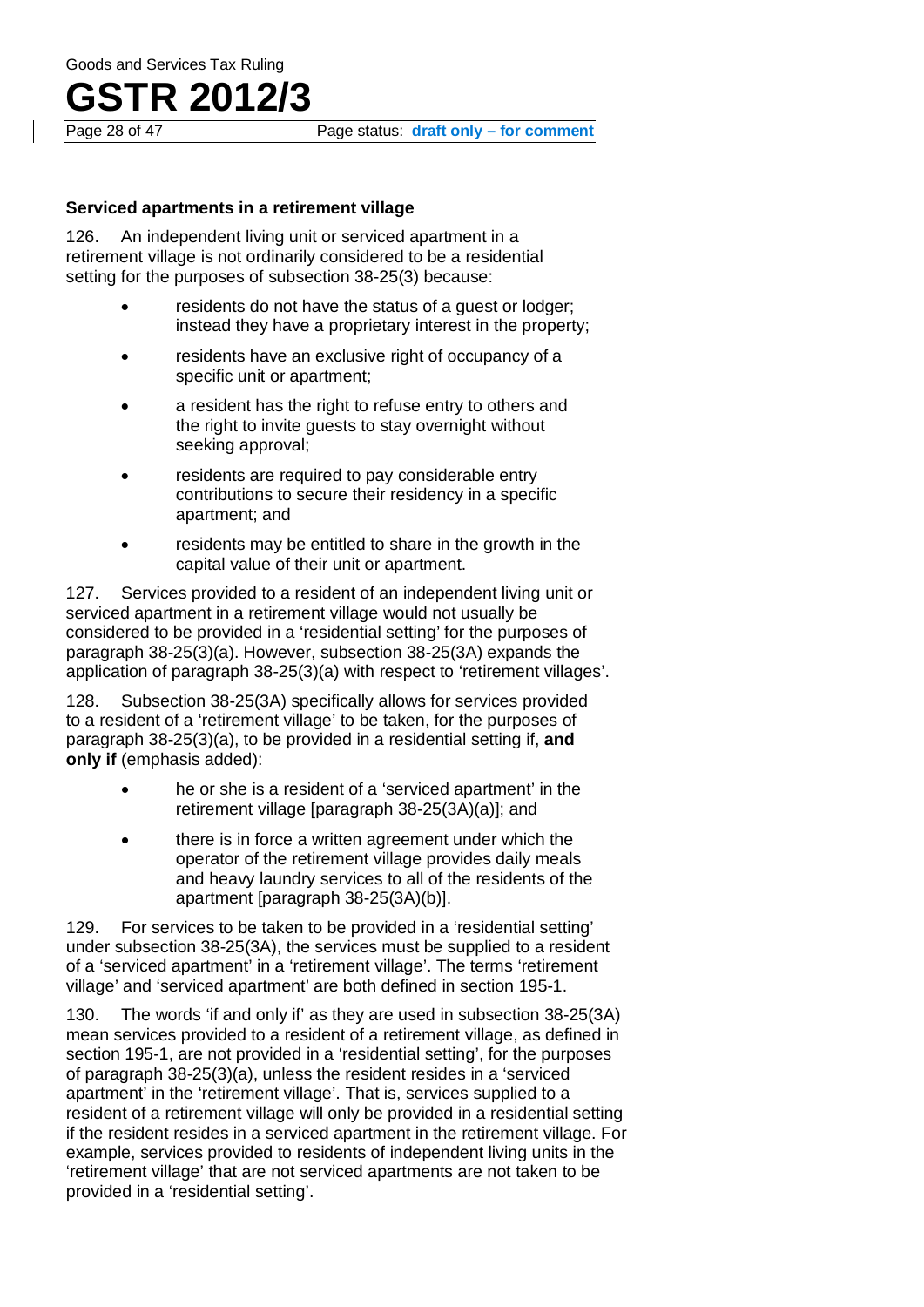**GSTR 2012/3**

#### Page status: **draft only – for comment** Page 29 of 47

#### *Retirement village*

131. A retirement village is defined in section 195-1 as residential premises $^{28}$  $^{28}$  $^{28}$  in which:

- accommodation is intended for people who are at least 55 years old, or who are a certain age that is more than 55 years [paragraph (b)]; and
- there are communal facilities for use by residents of the premises [paragraph (c)].

However, a retirement village is not:

- premises used, or intended to be used, for the provision of residential care (within the meaning of the *Aged Care Act 1997*) by an approved provider as defined in that Act [paragraph (d)]; or
- commercial residential premises [paragraph (e)].

132. Retirement villages provide living accommodation in communal or semi-communal facilities and, based upon their physical characteristics, are residential premises to be used predominantly for residential accommodation. Retirement villages providing living accommodation in communal or semi-communal facilities satisfy paragraph (a) of the definition of retirement village in section 195-1.

133. Whether accommodation in the residential premises is intended for persons at least 55 years of age, or a specified age greater than 55, as required by paragraph (b) of the definition of retirement village in section 195-1, is evidenced by the entry requirements of a particular complex.

134. The views and explanation set out in GSTR 2007/1 must be considered when determining whether a particular retirement village premises includes communal facilities as required by paragraph (c) of the definition of retirement village in section 195-1. As set out at paragraph 19 of GSTR 2007/1, retirement village residential premises include communal facilities when:

- the communal facilities are physical; and
- the communal facilities are within, attached or connected to the residential building(s), or constructed on the surrounding land that actually or substantially contributes to the enjoyment of the building(s) or to the fulfilment of its purpose as a residence (although communal facilities need not themselves be residential premises).

135. Communal facilities include the following types of facilities located within a retirement village complex: a library, a dining room, a recreation room, a chapel, a gymnasium, and outdoor recreational and leisure facilities such as a tennis court, a swimming pool or a barbeque area.<sup>[29](#page-28-1)</sup>

<span id="page-28-1"></span><span id="page-28-0"></span> $28$  Paragraph (a) of the definition of retirement village in section 195-1.

<sup>&</sup>lt;sup>29</sup> See paragraph 23 of GSTR 2007/1.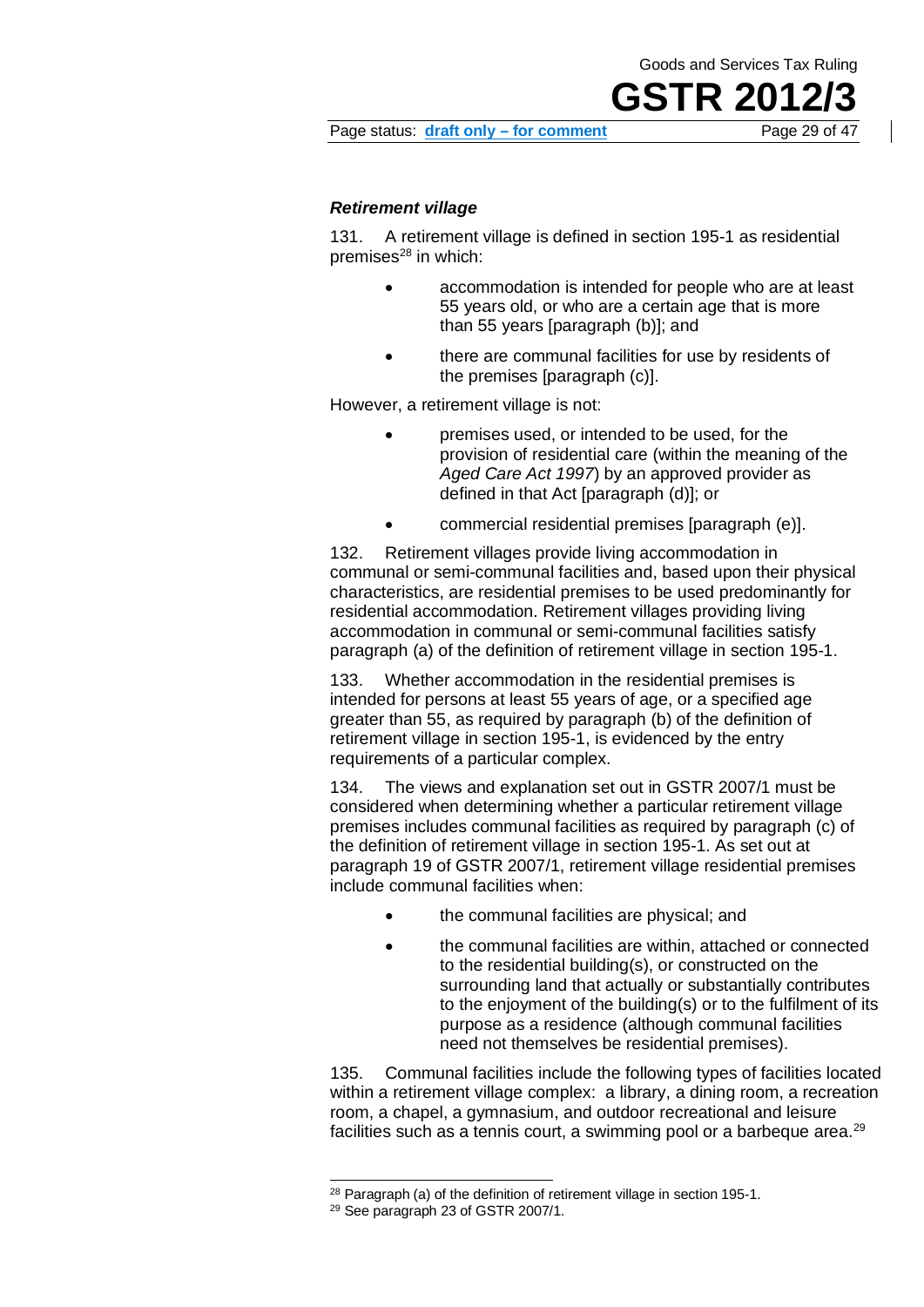Page status: draft only – for comment

136. In a retirement village context, communal facilities do not include reception areas, pathways, gardens, driveways and landscaping. Incidental use of such facilities for a group activity would not qualify them as communal facilities. Facilities that are for the resident's own use in their individual units or apartments, such as a television antenna, internet connections or call button facilities are also not communal facilities[.30](#page-29-0)

137. Paragraph (d) of the definition of retirement village in section 195-1 excludes a facility that is used, or intended to be used, to provide residential care as defined in section 41-3 of the Aged Care Act by an approved provider. This includes residential care facilities that are managed by an approved provider who supplies care services to the residents as a lessee of the premises under a lease granted by the owner of the premises.

138. Premises that are commercial residential premises $31$  are also excluded from the meaning of retirement village by paragraph (e) of the definition of retirement village in section 195-1. A retirement village where the occupants of the retirement village do not have the status of a guest is not commercial residential premises. Occupants of a retirement village do not have the status of a guest where they are granted overall control over at least part of the premises (for example, an independent living unit or serviced apartment) including the right to restrict entry by the management of the retirement village to that part of the premises.

#### *Serviced apartment*

139. An apartment is a 'serviced apartment' in relation to a retirement village if:

- the apartment is designed to be occupied by aged residents who require either or both of the following:
	- item 2.1 services:
	- item 3.8 services [paragraph (a) of the definition of serviced apartment in section 195-1]; and
- at least one responsible person is continuously:
	- on call to render emergency assistance to the residents of the apartment; and
	- in reasonable proximity to the apartment [paragraph (b)]; and
- the apartment is part of a single complex of apartments to which the above dot points apply, and is accessible from a common corridor linking the apartment to the other apartments in the complex [paragraph (c)]; and

<span id="page-29-0"></span><sup>30</sup> See paragraphs 25 and 26 of GSTR 2007/1.

<span id="page-29-1"></span><sup>&</sup>lt;sup>31</sup> The term 'commercial residential premises' is defined in section 195-1 of the GST Act.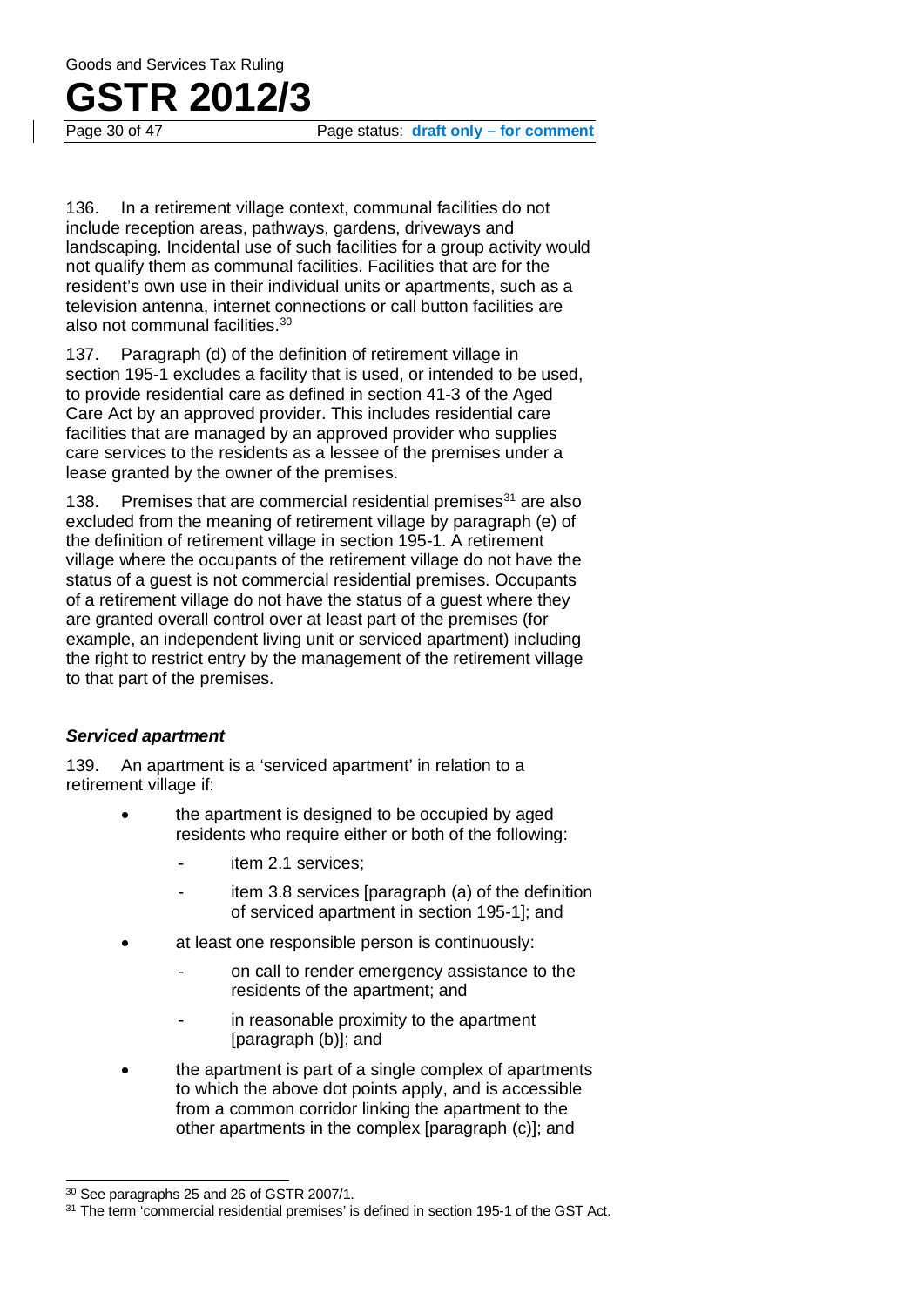## **GSTR 20**

Page status: **draft only – for comment** Page 31 of 47

• there is in the retirement village a communal dining facility that is available for use by the residents of apartments in the retirement village to which all of the dot points above apply [paragraph (d)].

However, a detached house, row house, terrace house, town house or villa unit is not a serviced apartment (section 195-1).

140. The definition of 'serviced apartment' in section 195-1 specifies several physical and other characteristics that an apartment must exhibit in order for it to be a 'serviced apartment' for the purposes of subsection 38-25(3A). An apartment must satisfy all of the requirements specified in the definition of 'serviced apartment' in section 195-1 to be a 'serviced apartment'.

#### *Physical characteristics of serviced apartments*

141. Paragraph (a) of the definition of serviced apartment in section 195-1 requires the apartment to be designed so that it can be occupied by aged residents who require the full range of daily living activities assistance or nursing services set out in Schedule 1 of the Quality of Care Principles, even if an individual resident does not require all of the services.

142. The Explanatory Memorandum to the Bill<sup>[32](#page-30-0)</sup> ('the Explanatory Memorandum') that amended the GST legislation to incorporate section 38-25(3A), and the definition of 'serviced apartment' in section 195-1, distinguish serviced apartments in a retirement village from other categories of accommodation commonly provided in retirement villages; such as, independent living units.

143. Paragraph 1.25 of the Explanatory Memorandum explains that independent living units are designed for occupants who are capable of living independently without the need for care services or other regular services including the provision of meals and heavy laundry by the retirement village operators. Whereas paragraph 1.26 of the Explanatory Memorandum explains that serviced apartments are designed for aged residents with a level of frailty, disability or medical condition that requires they receive a range of services to enable them to continue to reside in the retirement village.

144. Serviced apartments may share many features and characteristics with independent living units. Any one factor, on its own, may not identify an apartment as one designed for residents that require a broad range of daily living activities assistance and nursing services, as required by paragraph (a) of the definition of serviced apartment in section 195-1. However, there are some characteristics which are consistent with the apartments being designed for that purpose.

<span id="page-30-0"></span><sup>32</sup> Tax Laws Amendment (Retirement Villages) Bill 2004.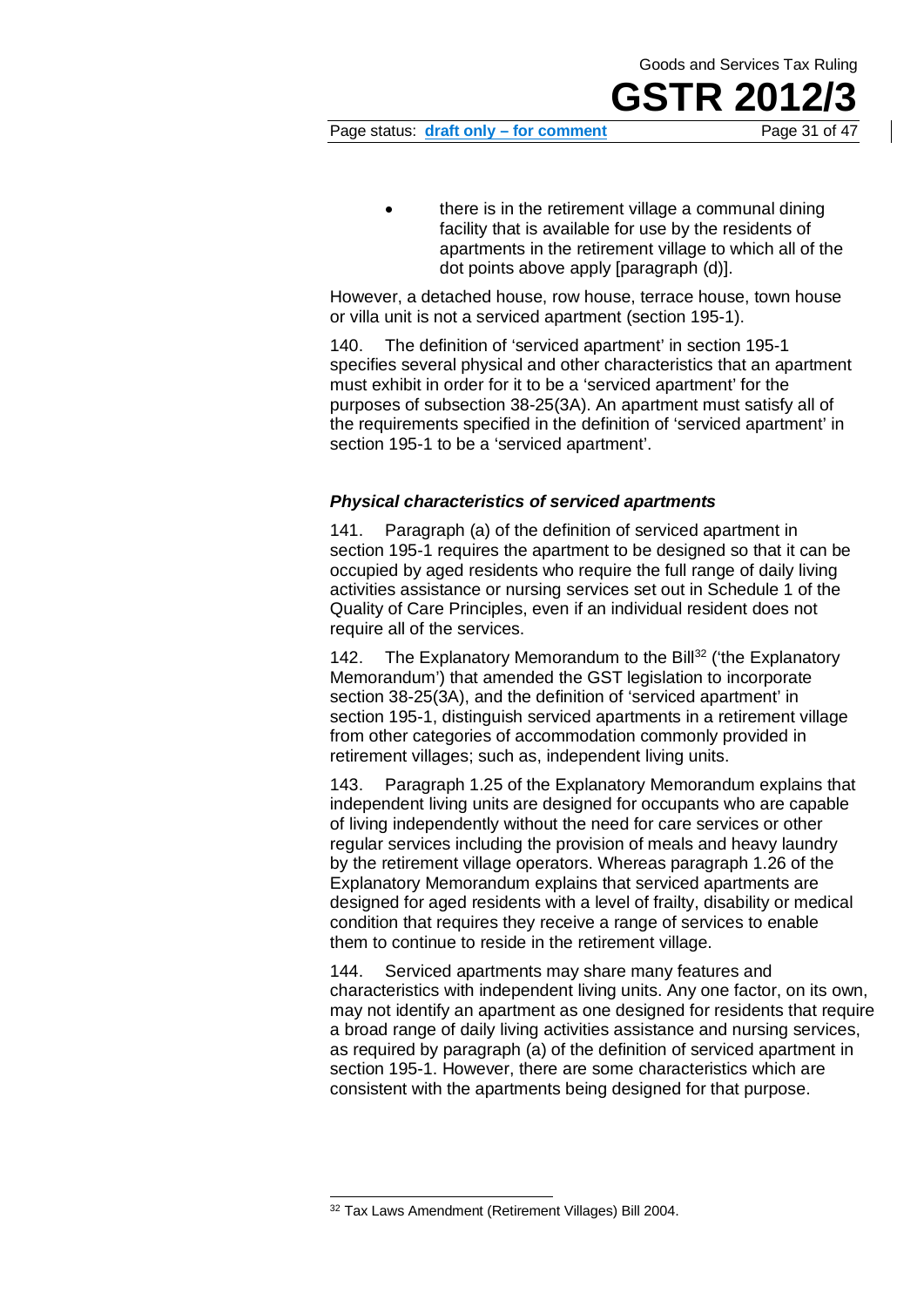# **GSTR 2012/3**<br>Page 32 of 47

Page status: draft only – for comment

145. For example, serviced apartments are generally smaller in physical layout than independent living units, being either a one room studio style apartment, or an apartment comprising one or two bedrooms with a separate living area. Serviced apartments may not be designed for self-catering. For example, they may only contain limited cooking facilities, such as a small kitchenette with a microwave and bar fridge. However, the absence of any one or more of these features, on its own, will not preclude an apartment from being a serviced apartment that is designed for persons who require daily living assistance and nursing services.

146. Physical characteristics such as the presence of a laundry, carport or garage, kitchen with cooking facilities, and a private garden or courtyard may be indicative of an apartment that is designed for persons who are capable of living independently and who do not require daily living assistance and nursing services. However, the presence of one or more of these features, on its own, will not preclude an apartment from being a serviced apartment that is designed for persons who require daily living assistance or nursing services.

147. Under paragraph (c) of the definition of serviced apartment in section 195-1, an apartment in a retirement village is not a serviced apartment unless it is part of a single complex of apartments and is accessible from a common corridor linking it to the other apartments in the complex. As explained in paragraph 1.31 of the Explanatory Memorandum, this requirement reflects the fact that serviced apartment accommodation is generally higher density accommodation than independent living units.

148. The term 'corridor' is not defined in the GST Act. Paragraph (c) of the definition of serviced apartment in section 195-1 refers to a 'single complex of apartments' and 'a common corridor linking an apartment to the other apartments in the complex'. The phrase 'single complex of apartments' draws upon the ordinary meaning of 'apartments' which refers to rooms or units located within a single building. The composite expression 'single complex of apartments' is read as a single building in which each apartment shares a common wall or walls with other apartments and does not include a single freestanding apartment. In this context, the ordinary meaning of 'corridor' relevantly includes a passage into which several rooms or apartments open,<sup>[33](#page-31-0)</sup> or a long passage from which doors lead into rooms.[34](#page-31-1)

149. Section 195-1 excludes dwellings such as detached houses, row houses, terrace houses, townhouses and villa units from being serviced apartments for the purposes of subsection 38-25(3A). This exclusion is also reflective of the higher density arrangements for serviced apartments.

<span id="page-31-0"></span><sup>33</sup> *The Macquarie Dictionary,* [Multimedia], version 5.0.0, 1/10/01.

<span id="page-31-1"></span><sup>34</sup> *The Concise Oxford English Dictionary*, Twelfth edition, Oxford University Press, 2008. Oxford Reference Online.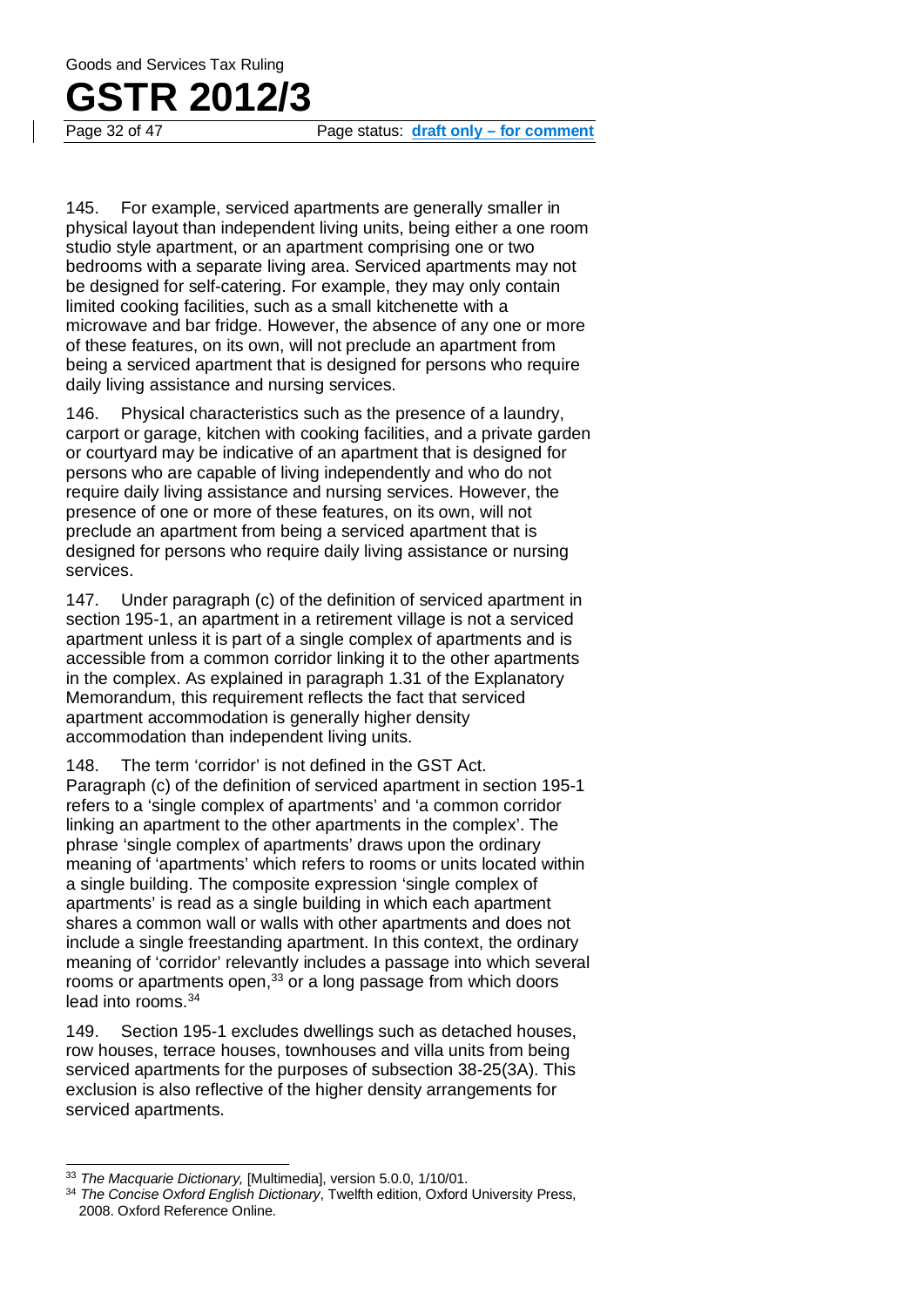

Page status: **draft only – for comment** Page 33 of 47

150. Having regard to the matters discussed in paragraphs 147 to 148 of this Ruling, a common corridor referred to in paragraph (c) of the definition of serviced apartment in section 195-1 is an internal or external passageway of a single complex that connects an apartment to other apartments in that single complex. A common corridor, in the context of paragraph (c) of the definition of serviced apartment in section 195-1, may include a covered passageway which provides protection from the elements, is lit, and is wide enough to allow passage of mobility assistance devices such as walkers, scooters and wheelchairs. A covered passageway, either alone, or in combination with an internal passageway, must provide access to and between all apartments in the single complex. It does not include a covered or an uncovered passageway that connects a freestanding apartment to another freestanding apartment. It also does not include pathways and roads, including pathways and roads connecting a single complex with another single complex of apartments, within the retirement village.

151. One retirement village may comprise more than one single complex. Paragraph (c) of the definition of serviced apartment in section 195-1, however, only requires the apartments in a single complex to be accessible from a common corridor and does not require each single complex, when there is more than one single complex in the retirement village, to also be connected by a common corridor.

#### *Other characteristics of serviced apartments*

152. The physical characteristics of an apartment, on their own, are not determinative of whether an apartment is a serviced apartment in a retirement village for the purposes of section 38-25(3A). The definition of serviced apartments in section 195-1 also requires that:

- at least one responsible person is continuously on call to provide emergency assistance to the residents of the apartment, and is in reasonable proximity to the apartment [paragraph (b)]; and
- there is a communal dining facility in the retirement village that is available for use by the residents [paragraph (d)].

153. The requirement specified in paragraph (b) of the definition of serviced apartment in section 195-1 requires a person to be available on-site to provide first aid or arrange other mobility, nursing or medical assistance to residents of serviced apartments. This requirement is consistent with the fact that serviced apartments are designed for residents who require daily living activities assistance or nursing services.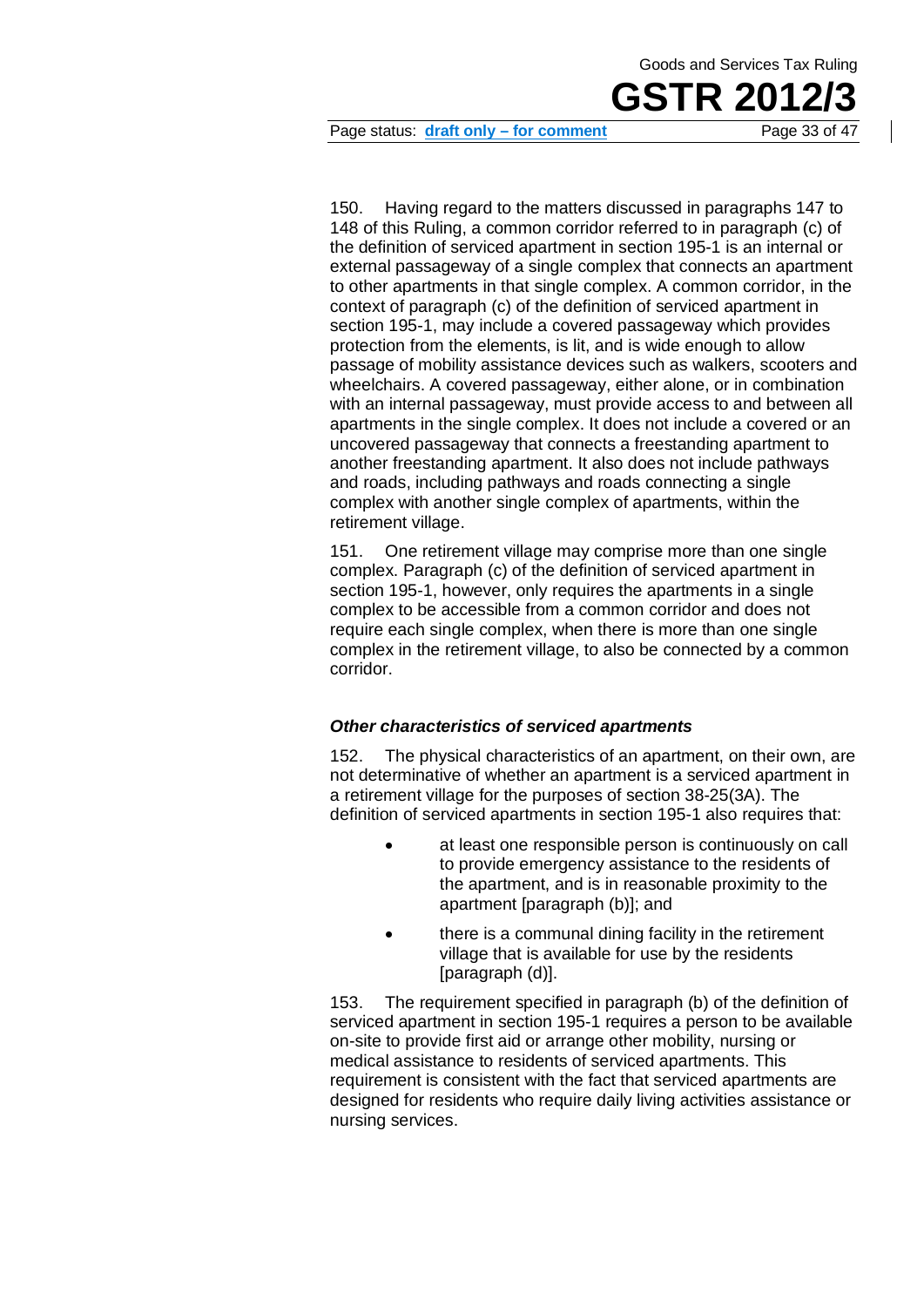### **GSTR 2012/3**

Page 34 of 47 Page status: **draft only – for comment**

154. The provision of a personal medical emergency call device that alerts an off-site external service provider of a potential medical emergency when activated by the resident is not sufficient to satisfy paragraph (b) of the definition of serviced apartment in section 195-1. However, an emergency call device which alerts at least one responsible person who is on-site within the precincts of the retirement village, but who may be an external service provider, is sufficient to satisfy this requirement. Paragraph (b) of the definition of serviced apartment in section 195-1 is also met where at least one responsible person is shared between two adjacent retirement villages and such a person is on-site at one of those retirement villages at any time.

155. As reflected by paragraph (d) of the definition of 'serviced apartment' in section 195-1, residents of the apartments must also have access to a communal dining facility that is available for use by them, and is located within the retirement village in which the apartment is situated. The communal dining facility does not have to be connected to the complex of serviced apartments.

- 156. [Omitted.]
- 157. [Omitted.]
- 158. [Omitted.]
- 159. [Omitted.]
- 160. [Omitted.]
- 161. [Omitted.]
- 162. [Omitted.]
- 163. [Omitted.]

*Subsections 38-25(3B) and 38-25(3C) – Aged Care Minister's Determination about the level of services required by residents of 'serviced apartments'*

164. Subsection 38-25(3B) allows the Aged Care Minister to determine, in writing, the level of services that a resident of a serviced apartment in a retirement village must require in order for those services to be taken to be provided in a residential setting for the purposes of paragraph 38-25(3)(a). Subsection 38-25(3B) also allows the Aged Care Minister to determine, in writing, the way in which the

- <span id="page-33-3"></span><sup>38</sup> [Omitted.]
- <span id="page-33-4"></span>**Comitted**
- <span id="page-33-5"></span><sup>40</sup> [Omitted.]
- <span id="page-33-7"></span><span id="page-33-6"></span><sup>41</sup> [Omitted.] <sup>42</sup> [Omitted.]

<span id="page-33-0"></span><sup>&</sup>lt;sup>35</sup> [Omitted.]

<span id="page-33-1"></span><sup>&</sup>lt;sup>36</sup> [Omitted.]

<span id="page-33-2"></span><sup>&</sup>lt;sup>37</sup> [Omitted.]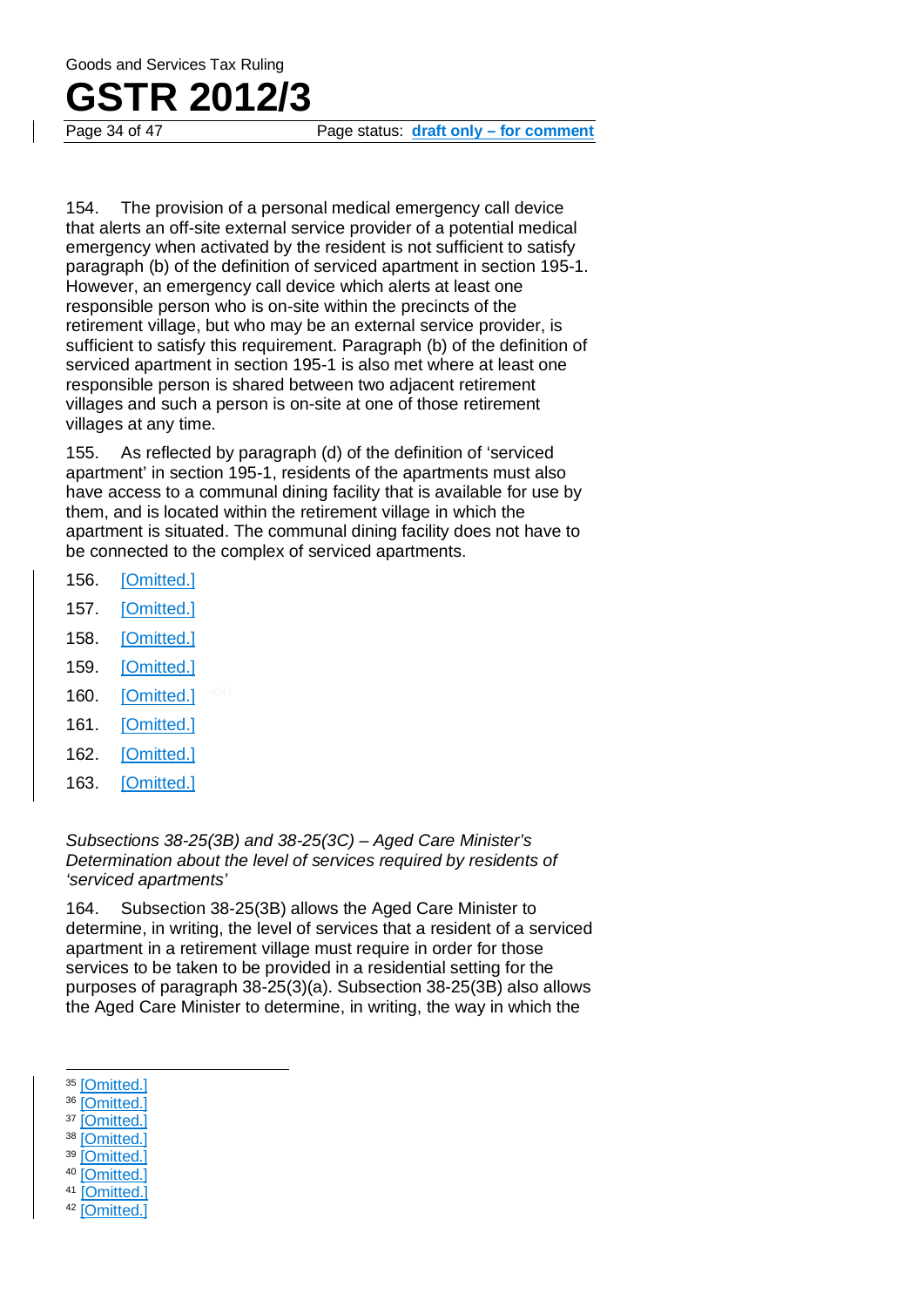Page status: **draft only – for comment** Page 35 of 47

level of care services required by residents of serviced apartments in retirement villages is to be assessed.

165. At the time of issue of this Ruling, the Minister has not made a Determination under subsection 38-25(3B). In the absence of a determination made by the Aged Care Minister under subsection 38-25(3B), services provided to a resident of a 'serviced apartment' in a 'retirement village' are GST-free if they satisfy the requirements of paragraph 38-25(3A)(b) and subsection 38-25(3). In the absence of a subsection 38-25(3B) determination, subsection 38-25(3C) and paragraph 38-25(4A)(c) have no practical application.

#### **When are services that are being provided in a 'residential setting' GST-free supplies of residential care?**

166. Once it is established that services are being provided to one or more aged or disabled people in a residential setting, the supply of these services is GST-free if they satisfy the requirements specified in paragraphs 38-25(3)(b) and 38-25(3)(c).

167. Paragraph 38-25(3)(b) requires that the services must be determined by the Aged Care Minister<sup>43</sup> ('the Minister') to be of a kind covered by Schedule 1 to the Quality of Care Principles. [44](#page-34-1) The determination that the Minister has made for the purposes of paragraph 38-25(3)(b) is the *A New Tax System (Goods and Services Tax) (GST-free Supply – Residential Care – Non-government Funded Supplier) Determination 2015* ('the Minister's Determination').

168. Section 6 in the Minister's Determination refers to all the types of services that are able to be provided GST-free to eligible residents. The services are listed in Schedule 1 to the Quality of Care Principles under the Aged Care Act, and reflect the services which are GST-free to residents of Commonwealth funded residential aged care services.

#### *Services are provided to residents who require item 2.1 or item 3.8 services and who have a continuing need for those services*

169. Paragraph 38-25(3)(c) provides that the services must be provided to a care recipient who requires item 2.1[45](#page-34-2) or item 3.8 services.<sup>[46](#page-34-3)</sup> This requirement is also reinforced in the Minister's Determination which specifies particular circumstances in which the services must be supplied for them to be GST-free. Paragraph 6(4)(a) of the Minister's Determination requires a care recipient to have a continuing need for item 2.1 services or item 3.8 services.

<span id="page-34-0"></span><sup>43</sup> The Aged Care Minister is defined in section 195-1 of the GST Act to mean the Minister administering the Aged Care Act*.*

<span id="page-34-1"></span><sup>&</sup>lt;sup>44</sup> The Quality of Care Principles are defined in section 195-1 of the GST Act to mean the principles made under section 96-1 of the *Aged Care Act 1997*.

<span id="page-34-2"></span> $45$  Refer to subparagraph 38-25(3)(c)(i) of the GST Act.

<span id="page-34-3"></span> $46$  Refer to subparagraph 38-25(3)(c)(ii) of the GST Act.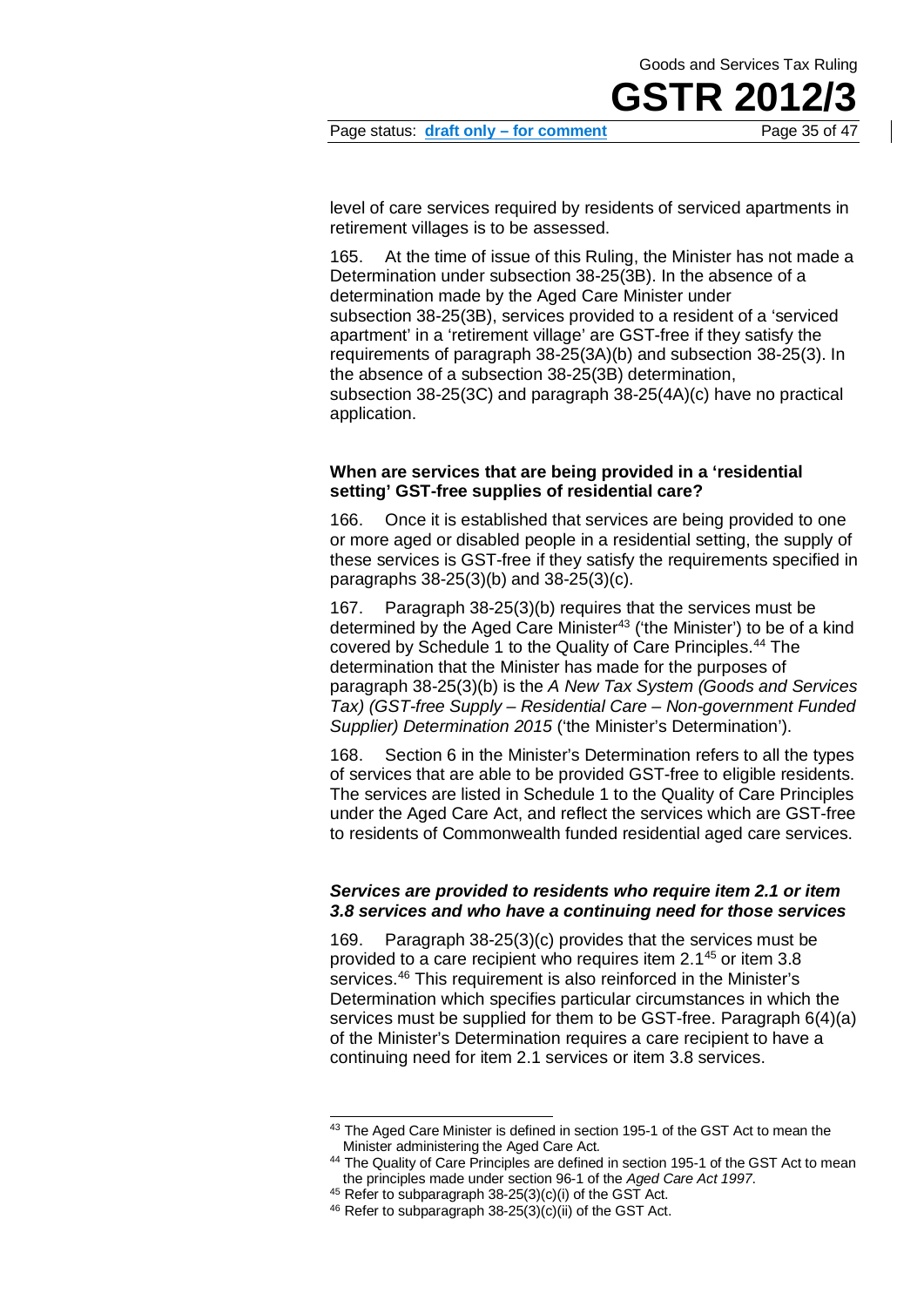## **GSTR 2012/3**

Page status: draft only – for comment

170. It is a question of fact whether a resident requires, and has a continuing need for, item 2.1 services or item 3.8 services. It is not necessary for the resident to require, and to have a continuing need, for all of the services under item 2.1 or 3.8 services. However, a resident must have a currently existing need for the services that is ongoing, rather than isolated or sporadic.

171. In determining whether this requirement is satisfied, the Commissioner will consider objective evidence of a resident's requirement and continuing need for item 2.1 or item 3.8 services. This objective evidence may include one or more of the following factors:

- a report of an assessment of a resident's care requirements by a registered medical practitioner;
- a report of an assessment of a resident's care requirements by a registered nurse, a registered physiotherapist, or a registered occupational therapist; or
- a report of an assessment of a resident's care requirements by more than one person, including at least one registered health professional

#### *A package of services and accommodation under a written agreement*

172. For services to be able to be provided GST-free under subsection 38-25(3), paragraph 6(4)(b) of the Minister's Determination also requires the services to be supplied under a written agreement as a package made up of:

- daily living assistance (item 2.1 services) or nursing services (item 3.8 services) of Schedule 1 to the Quality of Care Principles
- other services mentioned in Schedule 1 to the Quality of Care Principles that are needed by the resident, and
- accommodation.

173. Paragraph 6(4)(c) of the Minister's Determination also requires that the charges for both the services and the accommodation be payable to the same entity.

174. An amendment to the GST legislation<sup>47</sup> alters the way in which paragraphs 6(4)(b) and 6(4)(c) of the Minister's Determination apply to residents of 'serviced apartments' in 'retirement villages', in specified circumstances. The requirement that accommodation be included in a package of services, and the requirement that charges for the services and accommodation be payable to the same entity, do not apply where the serviced apartment is supplied to the resident in the circumstances

<span id="page-35-0"></span><sup>47</sup> See item 18 of Schedule 1 to *Tax Laws Amendment (Retirement Villages) Act 2004*.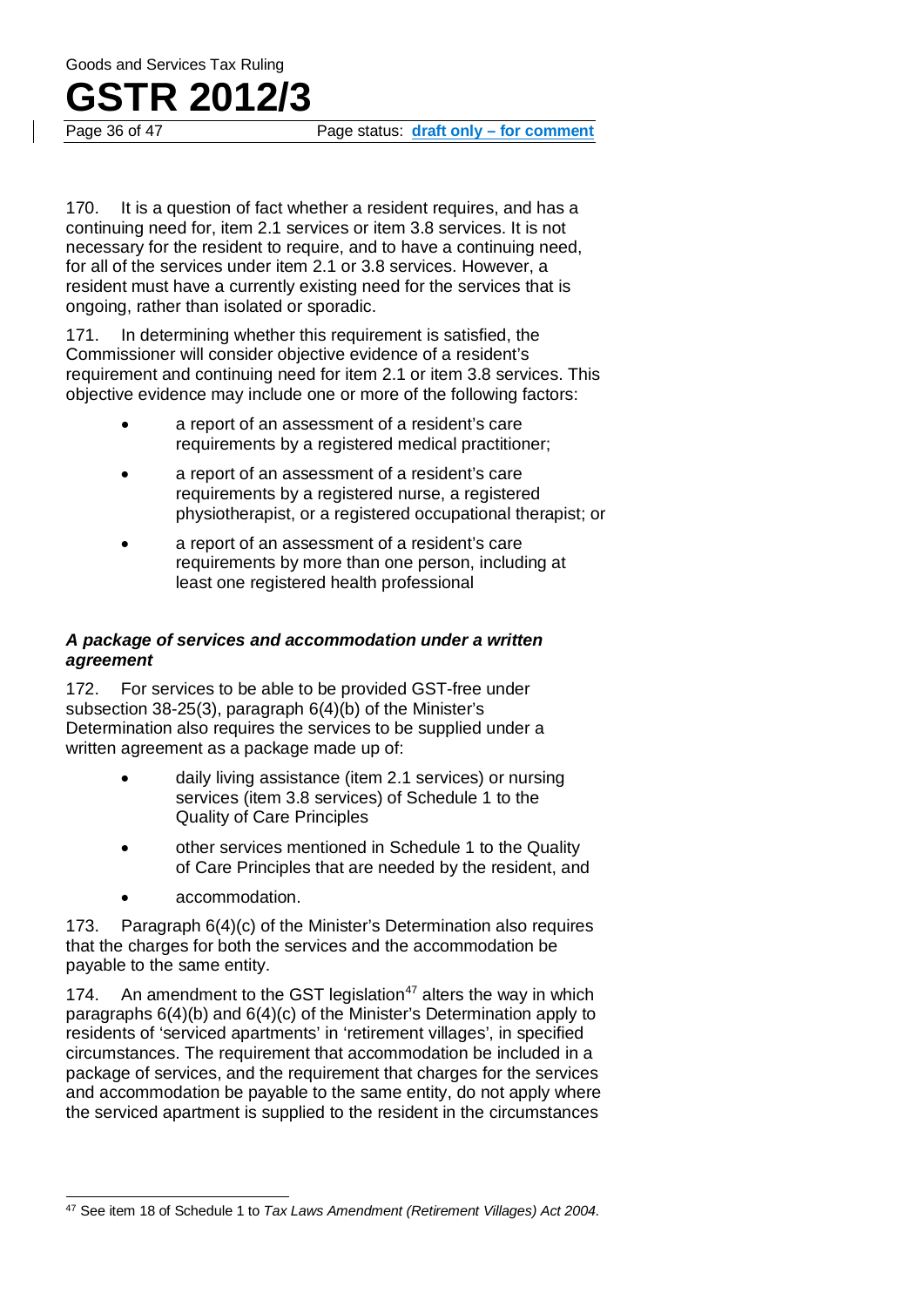**GSTR 20** 



contemplated by subsection  $38-25(4A)^{48}$  $38-25(4A)^{48}$  $38-25(4A)^{48}$  (that is, by way of lease, hire or licence; or by sale; or by supply of certain securities).

175. However, to satisfy paragraph 38-25(3)(b) and the requirements of the Minister's Determination, the services supplied to a resident of a 'serviced apartment' in a 'retirement village' are required to be supplied under a written agreement in accordance with paragraph 6(4)(b) of the Minister's Determination and all of the charges for the package of services must be payable to the same entity as required by paragraph 6(4)(c) of the Minister's Determination.

176. Where the supplier, as principal, contracts with a third party for the provision of some items in the package, the requirement that the package be supplied by the one entity is met when the third party is the supplier's agent, or a subcontractor of the supplier, and the charges are payable to the principal[.49](#page-36-1)

177. However, there are circumstances where the supplier merely facilitates and/or arranges the provision of some part of the package by a third party, and the third party is making supplies in its own right directly to the care recipient. In these cases, a separate package of supplies is made by each entity, and neither of the suppliers makes a GST-free supply of residential care under subsection 38-25(3).

178. The written agreement required under paragraph 6(4)(b) of the Minister's Determination must stipulate the specific package of services that will be provided to the resident, and those services must include some item 2.1 services or item 3.8 services. The supplier must be obligated to supply the particular services set out in the agreement. The analysis set out at paragraphs 156 to 163 of this Ruling is also applicable to written agreements required under paragraph 6(4)(b) of the Minister's Determination. Therefore, a general provision in an accommodation agreement, lease, licence, or hire agreement merely stating that the provision of item 2.1 and item 3.8 services can be arranged if a resident requires them is not sufficient to satisfy paragraph 6(4)(b) of the Minister's Determination.

#### **PART B – Accommodation**

#### **When is accommodation in a privately funded nursing home or aged-care hostel GST-free?**

179. Under subsection  $38-25(4)^{50}$ , a supply of accommodation is GST-free if it is made to a person *in the course of* making a supply to the person that is GST-free under subsection 38-25(1), 38-25(2) or 38-25(3). Subsection 38-25(4) only has application if services that are GST-free under subsections 38-25(1), 38-25(2) or 38-25(3) are being supplied.

<span id="page-36-0"></span><sup>48</sup> The operation of subsection 38-25(4A) is discussed at paragraphs 99 to 103 and paragraphs 187 to 190 of this Ruling.

<span id="page-36-1"></span><sup>49</sup> Refer to GSTR 2000/37.

<span id="page-36-2"></span><sup>&</sup>lt;sup>50</sup> Supplies of accommodation in serviced apartments, in particular circumstances, are addressed in subsection 38-25(4A). See paragraphs 99 to 103 and paragraphs 187 to 190 of this Ruling.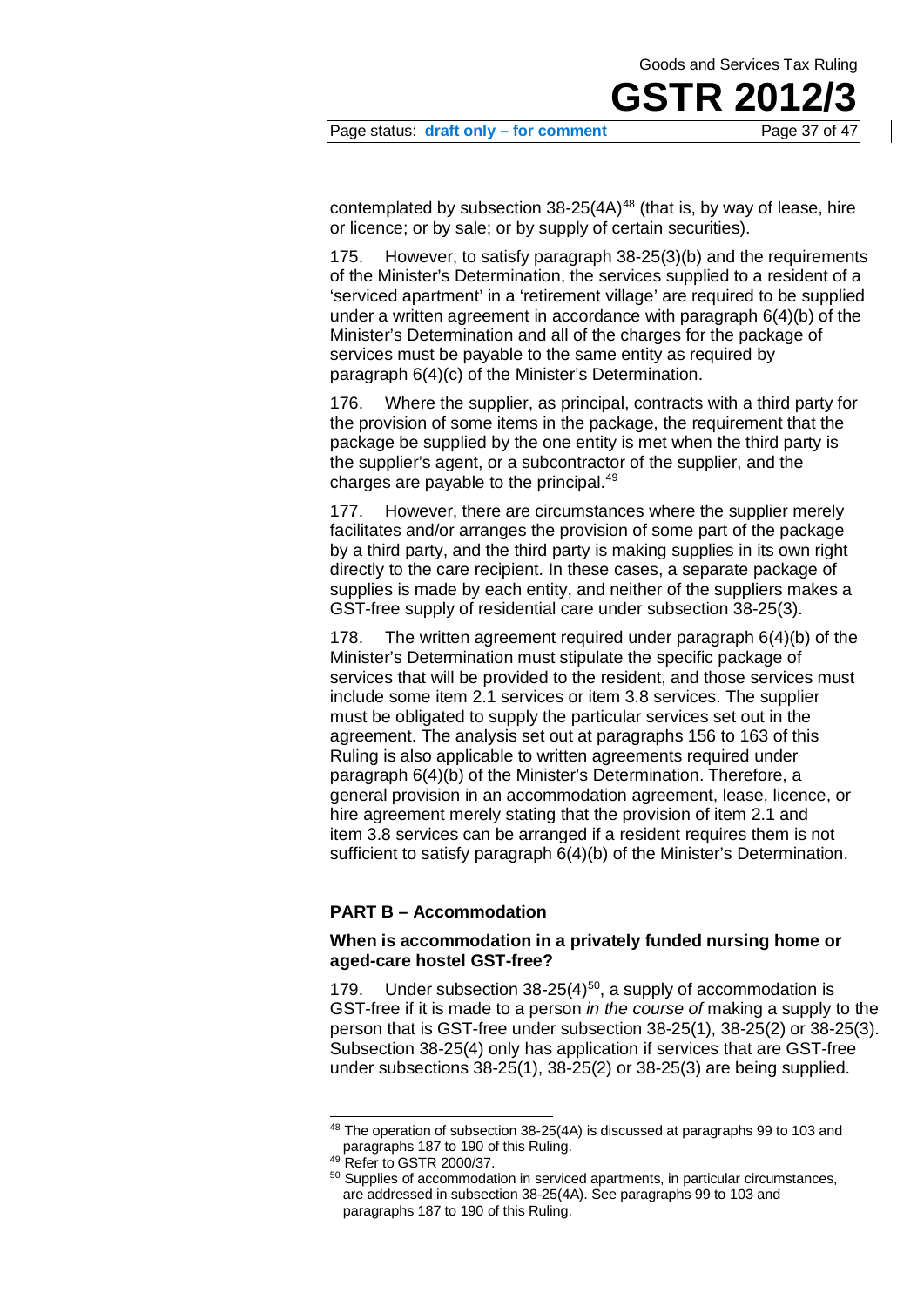Page 38 of 47 Page status: **draft only – for comment**

180. In *Hatzimanolis v. ANI Corporation*[51,](#page-37-0) the High Court considered the meaning of 'in the course of' in a workers compensation context. It was held that in determining whether an incident has occurred in the course of a person's employment, regard must be had to the general nature, terms and circumstances of the employment.<sup>[52](#page-37-1)</sup>

181. Similarly, the general nature, terms and circumstances of a supply of accommodation must be considered to determine whether it is supplied in the course of making a supply to a person that is GST-free under subsection 38-25(1), 38-25(2) or 38-25(3). The link between care services and the related accommodation is fundamental to the concept of residential care, and for a supply of accommodation to be GST-free, the care services and the accommodation must be supplied at the same time and the supply of accommodation must facilitate the supply of the care services.

182. In other words, the aged or disabled person has moved into the accommodation in order to receive the care, and the accommodation is provided 'in the course of' providing that care. The requirement that accommodation be provided 'in the course of' making a supply of services is also reinforced by the requirement in the Minister's Determination that accommodation be included in a package of services supplied to a resident.<sup>[53](#page-37-2)</sup>

183. If a resident enters a privately funded facility only for the accommodation without the provision of GST-free residential care services that satisfy the requirements of subsection 38-25(3), the supply of accommodation is not GST-free under subsection 38-25(4).

184. The primary focus of some premises is to provide a type of residential lifestyle accommodation for older persons, rather than to provide residential care services. Some services such as basic first aid and social activities may be provided for some or all of the residents if, and when, they require them. However, the level of services is such that it cannot be said that the accommodation is being supplied 'in the course of' supplying those services. In these circumstances, the accommodation does not facilitate a supply of care services required by residents.

185. In some instances, an operator of a private facility may facilitate or arrange the provision of the services that a resident requires through a home care package offered by an external provider. In these cases, although the external home care provider may be making a GST-free supply of home care to the resident under section 38-30, the supply of the resident's accommodation at the facility is not GST-free under subsection 38-25(4). The accommodation is not being supplied in the

<span id="page-37-0"></span><sup>51</sup> (1992) 173 CLR 473; (1992) 106 ALR 611; (1992) 66 ALJR 365.

<span id="page-37-1"></span><sup>52</sup> (1992) 173 CLR 473; (1992) 106 ALR 611; (1992) 66 ALJR 365 at CLR 484; ALR 618; ALJR 369.

<span id="page-37-2"></span><sup>53</sup> See paragraphs 172 to 178 of this Ruling.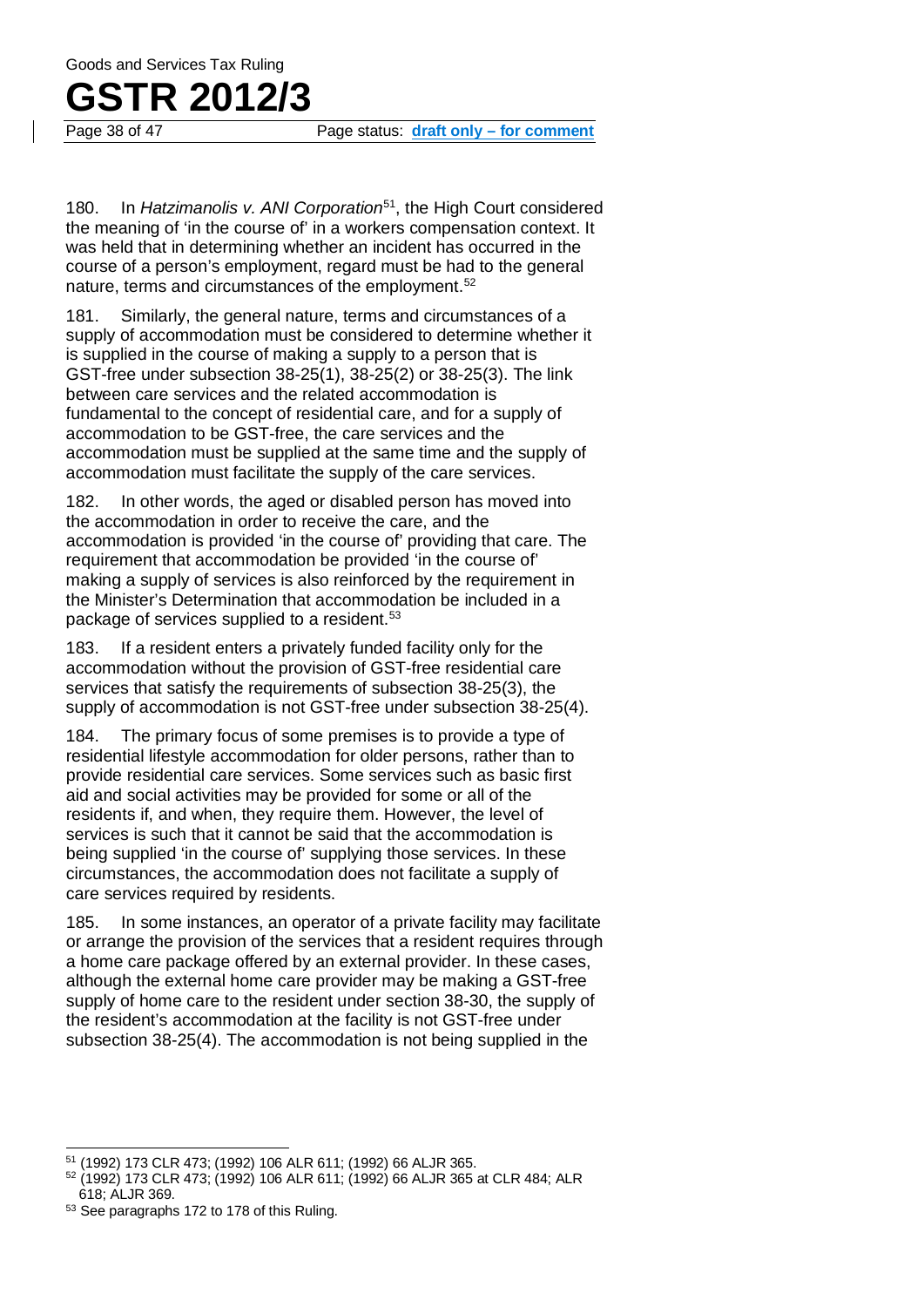Page status: **draft only – for comment** Page 39 of 47

course of supplying services that are GST-free under subsections 38-25(1), 38-25(2) or 38-25(3).<sup>[54](#page-38-0)</sup>

#### *Temporary absences*

186. GST-free services and associated accommodation are considered to continue to be supplied as a package during short, temporary periods of absence. For example, a resident of a residential care facility may be temporarily absent for a period whilst they are receiving medical treatment in a hospital, or a resident of a serviced apartment in a retirement village may stay overnight at a relative's house.

#### **When is a supply of a serviced apartment in a retirement village GST-free?**

187. Subsection 38-25(4A) specifically relates to a supply of serviced apartments in retirement villages.<sup>[55](#page-38-1)</sup> A supply is GST-free under subsection 38-25(4A) if:

- it is a supply of residential premises, consisting of a serviced apartment in a retirement village, by way of sale, lease, hire, licence, or a supply of a right under a security to participate in a retirement village scheme (a share arrangement) [paragraph 38-25(4A)(b)];
- the premises are supplied to a resident, who requires daily living activities assistance (item 2.1 services) or nursing services (item 3.8 services) [paragraph 38-25(4A)(a)]; and
- the premises are supplied in connection with one or more supplies of care services, or proposed supplies of care services, to the person that are, or will, be GST-free under subsection 38-25(3) [paragraph 38-25(4A)(d)].

188. The term '*… in connection with one or more supplies…*' is used in paragraph 38-25(4A)(d) as opposed to the term '*… in the course of making a supply…*' used in subsection 38-25(4). This confirms that under subsection 38-25(4A), a one-off supply of a serviced apartment (for example, a sale of real property) in a retirement village can be GST-free. Subsection 38-25(4), on the other hand, requires the supply of accommodation to be made contemporaneously (or continuously) in conjunction with the supply of the care services.

189. The words 'in connection with' have a wide meaning but are to be interpreted in the context of the statute in which they are contained.<sup>56</sup>

 $54$  The requirements specified in paragraphs  $6(4)(b)$  and  $6(4)(c)$  of the Minister's Determination, for the purposes of paragraph 38-25(3)(b) would also not be satisfied in these circumstances.

<span id="page-38-2"></span><span id="page-38-1"></span><span id="page-38-0"></span><sup>55</sup> 'Serviced apartment' and 'retirement village' are defined terms for the purposes of the GST Act, as discussed at paragraphs 15 to 51 and 126 to 155 of this Ruling.

<sup>56</sup> *Hatfield v. Health Insurance Commission* (1987) 15 FCR 487; (1987) 77 ALR 103 at FCR 491; ALR 106-107.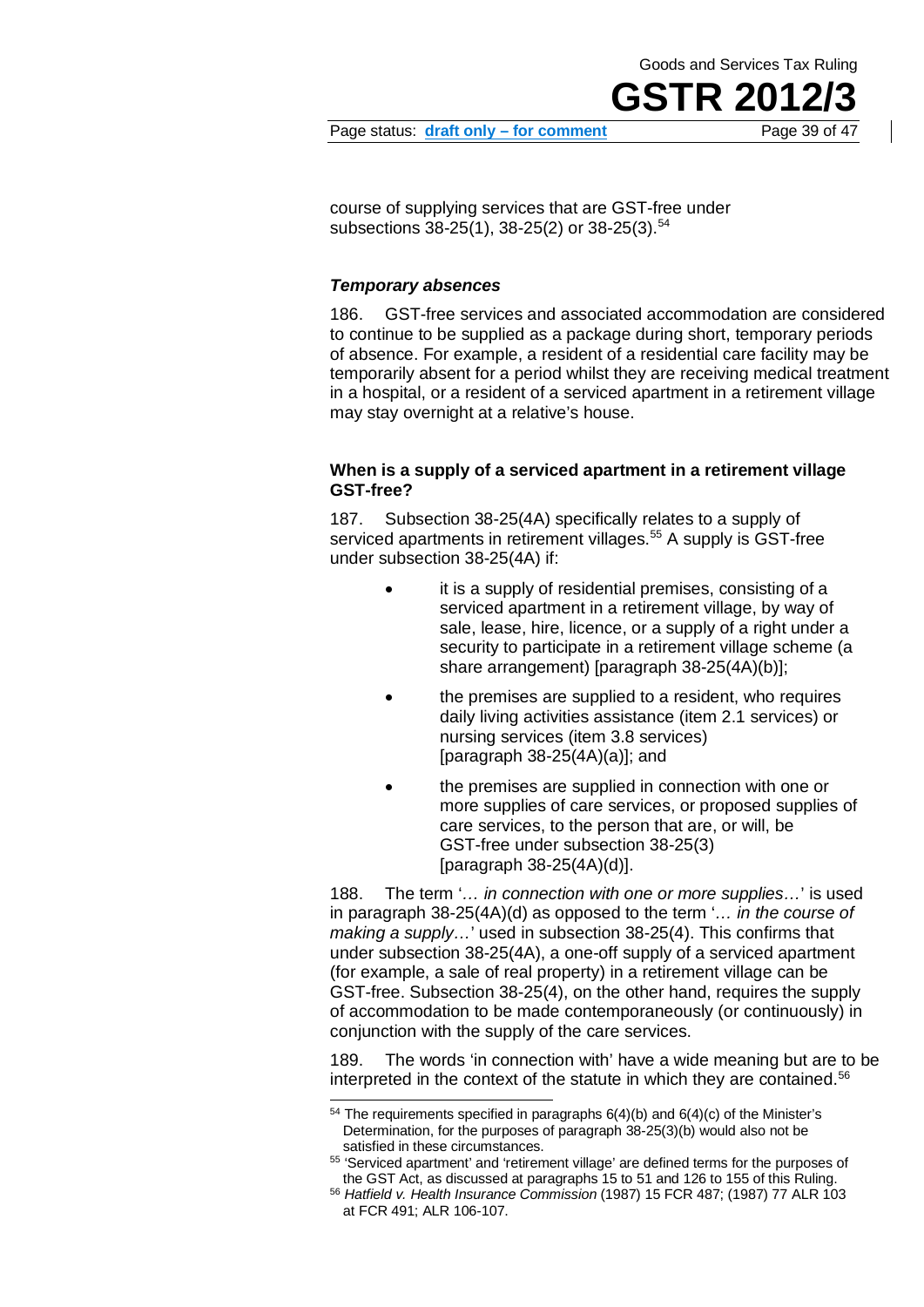

Page status: draft only – for comment

Having regard for the context in which subsection 38-25(4A) appears in section 38-25 which is about residential care, and the link between care services and the related accommodation that is fundamental to the concept of residential care, a supply of a serviced apartment in a retirement village, of a kind contemplated by subsection 38-25(4A), is 'in connection with' a GST-free supply of care services under subsection 38-25(3) if it is supplied to a resident in order for them to access and receive those care services.

190. For a supply of a serviced apartment to be GST-free under subsection 38-25(4A), the supply must be made to a person of a kind referred to in paragraph 38-25(3), that is a person who requires item 2.1 or item 3.8 services. The resident must also be receiving, or will receive, care services that are GST-free under subsection 38-25(3). However, the supplier of the services does not need to be the same entity that supplies the serviced apartment to the resident.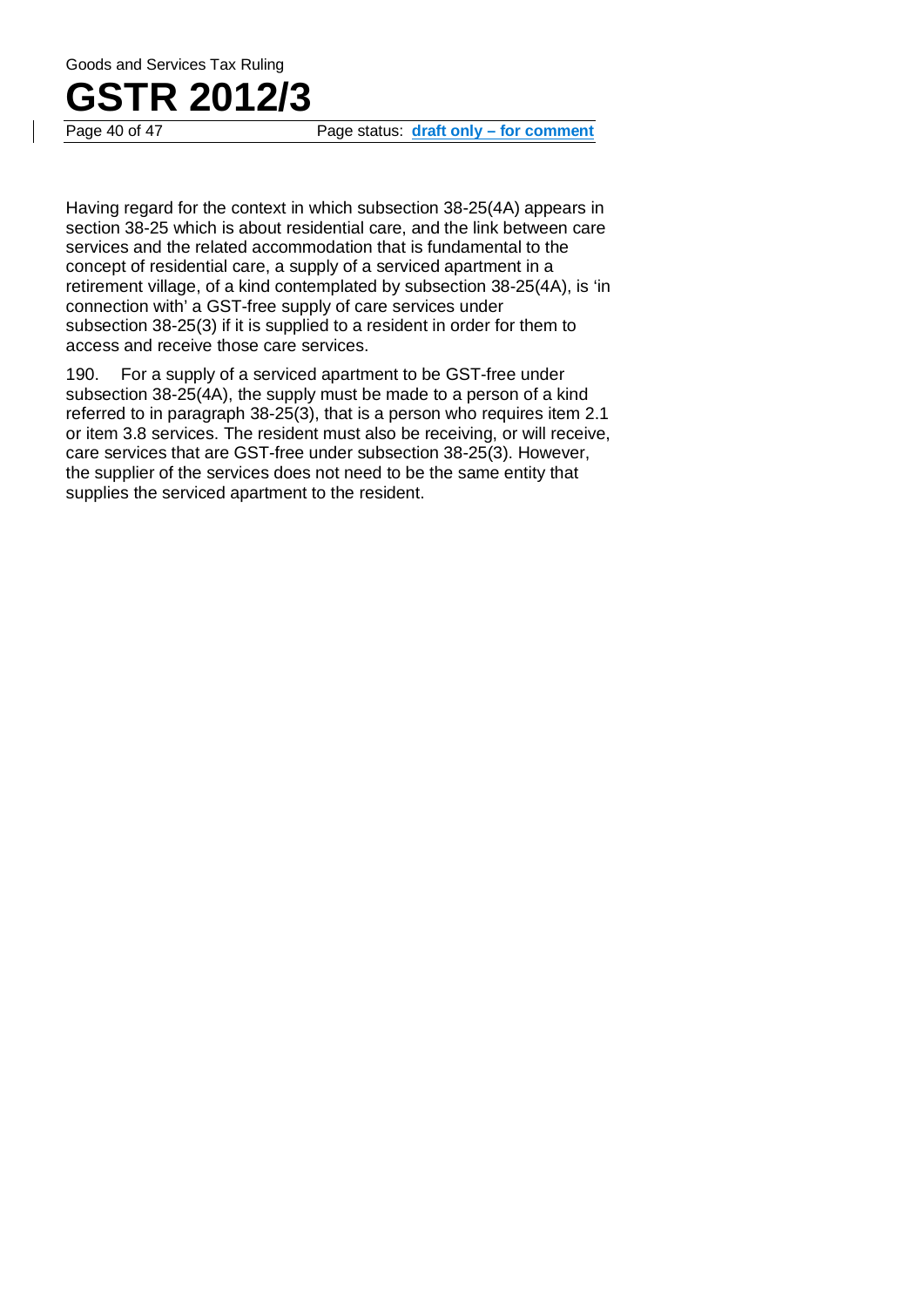Page status: **draft only – for comment** Page 41 of 47

### **Appendix 2 – Alternative views**

 $\bf{0}$ *This Appendix sets out alternative views and explains why they are not supported by the Commissioner. It does not form part of the binding public ruling.*

#### **Alternative view – meaning of residential setting in paragraph 38-25(3)(a)**

<span id="page-40-0"></span>191. An alternative view to that set out in this Ruling is that 'residential setting' as it appears in paragraph 38-25(3)(a) takes on its ordinary meaning to include any place where a person resides, including their private home. Under this view personal care and nursing services provided to a resident in a residential care facility or their private home would be supplied in a 'residential setting' and would satisfy paragraph 38-25(3)(a).

192. Under this alternative view it is argued that rather than expanding the application of paragraph  $38-25(3)(a)$ , subsection  $38-25(3A)$ ,  $57$  in the context of retirement villages, restricts the otherwise broad meaning of 'residential setting' and application of paragraph 38-25(3)(a). That is, attributing the term 'residential setting' with its ordinary meaning means that services supplied to all residents of a retirement village are supplied in a residential setting. However, subsection 38-25(3A) restricts the meaning of 'residential setting' so that only services supplied to those residents occupying 'serviced apartments' in retirement villages satisfy paragraph 38-25(3)(a).

193. For the reasons set out in paragraphs 115 to 125 of this Ruling, the Commissioner considers that the term 'residential setting' in the context that it appears in paragraph 38-25(3)(a) does not take on its broadest meaning to include a person's private home. Also, the view that subsection 38-25(3A) restricts the otherwise broad meaning of 'residential setting' in the context of retirement villages is inconsistent with paragraph 1.14 of the Explanatory Memorandum to the Tax Laws Amendment (Retirement Villages) Bill 2004 which states:

> 1.14 This bill does not seek to reduce the existing scope of operation of the term 'residential setting' as it appears in existing paragraph 38-25(3)(a).

194. Furthermore, this alternative view would give rise to an outcome that is unlikely to be intended. It would result in residential homes in the wider community, together with aged care homes and hostels, being a 'residential setting' for the purposes of section 38-25. Yet, in the context of a retirement village, only a restricted class of residences, that is, serviced apartments, would be a 'residential setting' for the purposes of section 38-25.

<span id="page-40-1"></span><sup>57</sup> The Commissioner's views about the application of subsection 38-25(3A) are discussed at paragraphs 15, 52 to 71, 126 to 130 and 156 to 163 of this Ruling.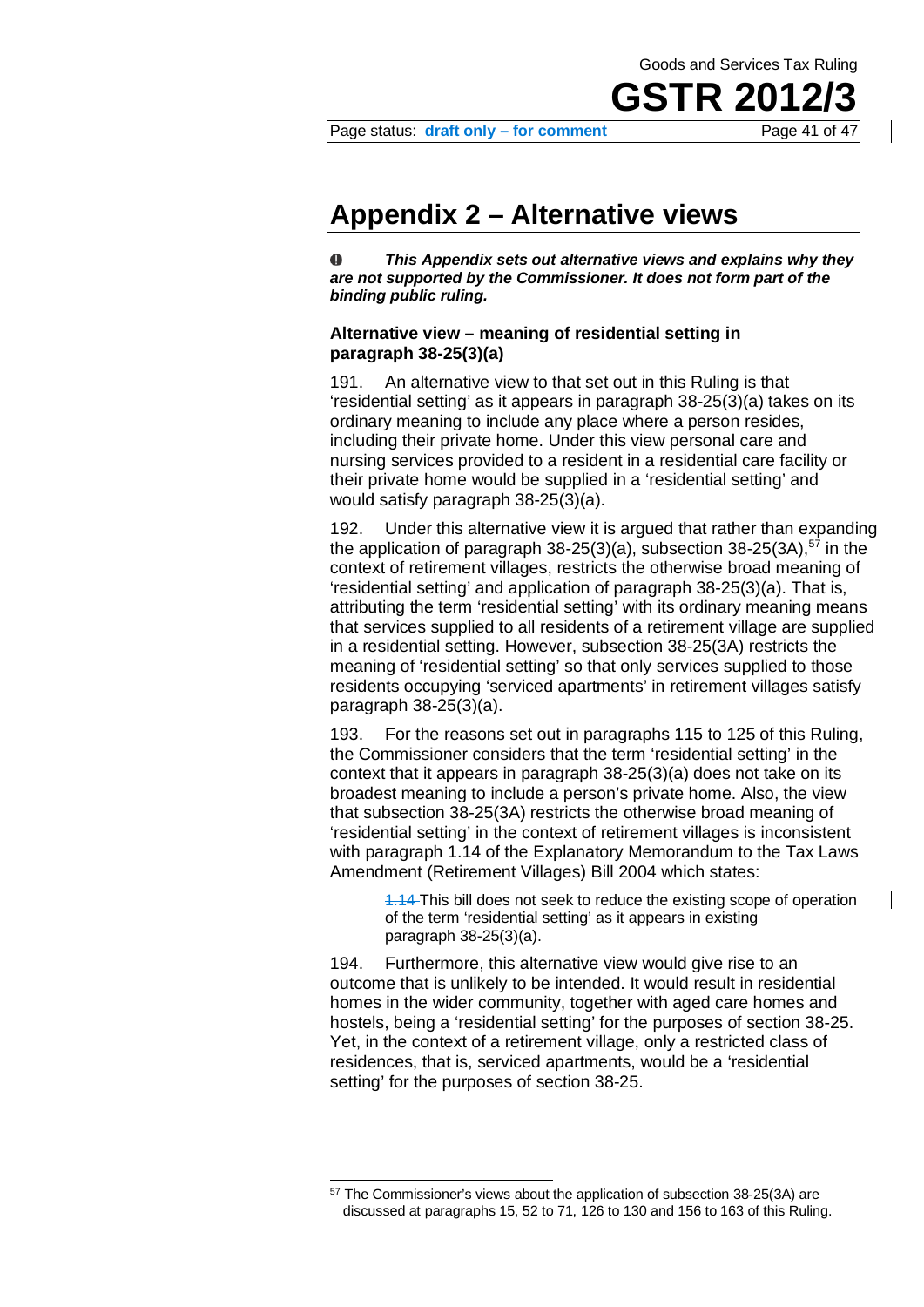

Page status: **draft only – for comment** 

### **Appendix 3 – Your comments**

194A. You are invited to comment on this draft Ruling including the proposed date of effect. Please forward your comments to the contact officer by the due date.

194B. A compendium of comments is prepared when finalising this Ruling, and an edited version (names and identifying information removed) is published to the Legal database on ato.gov.au

Please advise if you do not want your comments included in the edited version of the compendium.

| <b>Draft update published:</b> | 17 December 2021          |
|--------------------------------|---------------------------|
| Due date:                      | <b>11 March 2022</b>      |
| <b>Contact officer:</b>        | <b>Cheryl D'Amico</b>     |
| <b>Email address:</b>          | Cheryl.D'Amico@ato.gov.au |
| <b>Phone:</b>                  | $(07)$ 3213 8158          |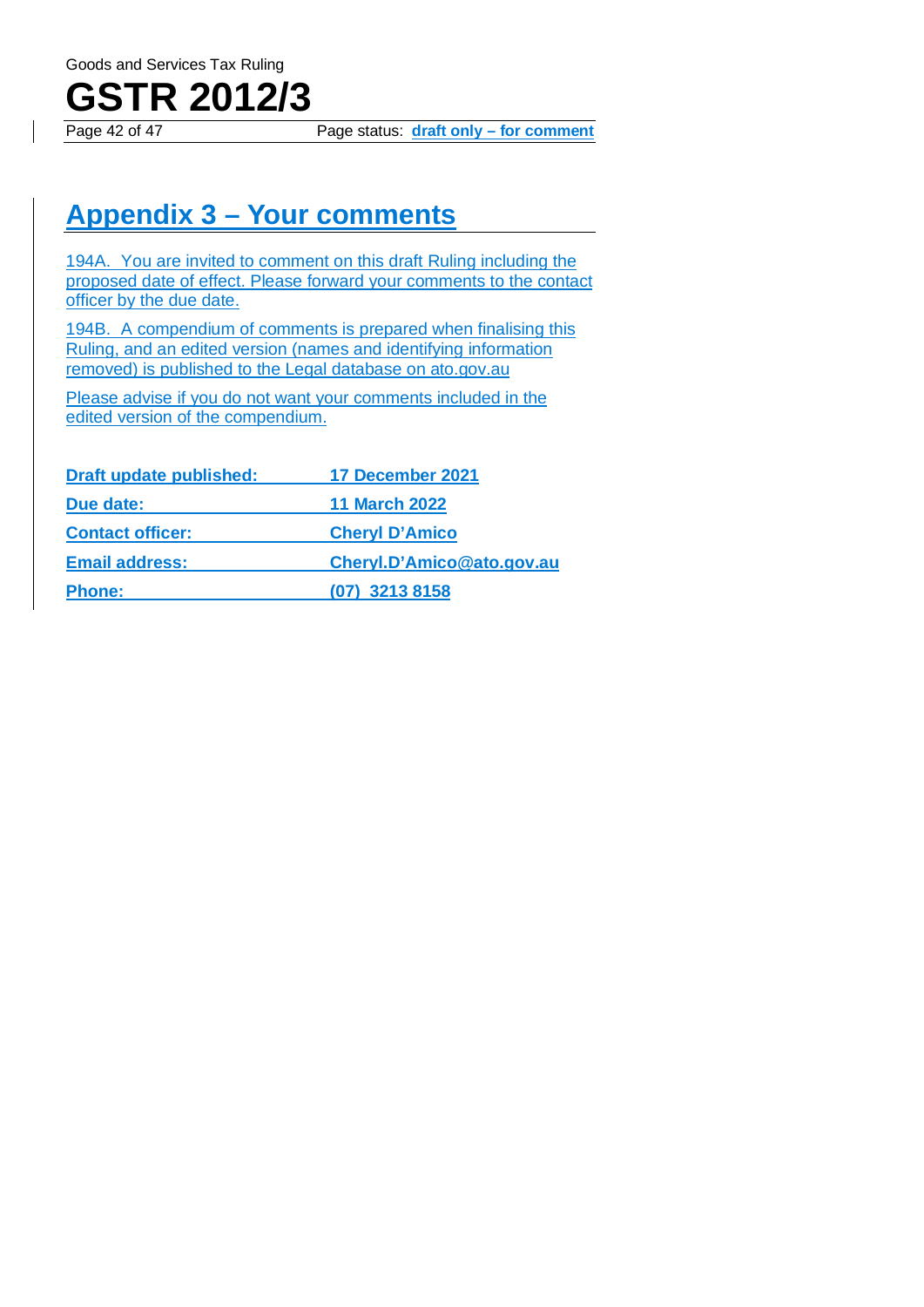#### Page status: **draft only – for comment**

**GSTR 2012/3** 

### **Appendix 4 – Detailed contents list**

<span id="page-42-0"></span>

| 195.          | The following is a detailed contents list for this Ruling:                                                                                                                              |           |
|---------------|-----------------------------------------------------------------------------------------------------------------------------------------------------------------------------------------|-----------|
|               |                                                                                                                                                                                         | Paragraph |
|               | What this Ruling is about                                                                                                                                                               | 1         |
| <b>Ruling</b> |                                                                                                                                                                                         | 5         |
|               | GST-free supplies of residential care under subsection 38-25(3)                                                                                                                         | 5         |
|               | When are services provided in a 'residential setting'?                                                                                                                                  | 6         |
|               | Example 1 – Residential setting                                                                                                                                                         | 9         |
|               | Example 2 - Not a 'residential setting'                                                                                                                                                 | 12        |
|               | Serviced apartments in a retirement village                                                                                                                                             | 15        |
|               | <b>Retirement village</b>                                                                                                                                                               | 18        |
|               | Example 3 – Retirement village                                                                                                                                                          | 24        |
|               | Example 4 - Not a 'retirement village'                                                                                                                                                  | 29        |
|               | Serviced apartment                                                                                                                                                                      | 33        |
|               | Example 4A - Assisted living unit with external corridor<br>is a 'serviced apartment'                                                                                                   | 41A       |
|               | Example 5 – Assisted living unit with internal corridor<br>is a 'serviced apartment'                                                                                                    | 42        |
|               | Example 5A – Assisted living unit not a 'serviced apartment'                                                                                                                            | 46A       |
|               | Example 6 - Self-contained unit not a 'serviced apartment'                                                                                                                              | 47        |
|               | Provision of daily meals and heavy laundry to all<br>residents of a serviced apartment                                                                                                  | 52        |
| apartment     | Example 7 – Continuing need for daily living and nursing<br>services for one resident but not the provision of daily meals<br>and heavy laundry services to all residents of a serviced | 55        |
| by resident   | <b>Example 7A - Operator's obligation - arises upon election</b>                                                                                                                        | 57        |
|               | Example 8 - Operator's obligation satisfied - external provider<br>as agent for operator                                                                                                | 60        |
|               | <b>Example 8A - Separate agreement with operator</b>                                                                                                                                    | 61        |
|               | Example 9 – Make available daily meals – temporary absence                                                                                                                              | 63        |
| by family     | Example 9A - Make available daily meals - meal provided                                                                                                                                 | 64        |
|               | Example 9B – Make available daily meals – religious and<br>cultural events                                                                                                              | 66        |
|               | Example 9C – Make available daily meals – personal taste                                                                                                                                | 67        |
| of refusal    | <u> Example 9D – Make available daily meals – regular pattern</u>                                                                                                                       | 68        |
|               | Example 10 - Make available daily meals - resident is unwell                                                                                                                            | 69        |
|               |                                                                                                                                                                                         |           |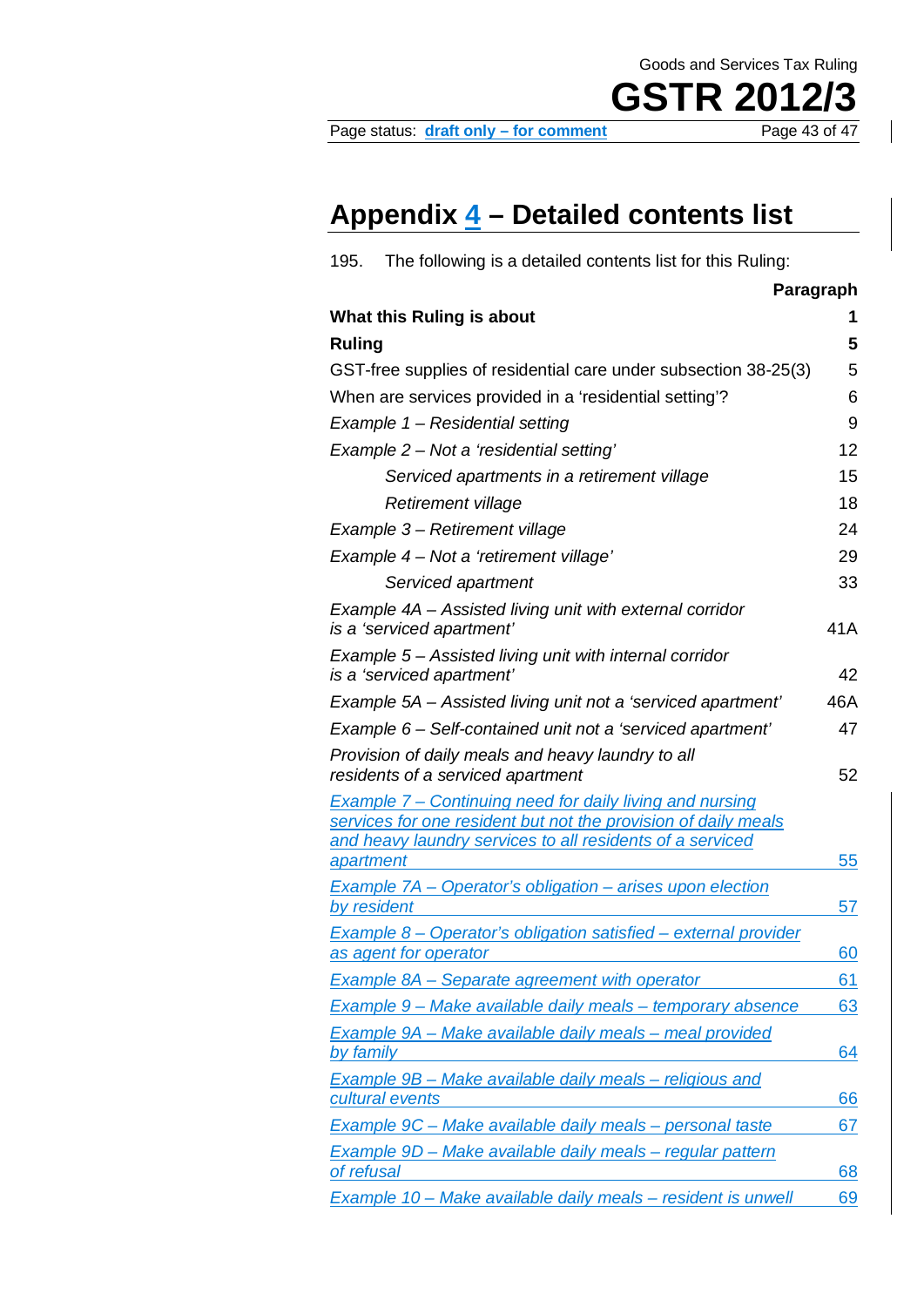# **GSTR 2012/3**

Page status: **draft only – for comment** 

| <b>Example 10A – Make available daily meals – medical needs</b>                                                                                               | 70  |
|---------------------------------------------------------------------------------------------------------------------------------------------------------------|-----|
| When are services that are being provided in a<br>'residential setting' GST-free supplies of residential care?                                                | 72  |
| Services are provided to residents who require item 2.1 or item<br>3.8 services and who have a continuing need for those services                             | 73  |
| A package of services and accommodation under a<br>written agreement                                                                                          | 76  |
| Example 11 – A package of accommodation and services<br>under a written agreement                                                                             | 81  |
| Example 12 – Paragraphs $6(4)(b)$ and $6(4)(c)$ of the<br>Minister's Determination are not satisfied                                                          | 85  |
| Accommodation                                                                                                                                                 | 90  |
| When is accommodation in a privately funded nursing home<br>or aged-care hostel GST-free?                                                                     | 90  |
| Temporary absences                                                                                                                                            | 94  |
| Example 13 – Accommodation not 'in the course of' a supply<br>of GST-free residential care                                                                    | 95  |
| When is a supply of a serviced apartment in a<br>retirement village GST-free?                                                                                 | 99  |
| Example 14 - GST-free supply of a serviced apartment                                                                                                          | 101 |
| Date of effect                                                                                                                                                | 104 |
| Transitional administrative arrangements                                                                                                                      | 105 |
| <b>Appendix 1 – Explanation</b>                                                                                                                               | 107 |
| Section 38-25 background                                                                                                                                      | 107 |
| Approach adopted in this explanation                                                                                                                          | 113 |
| <b>PART A - Services</b>                                                                                                                                      | 114 |
| When are services provided in a 'residential setting'?                                                                                                        | 115 |
| Serviced apartments in a retirement village                                                                                                                   | 126 |
| Retirement village                                                                                                                                            | 131 |
| Serviced apartment                                                                                                                                            | 139 |
| Physical characteristics of serviced apartments                                                                                                               | 141 |
| Other characteristics of serviced apartments                                                                                                                  | 152 |
| Subsections $38-25(3B)$ and $38-25(3C)$ – Aged Care<br>Minister's Determination about the level of services<br>required by residents of 'serviced apartments' | 164 |
| When are services that are being provided in a<br>'residential setting' GST-free supplies of residential care?                                                | 166 |
| Services are provided to residents who require item 2.1 or<br>item 3.8 services and who have a continuing need for<br>those services                          | 169 |
| A package of services and accommodation under<br>a written agreement                                                                                          | 172 |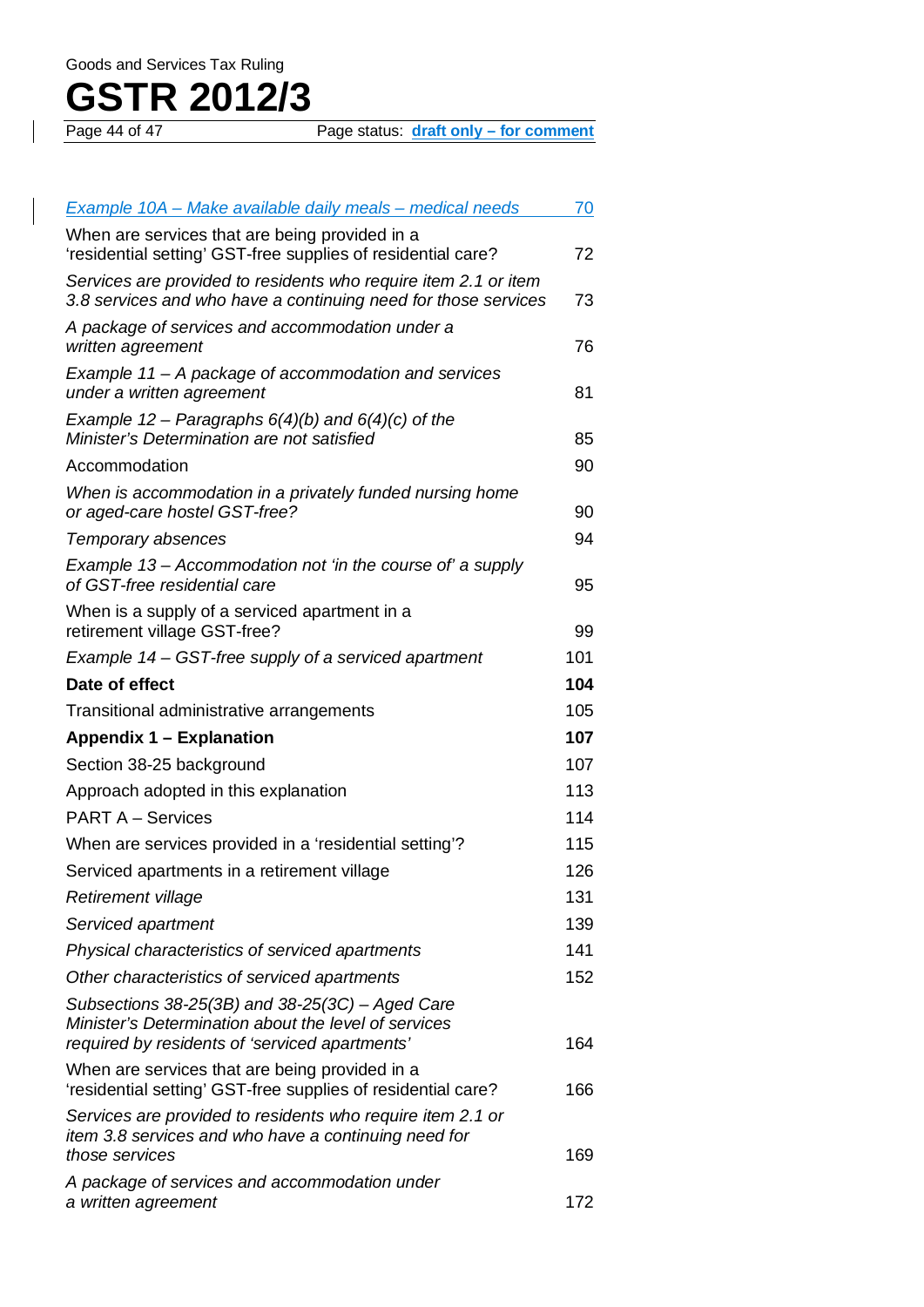| Page status: draft only - for comment | Page 45 of 47 |
|---------------------------------------|---------------|
|                                       |               |

| Appendix 4 – Detailed contents list                                                       | 195         |
|-------------------------------------------------------------------------------------------|-------------|
| <b>Appendix 3 - Your comments</b>                                                         | <b>194A</b> |
| Alternative view – meaning of residential setting in<br>paragraph $38-25(3)(a)$           | 191         |
| Appendix 2 – Alternative views                                                            | 191         |
| When is a supply of a serviced apartment in a<br>retirement village GST-free?             | 187         |
| Temporary absences                                                                        | 186         |
| When is accommodation in a privately funded nursing home<br>or aged-care hostel GST-free? | 179         |
| <b>PART B - Accommodation</b>                                                             | 179         |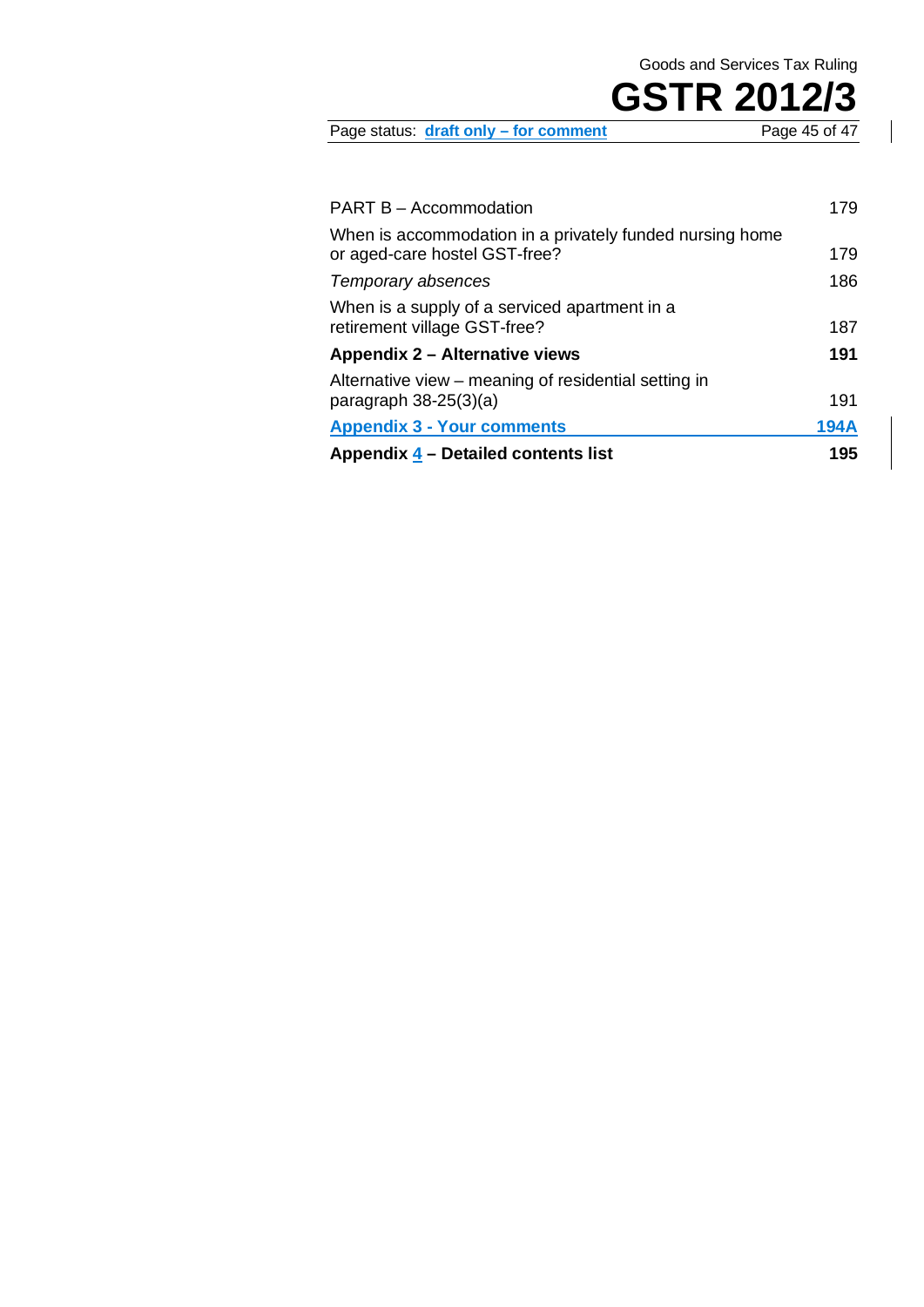

Page 46 of 47 Page status: **draft only – for comment**

### **References**

*Previous draft:* GSTR 2011/D5

#### *Related rulings/determinations:*

GSTR 2000/37; GSTR 2007/1; GSTR 2011/1; TR 2006/10

*Legislative references:*

- Aged Care Act 1997
- Aged Care Act 1997 Div 35
- Aged Care Act 1997 41-3
- Aged Care Act 1997 45-3
- Aged Care Act 1997 49-3 - Aged Care Act 1997 96-1
- ANTS(GST)A 1999
- ANTS(GST)A 1999 Div 38
- ANTS(GST)A 1999 Subdiv 38-B
- 
- ANTS(GST)A 1999 38-25 - ANTS(GST)A 1999 38-25(1)
- ANTS(GST)A 1999 38-25(2)
- ANTS(GST)A 1999 38-25(3)
- ANTS(GST)A 1999 38-25(3)(a)
- ANTS(GST)A 1999 38-25(3)(b)
- ANTS(GST)A 1999 38-25(3)(c)
- ANTS(GST)A 1999 38-25(3)(c)(i)
- ANTS(GST)A 1999 38-25(3)(c)(ii) - ANTS(GST)A 1999 38-25(3A)
- ANTS(GST)A 1999 38-25(3A)(a)
- ANTS(GST)A 1999 38-25(3A)(b)
- ANTS(GST)A 1999 38-25(3B)
- ANTS(GST)A 1999 38-25(3C)
- ANTS(GST)A 1999 38-25(4)
- ANTS(GST)A 1999 38-25(4A) - ANTS(GST)A 1999 38-25(4A)(a)
- ANTS(GST)A 1999 38-25(4A)(b)
- ANTS(GST)A 1999 38-25(4A)(c)
- ANTS(GST)A 1999 38-25(4A)(d)
- ANTS(GST)A 1999 38-25(5)
- ANTS(GST)A 1999 38-30
- ANTS(GST)A 1999 38-35
- ANTS(GST)A 1999 38-38
- ANTS(GST)A 1999 Subdiv 38-G
- ANTS(GST)A 1999 38-260
- ANTS(GST)A 1999 195-1
- Tax Laws Amendment (Retirement Villages) Act 2004 Sch 1 Item 18
- TAA 1953

*Case references:*

- Hatfield v. Health Insurance Commission (1987) 15 FCR 487; (1987) 77 ALR 103
- Hatzimanolis v. ANI Corporation (1992) 173 CLR 473; (1992) 106 ALR 611; (1992) 66 ALJR 365

*Other references:*

- A New Tax System (Goods and Services Tax) (GST-free Supply - Residential Care - Non-government Funded Supplier) Determination 2015
- Explanatory Statement to the A New Tax System (Goods and Services Tax) (GST-free Supply - Residential Care - Non-government Funded Supplier) Determination 2015
- **Explanatory Memorandum to** the Tax Laws Amendment (Retirement Villages) Bill 2004
- Explanatory Memorandum to the A New Tax System (Goods and Services Tax) Bill 1998
- Quality of Care Principles 1997 (as amended), made under section 96-1 of the Aged Care Act 1997
- Tax Laws Amendment (Retirement Villages) Bill 2004
- Macmillan Publishers Australia, *The Macquarie Dictionary* online, [www.macquariedictionary.com](http://www.macquariedictionary.com.au/) [.auT](http://www.macquariedictionary.com.au/)he Concise Oxford English Dictionary, Twelfth edition, Oxford University Press, 2008. Oxford Reference **Online**
- The fact sheet  $-$  'GST and serviced apartments in retirement villages': NAT 12761
- The Macquarie Dictionary, [Multimedia], version 5.0.0, 1/10/01
- The Retirement Villages Industry Partnership – issues register